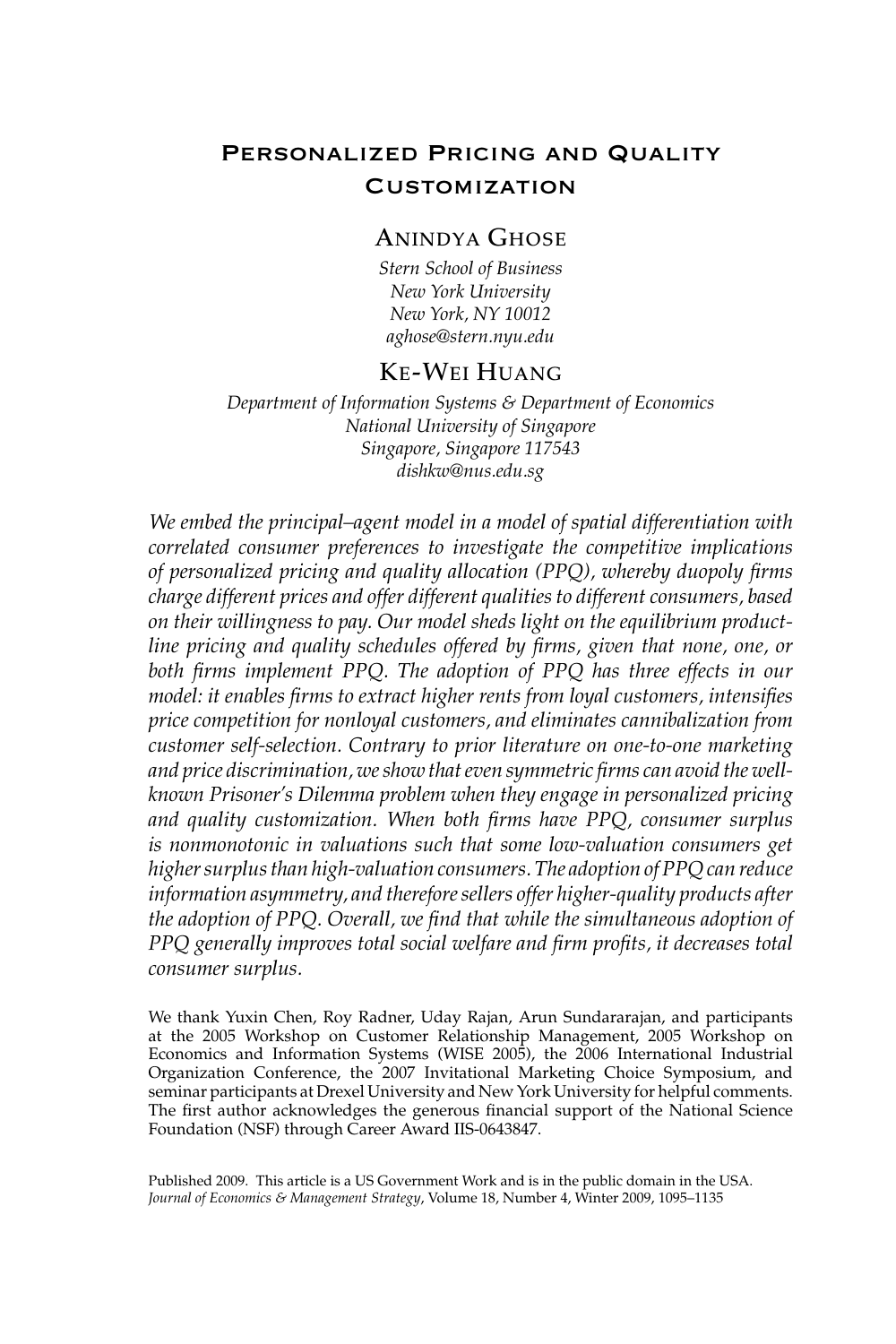### 1. Introduction

Personalized pricing has often been defined as the ability to charge different prices to different consumers. The price offered to a consumer whose valuation for a product or service is known may be higher or lower than the posted uniform price charged by firms that lack the sophistication to target individual consumers. Various technologies exist today that allow firms to identify and track individual customers. For example, the online data provider Lexis-Nexis sells to virtually every user at a different price (Shapiro and Varian, 1999). Amazon once experimented offering personalized discounts based on each individual's purchase history (Choudhary et al., 2005). Similarly, there are examples of firms not only charging personalized prices but also offering personalized quality or services too. In the enterprise software applications market, conventional pricing is based on one-to-one negotiations, which is another form of personalized pricing. At the same time, there is also a trend toward customizing the product to suit clients' needs as well as offering a personalized level of service quality through the use of one-to-one repair schedules and uptime guarantees.

In this paper, we use the term personalized pricing and quality, or PPQ, to refer to the case in which a firm can implement a pricing policy and offer a quality schedule based on complete knowledge of the willingness to pay of each consumer. We examine the following questions: (i) How does the presence of technologies that facilitate PPQ affect equilibrium price and quality schedules? (ii) How is consumer surplus and social welfare affected by the adoption of PPQ technologies? (iii) When do firms benefit from the adoption of PPQ technologies in the equilibrium? Because the amount of information required for implementing PPQ is high, in practice firms may not know valuations precisely. Hence, our results should be interpreted as the solution to an important limiting case that provides a useful benchmark—the case of perfect information.

To investigate these research questions, we need to solve a competitive second-degree price discrimination model and its extension to first-degree price discrimination. Some prior work exists in this domain. Recent work on customer recognition and behavior-based price discrimination includes Villas-Boas (1999). Much of the recent work on perfect price discrimination has been done either in the context of horizontal or vertical product differentiation with a single product (Thisse and Vives, 1988; Shaffer and Zhang, 1995; Chen and Iyer, 2002; Bhaskar and To, 2004; Liu and Serfes, 2004; Taylor, 2004; Choudhary et al., 2005). To the best of our knowledge, there exist two approaches for solving the competitive second-degree price discrimination case. In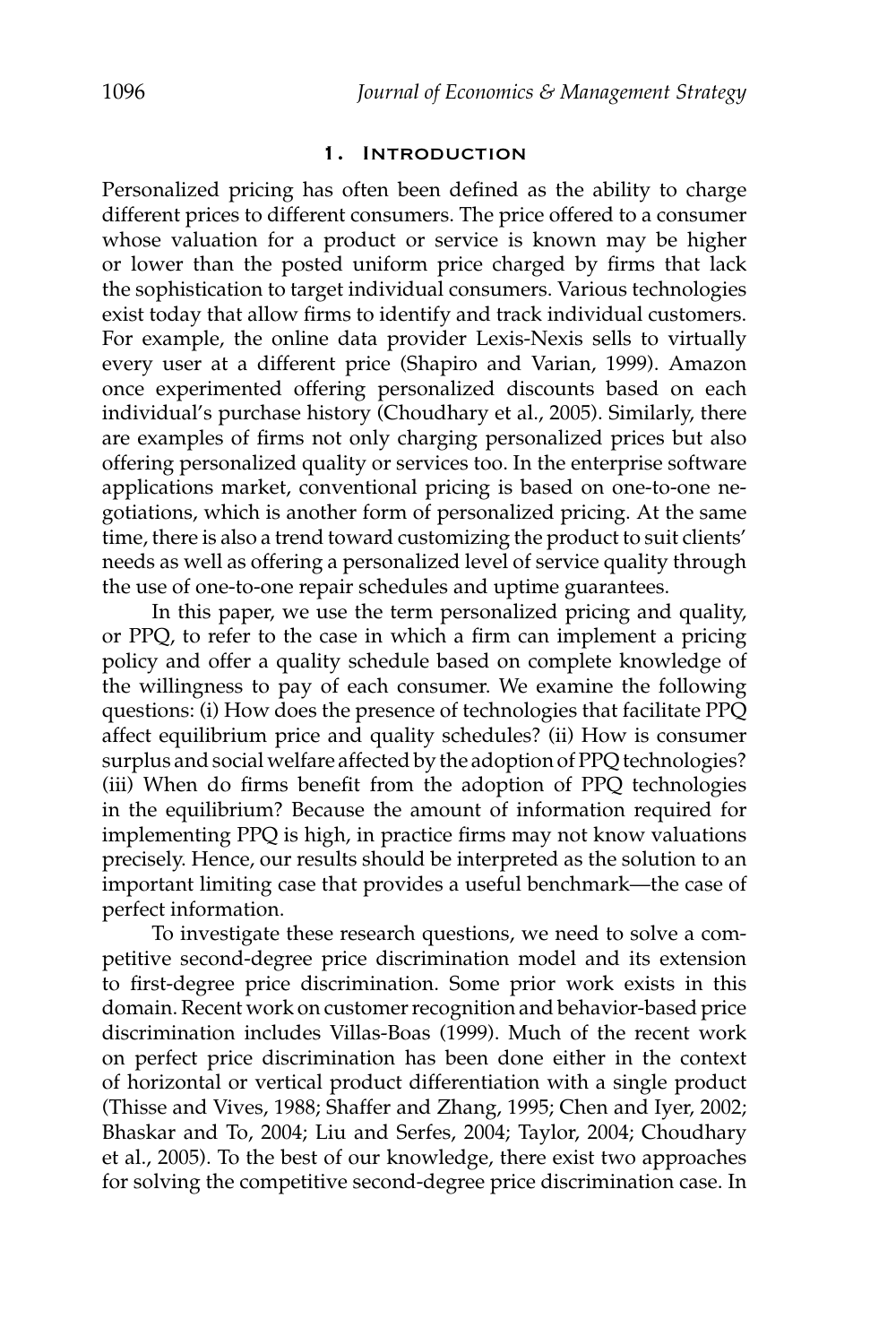the first approach, prior work has used a single dimensional model of consumer preferences in which consumer types represent both quality and brand preferences (Spulber, 1989; Stole, 1995). In the second approach, prior work has used a two-dimensional model in which buyers' quality preferences are independent of their brand preferences (Armstrong and Vickers, 2001; Rochet and Stole, 2002). We adopt the first approach in this paper, and the reasons for doing so are deferred to Section 2. Intuitively, the equilibrium solutions of our baseline model are qualitatively similar to those in the standard model developed by Mussa and Rosen (1978). In this model, when the seller adopts PPQ, we assume that it can execute perfect price discrimination in both price and product quality, and simultaneously restrict buyers' self-selection opportunities. As a result, there exist three effects from the adoption of PPQ in our model: (i) firms can better extract rents from loyal customers who have stronger brand preferences; (ii) the adoption of PPQ may aggravate the competition for nonloyal customers who have weaker brand preferences; (iii) the adoption of PPQ can eliminate self-selection by buyers, and hence, the well-known quality degradation and welfare loss due to product line cannibalization is eliminated.

Our main findings are as follows. First, in a duopoly setting, we show that the adoption of PPQ technologies can reduce information asymmetry, and therefore sellers offer higher-quality products after the adoption of PPQ. Although the adoption of PPQ may aggravate price competition, we show that the equilibrium prices are generally higher than in the absence of PPQ. Specifically, even the firm without PPQ may increase product prices when its competitor adopts PPQ.

Second, we show that the adoption of PPQ by both firms has a differential impact on consumer surplus. In particular, consumers located closer to the middle of the market—who are the least loyal to either firm, are those who are the most better-off (in terms of their surplus) when both firms adopt PPQ technologies. Intuitively, in the absence of PPQ, it is important for firms to leave some information rents for their most loyal (higher valuation) consumers so that it can prevent cannibalization induced by intrafirm product competition. This leads to positive surplus for the higher valuation consumers. However, with PPQ there is no potential for such cannibalization and as a result, firms do not need to leave any information rents for consumers. Consequently, the most loyal consumers are left with zero surplus.

Third, with regard to the welfare analysis, we show that compared with the scenario without PPQ, when one firm adopts PPQ, it always increases its quality level while the other firm keeps its quality schedule unchanged. In this paper, the social welfare is determined by the level of product quality. In the absence of PPQ, only the most loyal customers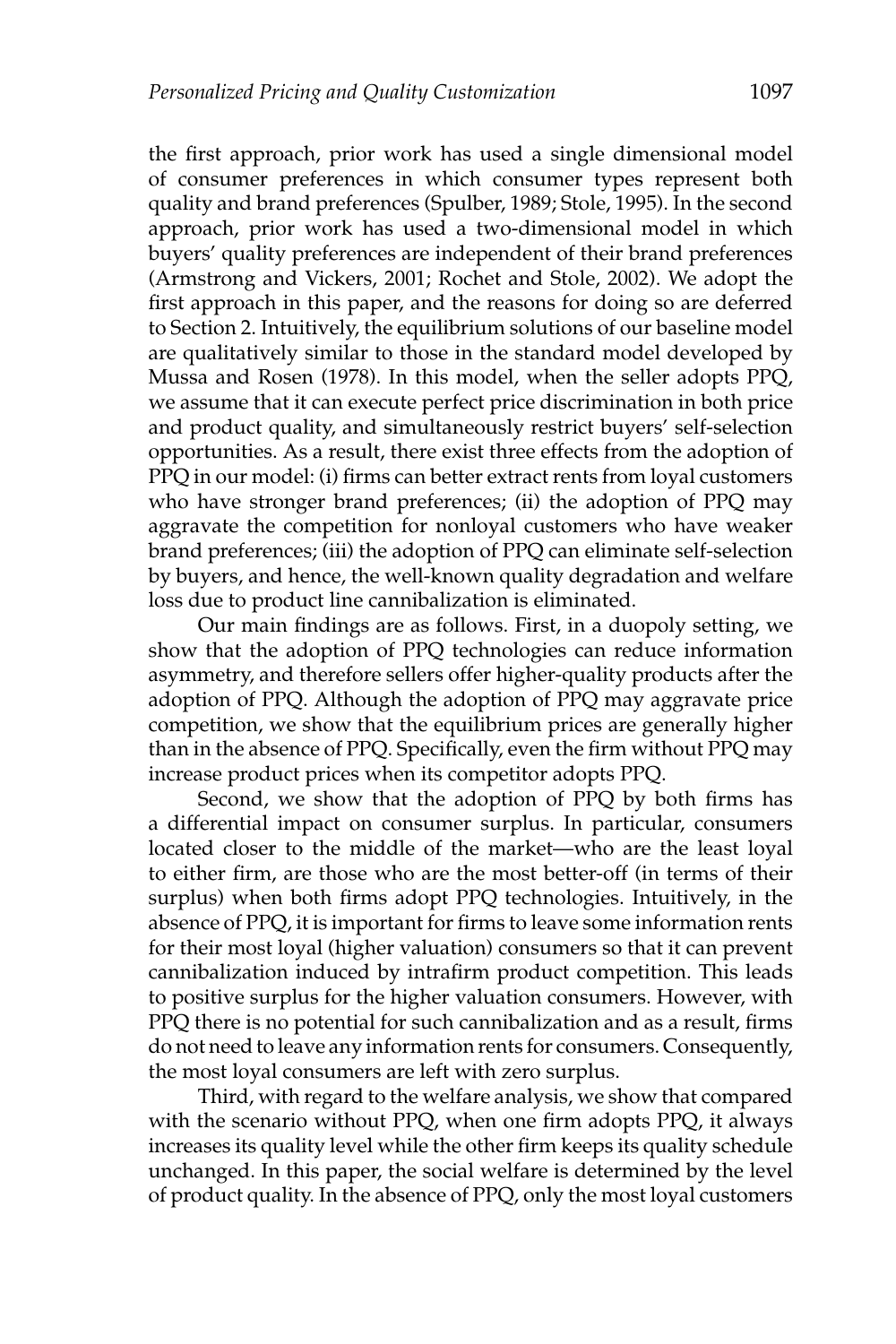receive the socially optimal quality level whereas all other customers receive degraded products. As a result, the adoption of PPQ always improves social welfare in this model. This effect is robust and is true even without the distributional assumptions on customer types.

Lastly, in contrast to prior studies, we show that the adoption of PPQ technologies by competing firms can make even symmetric (or identical) firms better-off. A number of recent papers (Shaffer and Zhang, 1995; Bester and Petrakis, 1996; Choudhary et al., 2005), have shown that when firms offer one-to-one promotions or other forms of customized pricing, it generally leads to a Prisoner's Dilemma that leaves all firms worse-off compared to the scenario when they do not offer customized pricing. These papers are based on *ex ante* symmetric firms. In a model of vertical differentiation, Choudhary et al. (2005) show that a higher-quality firm can actually be worse off when it implements personalized pricing. Corts (1998) and Shaffer and Zhang (2000) find that targeted promotions need not necessarily lead to a Prisoner's Dilemma. However, they allow for at most one promotional price by symmetric firms, and their result accrues due to an alleviation of price competition. A closely related paper by Shaffer and Zhang (2002) shows that in a model that includes both horizontal and vertical differentiation and a positive cost of targeting customers, Prisoner's Dilemma can be avoided with perfect price discrimination but only with asymmetric firms (when firms are dissimilar in market size, *ex ante*).

Our paper shows that even *symmetric* firms are better-off when they engage in PPQ, and thus avoid the Prisoner's Dilemma. In our model, this result arises because of the "quality enhancement" effect. With PPQ, firms can provide higher qualities to each consumer without the fear of intrafirm product cannibalization that occurs in situations with customer self-selection. This occurs also because targeting in our paper enables a firm to allocate a better product at higher prices to each individual consumer, which leads to a higher rent extraction ability for each firm. This effect offsets the price competition effect and makes it profitable for symmetric firms to engage in PPQ. It is useful to note that we ignore the possibility of mistargeting, which results, for example, when a firm mistakenly perceives some price-sensitive customers as price-insensitive and charges them high prices.<sup>1</sup>

Our work is also related to the emerging stream of research on product customization that shows that firms should not make symmetric investments in product customization technology (Dewan et al., 2003; Bernhardt et al., 2007). Syam and Kumar (2005) show that

<sup>1.</sup> Liu and Serfes (2004) also consider imperfect information in a spatial price discrimination model and find that when the quality of information is low, firms unilaterally commit not to price discriminate.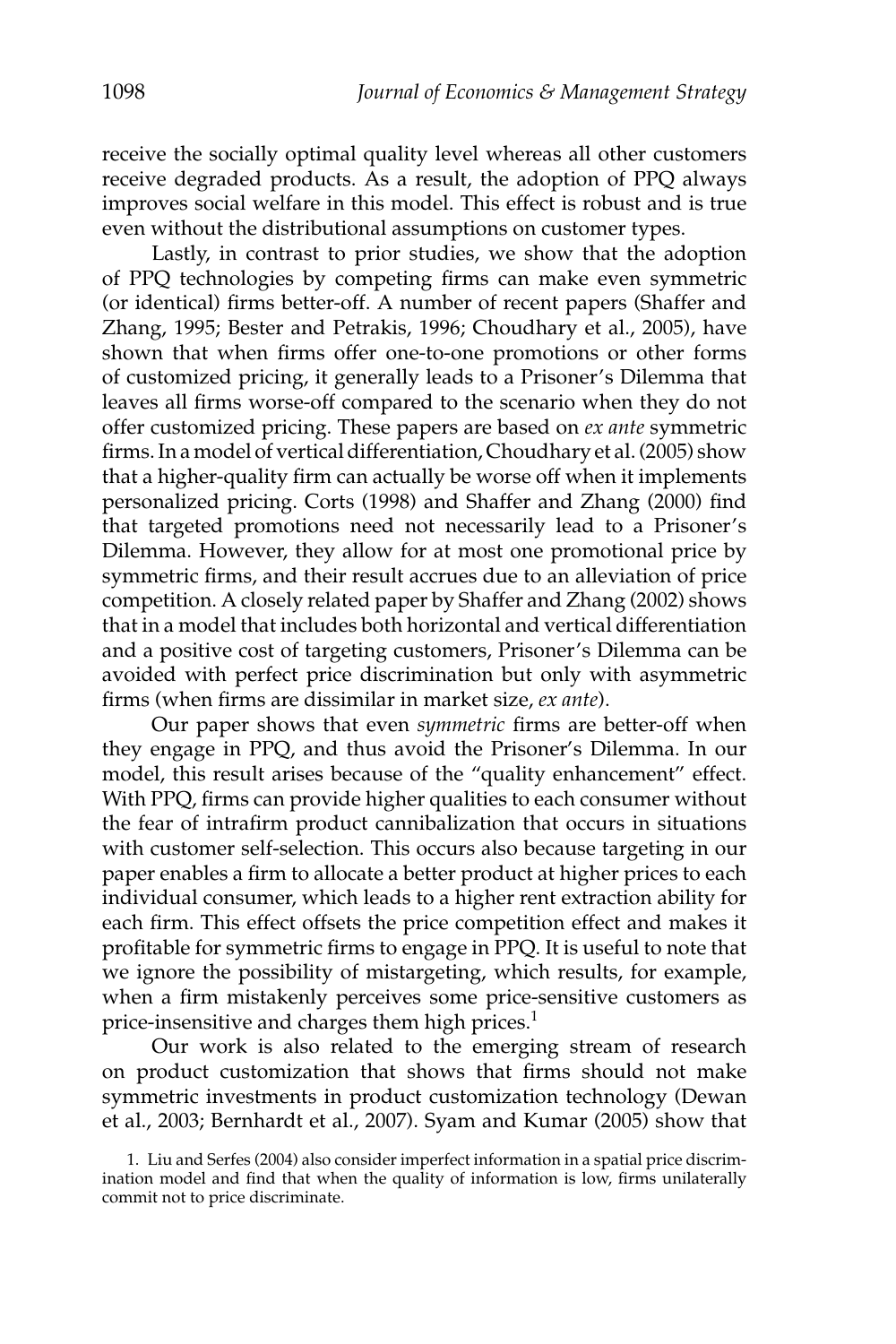customization helps firms increase the prices of the standard products as well thereby leading to higher profits. They also find conditions under which *ex ante* symmetric firms will adopt asymmetric strategies. Alptekinoglu and Corbett (2004) compare mass production with mass customization, and show that under competition the mass producer offers lower product variety. Notice that most of the existing models discuss horizontally differentiated markets and price may be the same for all consumers. Our work is different from all of these papers because firms in our model do not make decisions between offering standardized versus customized products in a horizontal differentiation setting. They always produce the same number of verticality differentiated products, that is, the length of the product line is fixed. Basically, without PPQ, firms can only post a price menu and let customers decide which to buy whereas with PPQ, firms can target each consumer with a specific (price, quality) offer. Moreover, our paper combines both personalized pricing and one-to-one quality allocation in the same theoretical framework. For a recent literature survey on papers related to personalization and customization, see Arora et al. (2008).

The rest of the paper is organized as follows. Section 2 describes the model setup in detail. Section 3 presents the second-stage subgame's equilibria wherein neither firm, one firm or both firms can have PPQ. We then proceed to Section 4 to compare prices, consumer surplus, social welfare, and firm profits in the equilibrium. Findings of the first-stage PPQ adoption game are presented in Section 5. Section 6 concludes this paper. All proofs have been relegated to the Appendix.

## 2. Model

We consider personalized pricing and quality allocation in a duopoly model. Two multi-product firms compete in both the quality and price of the products they offer. Each firm's product line consists of a continuum of qualities, as in prior literature (Mussa and Rosen, 1978). In this framework, a firm's focus is on the choice of price as a function of quality rather than the choice of quality levels itself. This is because the implicit assumption in such models is that a firm's product line length is fixed: all possible quality levels are produced by firms.

These two firms locate at the two ends of a straight line from 0 to 1, offering a continuum of products differentiated in quality. The firm located at the left is denoted as firm L while that located on the right is denoted as firm R. Consumer types are denoted by the parameter θ where  $θ ∈ [0, 1]$  with a uniform distribution. The type parameter  $θ$ represents two concepts: a consumer's marginal valuation for quality and a consumer's brand preference. A consumer has positive utility for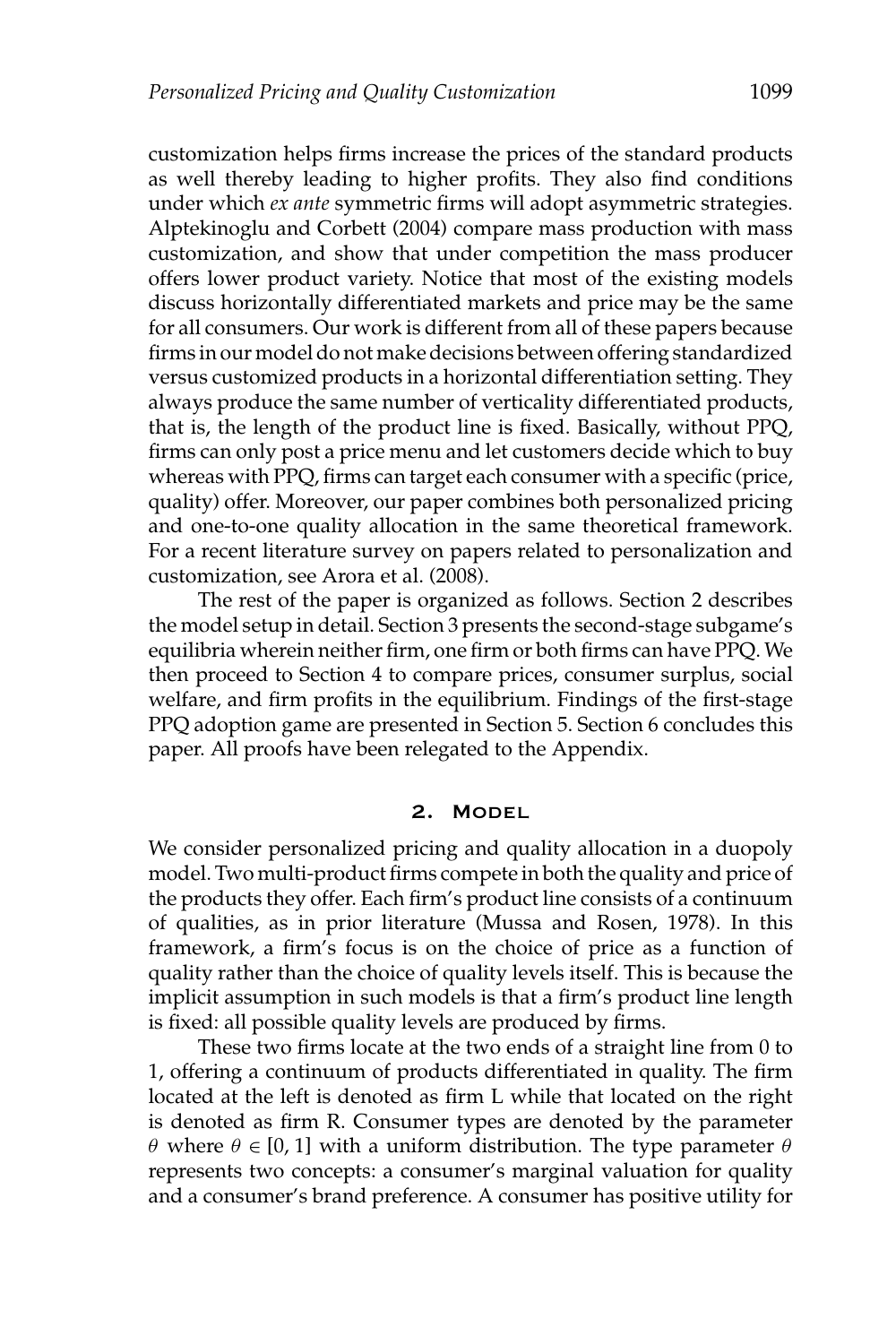one unit only. If either of the two products offers a positive net utility, the consumer buys the one that maximizes their surplus. Otherwise, they choose not to buy any product. We assume quasi-linear utility functions. Formally, the gross utility to a consumer with type  $\theta$  buying from the firm located at 0, firm L, is

$$
u^{L}(q, \theta) = q \times (1 - \theta), \tag{1}
$$

while his utility in buying from the firm located at 1, firm R, is

$$
u^R(q,\theta) = q \times \theta. \tag{2}
$$

This is the setup used in Spulber (1989) and Stole (1995) to model competitive nonlinear pricing. From either firm's perspective,  $\theta$  or  $1 - \theta$ is the marginal willingness to pay for quality of buyers. *q* is the product quality offered by firms. Hence, from one firm's perspective, the setup is consistent with the standard nonlinear pricing models in the applied economics literature that models vertical differentiation (e.g., Mussa and Rosen, 1978). The uniqueness of this setup is that the consumer type  $\theta$  simultaneously denotes consumer's quality preference as in vertical differentiation and brand preference as in horizontal differentiation. A given consumer has a different marginal valuation for each of the two brands:  $θ$  versus  $1 - θ$ . Implicitly, this assumes that larger the brand preference of a given consumer for one firm, the larger is the quality preference of that consumer for that firm's products. A consumer's marginal valuation of quality is determined by his preferences over horizontal product characteristics: a consumer who prefers brand L over brand R derives more utility from an increase in the quality of good L rather than increase in the quality of good R. Basically, a simple interpretation of our model is a market in which there are customers who have very high marginal WTP for quality for the products of one firm but not for products of the other firm. This setup maps a scenario wherein two firms sell branded products and have groups of brand loyal customers. It also captures the fact that customers who do not have loyalty toward any particular brand, have an average marginal willingness to pay (WTP) for quality for either brand. Hence, consumers who purchase goods of higher quality also have stronger brand preferences. Note that this setup does not change the ordinary interpretation of product qualities (*q*): any buyer still strictly prefers higher-quality than lower-quality products of either firm.

There is also empirical motivation for modeling consumer preferences in this way. It comes from the observation that in some markets, consumers who purchase higher qualities are more brandloyal than those who purchase lower qualities. For example, in the auto industry, some consumers have a stronger preference toward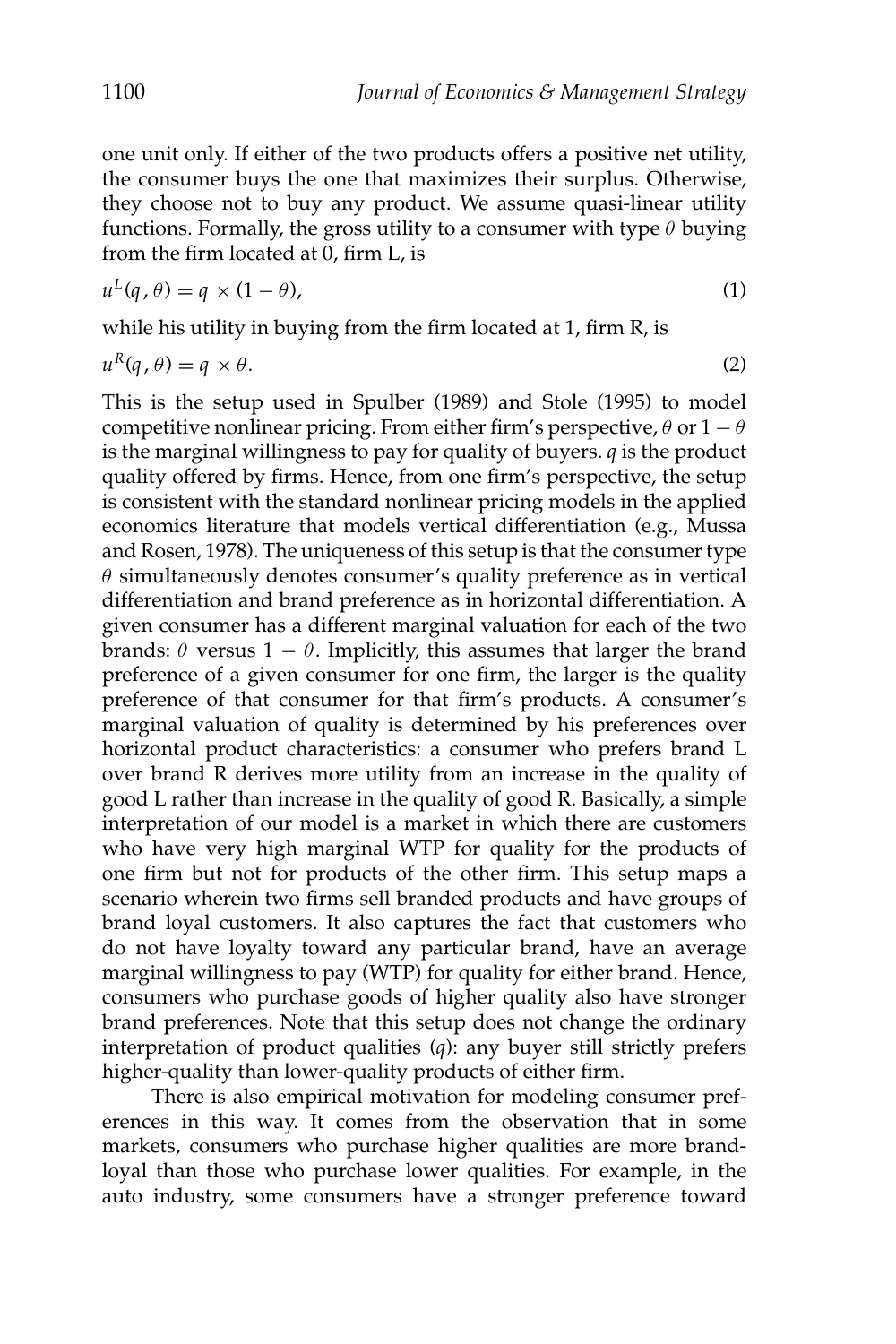highly fuel-efficient cars that may rate lower on another dimension like vehicle safety while others have a strong preference toward SUVs (sports utility vehicles) that rate higher on safety but lower on fuel efficiency. This is well documented within the car market segments when the brand, as shown in Goldberg (1995), Berry et al. (1995), and Feenstra and Levinsohn (1995). For another example, in the enterprise software industry, competing products are usually differentiated along the dimension of "software with more features" versus "software that is easy to learn and use." Specifically, the database enterprise software industry is a good example. It approximates a duopolistic industry with Oracle and Microsoft commanding most of the market. Oracle provides a powerful, stable database package but it is also notoriously difficult to learn and use. In contrast, Microsoft SQL server is much more userfriendly but has fewer features and is considered less stable by users. In practice, larger companies are likely to care more about features and stability in enterprise software. For example, large banks and brokerage firms prefer to have zero fault tolerance (e.g.,  $\theta \rightarrow 1$ ): they have very high marginal valuation for stability but a relatively lower valuation for reducing training costs. On the other hand, smaller and medium-sized firms are likely to care more about ease of learning in order to save on staff training expenses (e.g.,  $\theta \rightarrow 0$ ), and relatively less about advanced features because they typically need to perform basic operations. Similar examples exist in the consumer packaged software industry. For example, MBA students and industry professionals typically prefer using SPSS for data analysis because of its user-friendly design whereas academic researchers typically prefer more sophisticated packages such as SAS or STATA so that they can execute its advanced features. Thus academic researchers are likely to have a higher marginal valuation for improvements in the quality of STATA but a lower valuation for any improvements in SPSS. Other examples exist in the industries in which most buyers have been locked-in to one brand and the switching cost is higher for higher-quality products. In commercial airplanes (Boeing vs. Airbus) industry, there are significant brand-specific investments from buyers' perspectives especially due to lock-in effects. Because of switching costs, consumers may have higher marginal valuation for the quality of one firm's products but lower marginal valuation for quality of the other firm's product. Note that products like automobiles, enterprise software, and aircrafts can be highly customized according to buyers' specifications and their prices are often personalized based on negotiations.<sup>2</sup>

<sup>2.</sup> Another example is the OTC (over-the-counter) pharmaceutical products market. The loyalty of a consumer toward a specific brand is usually built upon his/her prior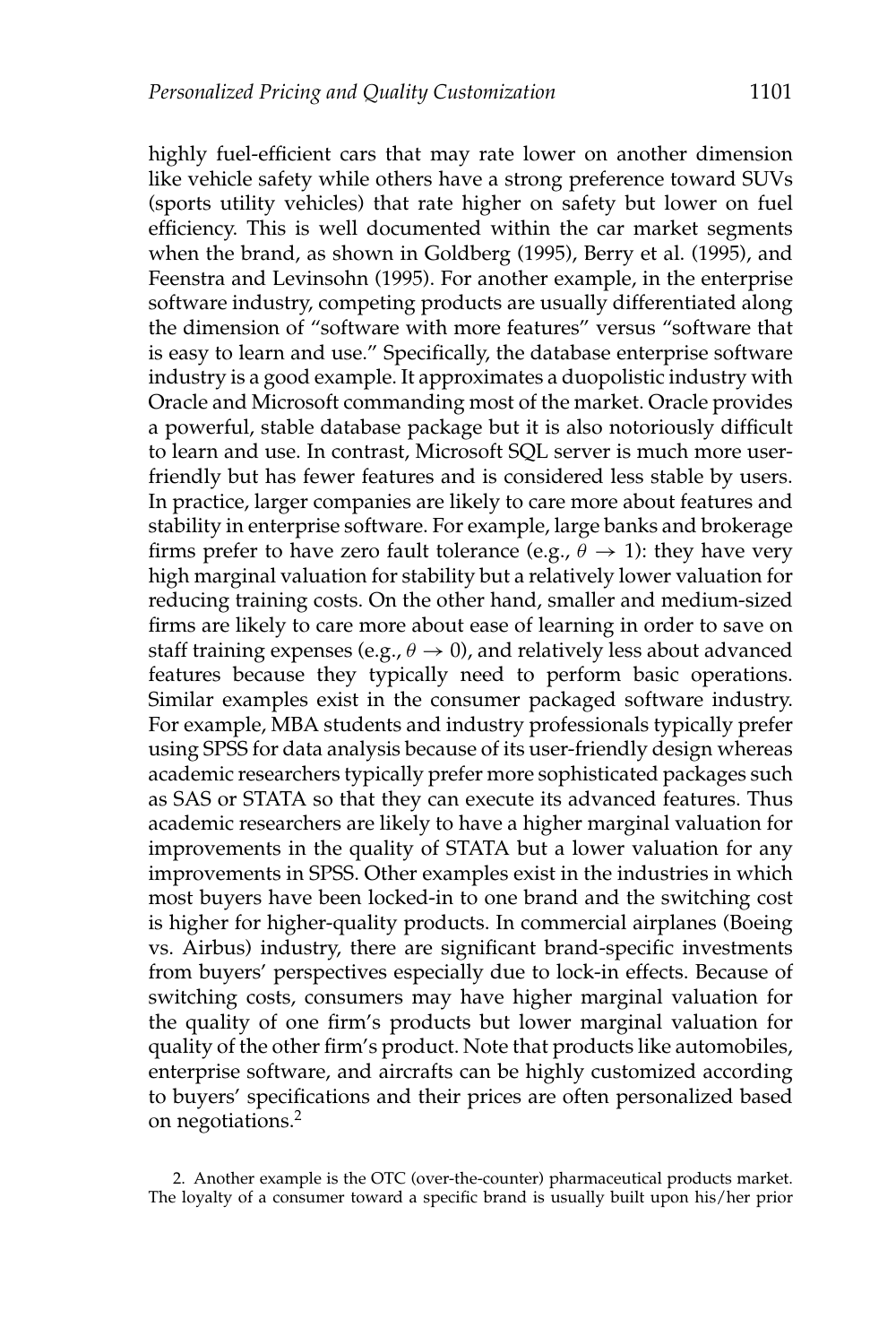As mentioned in the introduction, the other approach is to model quality and brand preferences independently. In a related work, Ghose and Huang (2007) look at the potential value of personalization in a twodimensional spatial model with independent consumer preferences along the horizontal and vertical dimensions. That model is built upon the two-dimensional competitive second-degree price discrimination model developed by Rochet and Stole (2002). It is important to note that these two models are parallel cases and that our current model is not a special case of the two-dimensional model. Moreover, the key research question is different in Ghose and Huang (2007) in that they analyze whether personalization along a single or dual dimension is more profitable compared to no personalization.

The sequence of the game in our paper is as follows: two firms simultaneously decide whether to adopt PPQ or not. When they adopt PPQ, they incur a nonzero fixed cost and can perfectly identify each consumer's type. In the second stage, the adoption of PPQ is common knowledge and firms announce their product line pricing in the second stage accordingly. The solution concept is subgame perfect Nash equilibrium (SPNE). When neither firm has access to PPQ, prices are chosen simultaneously by both firms. When only one firm has access to PPQ, the firm without PPQ chooses its price first. After observing this firm, the firm with access to PPQ sets a menu of prices. This setting is widely adopted in the literature (see, e.g., Thisse and Vives, 1988; Choudhary et al., 2005). When both firms have PPQ, the order of moves at stage 2 does not affect the equilibrium outcome; we again posit that prices are chosen simultaneously. Once prices are chosen, at the last stage of the game (stage 3), consumers decide which, if any, product to  $buy.^3$ 

experience with that OTC medicine; he/she will stick to the brand that is more effective on him/her. For example, some customers may have no preference between Claritin and Benadryl (allergy-relief medicines) because both have similar effects on them (these customers have  $\theta = 0.5$  in this model). Some other customers are likely to have stronger preferences for either brand. These customers are very likely to have a higher marginal WTP for higher-quality products from their favorite brand but a lower marginal WTP for higher-quality products of the other brand because the other brand is less effective on them  $(\theta = 0 \text{ or } 1 \text{ in this model})$ . Similarly, consider the food and restaurant industry. Although some consumers prefer to eat spicy or high-calorie food (say, burgers from McDonalds), others may be more health conscious and prefer relatively bland but low-calorie food (say, sandwiches from Subways).

<sup>3.</sup> Note that with PPQ each consumer receives a single (price, quality) offering from the firm in accordance with their types. Hence, it is not critical for consumers to observe the menu before purchase in scenarios with PPQ. In contrast, when a firm does not have PPQ, a consumer can choose any pair from a menu of prices and qualities. In this case, consumers do need to observe the menu of prices and qualities. This is feasible and common in practice too. For example, using sources on the Internet, or direct mail order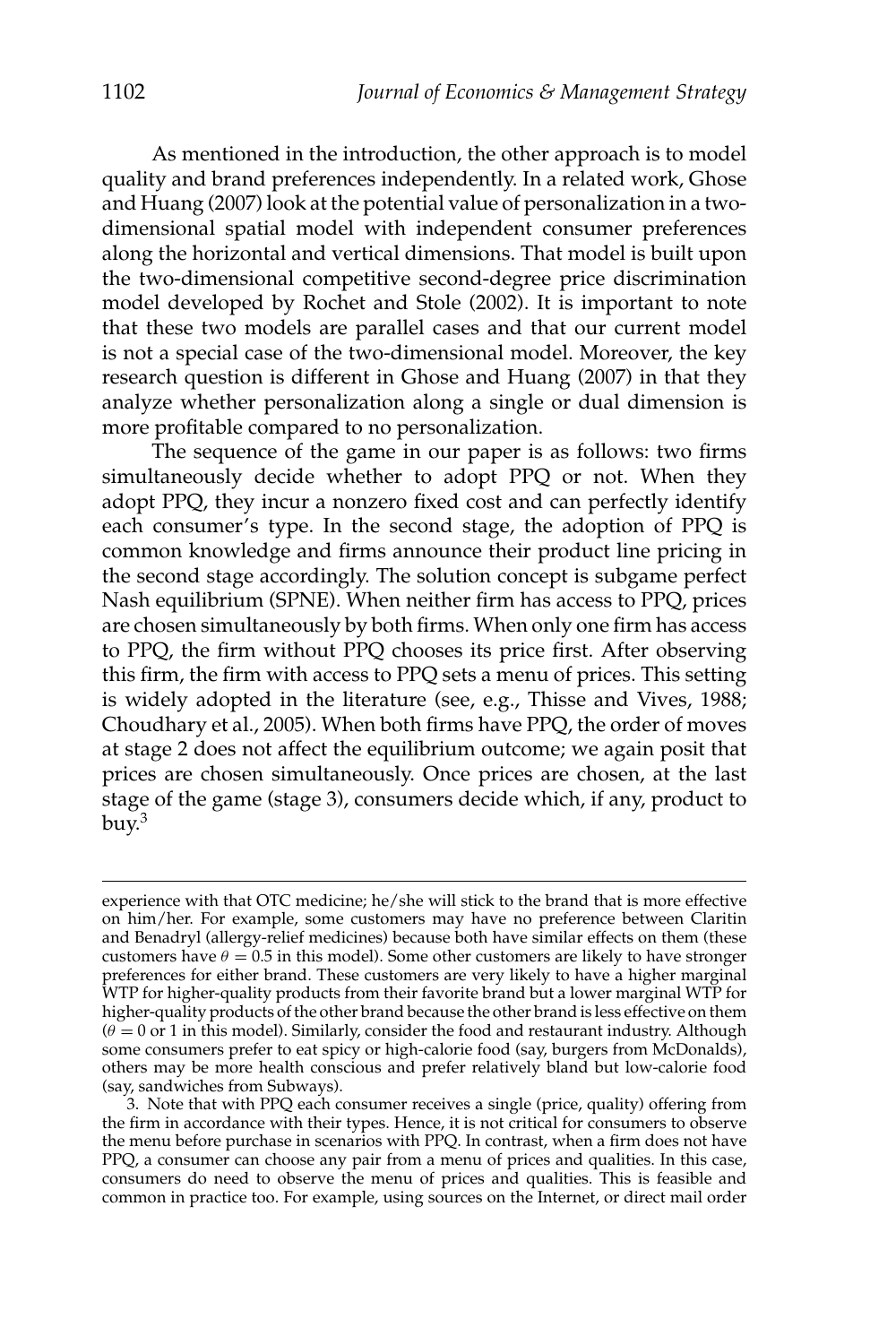Consistent with the prior literature, we assume that firms have a marginal cost of production which is invariant with the quantity, but depends on the quality of the product (Moorthy, 1988). That is, both firms have the same cost function, but depending on the quality schedules they choose, their marginal costs may differ in equilibrium. Each firm has a constant marginal cost for producing the good, denoted by *c*. For analytical tractability and to highlight the impact of the cost function on different decision variables, we use the following function:  $c(q) = q^{\alpha}/\alpha, \alpha > 1.$ 

#### 3. Second-Stage Equilibrium with or without PPQ

#### 3.1 Neither Firm Has PPQ

First, we consider the benchmark case when neither firm has access to PPQ (we call this the No-PPQ case). This baseline model is exactly the game solved in Spulber (1989). In this subgame, each firm offers a menu of prices,  $p(q)$ , for all consumer types  $\theta$ . The decision variable *p*(*q*) of each firm can be equivalently written as  $q(\theta)$  and  $p(\theta)$  because each consumer will self-select the contract designed for his type in equilibrium.<sup>4</sup> As shown by Spulber (1989), in equilibrium, each firm occupies an interval of consumers. Specifically, there exists a marginal customer, denoted by  $\theta = B$ , who feels indifferent between each firm's lowest-quality product. As a result, the objective function of firm R is given by

$$
\max_{p^R(\theta), q^R(\theta)} \pi_{N}^R, \text{ where } \pi_N^R = \int_B^1 \left[ p^R(\theta) - \frac{(q^R)^{\alpha}(\theta)}{\alpha} \right] d\theta,\tag{3}
$$

subject to the following constraints:

- **(IC):** Each consumer of type  $\theta$  chooses the  $q^R(\theta)$  and  $p^R(\theta)$  that the firm designed for him.  $\theta = \arg \max_t \theta \times q^R(t) - p^R(t)$ ,  $\forall \theta \in [B, 1]$ .
- **(IR1):** Each consumer of type  $\theta$  receives a utility level that is higher than 0.  $s^R(\theta) > 0$ ,  $\forall \theta \in [B, 1]$ .
- **• (IR2):** The marginal consumer *B* gets the same surplus from each firm and hence, is indifferent between buying from firm R and firm L. That is,  $s^R(B) = s^L(B)$ .

catalogs consumers can observe the different prices firms charge for different possible configurations of the product.

<sup>4.</sup> Rather than considering all possible pricing functions, the revelation principle ensures that the firm can restrict its attention to direct mechanisms—that is, contracts in which one specific quality–price pair is designed for each consumer, and in which it is rational and optimal for the consumer to choose the price and quality pair that was designed for him or her. This type of transformation is standard in models of price screening (see, for instance Armstrong, 1996).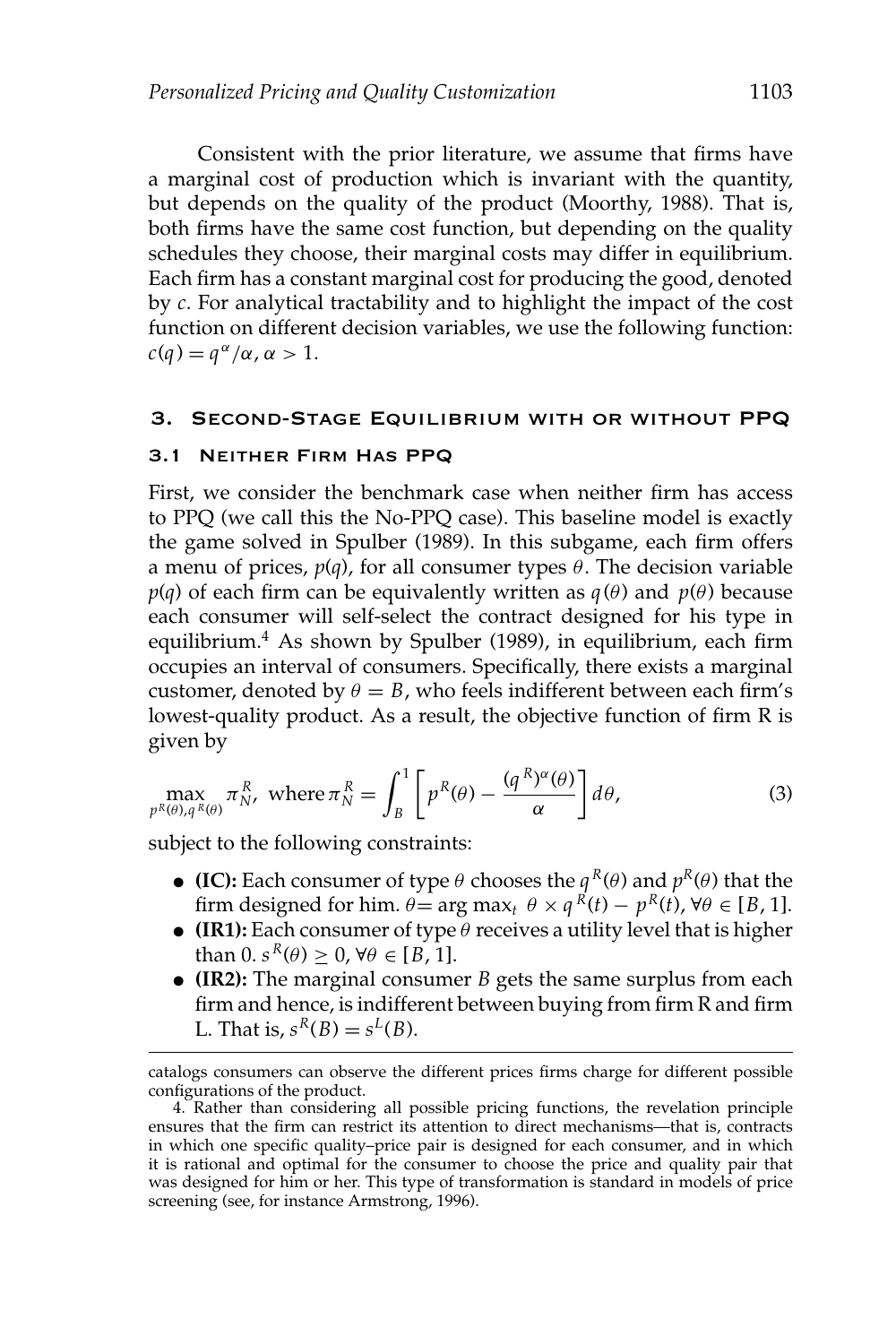Here, we use superscripts to denote the variables of firm L or R. Let  $\pi_N^L$  and  $\pi_N^R$  denote the profit of firm L and firm R, respectively, in the No-PPQ case. Let  $s(\theta)$  denote the consumer's surplus function. For ease of comparison with the model developed by Mussa and Rosen (1978), the (IC) and (IR1) are written in a way that seem to apply only for  $\theta \in [B, 1]$ . It is important to note that in this duopoly model, customers are free to choose any product from either firm. However, because of the specification of (1) and (2), it is straightforward to show that in equilibrium, firm R serves [*B*, 1] whereas firm L serves [0, *B*]. This is because compared with the marginal customer, customers between [0, *B*) receive a strictly higher surplus from firm L's products but a lower surplus from firm R's products. Because the marginal customers do not switch to buy firm R's products, customers between [0, *B*) have even a lesser of an incentive to do so. As a result, when solving for the maximization problem of firm R, we can ignore the (IC) of customers in [0, B) because customers of firm L will not choose contracts designed for firm R's customers. Hence, the profit maximization problem can be stated as above, which is also consistent with the results shown in Spulber (1989).

As in prior work, intuitively, the (IC) constraint ensures that a consumer prefers the contract that was designed for him/her, and the (IR1) constraint guarantees that each consumer accepts his designated contract. In the absence of competition from the other firm, (IC) and (IR1) are essentially the same as those in standard models such as Mussa and Rosen (1978). From Mussa and Rosen (1978), we know that the marginal customer receives zero surplus and the closer to  $\theta = 1$  a customer locates, the higher the surplus he/she receives. However, in the presence of competition, because the marginal customer can switch to the other firm, he/she may receive a positive surplus. Therefore, the profit-maximization problem deviates from the standard one due to the additional constraint (IR2).

The next step is to apply the standard transformation on the decision variable  $p^R(\theta)$  to consumer surplus function  $s^R(\theta) \equiv u^R(q^R(\theta))$ ,  $\theta$ ) –  $p^R(\theta)$ . We substitute the pricing schedule,  $p^R(\theta)$ , by the consumer surplus function,  $s^R(\theta)$  given that  $p^R(\theta) = u^R(q^R(\theta), \theta) - s^R(\theta)$ . Based on equation (3), the simplified objective function for firm R can be rewritten as

$$
\max_{q^R(\theta), s^R(\theta)} \pi^R_{N}, \text{ where } \pi^R_N = \int_B^1 \left[ \theta q^R(\theta) - s^R(\theta) - \frac{(q^R)^{\alpha}(\theta)}{\alpha} \right] d\theta, \tag{4}
$$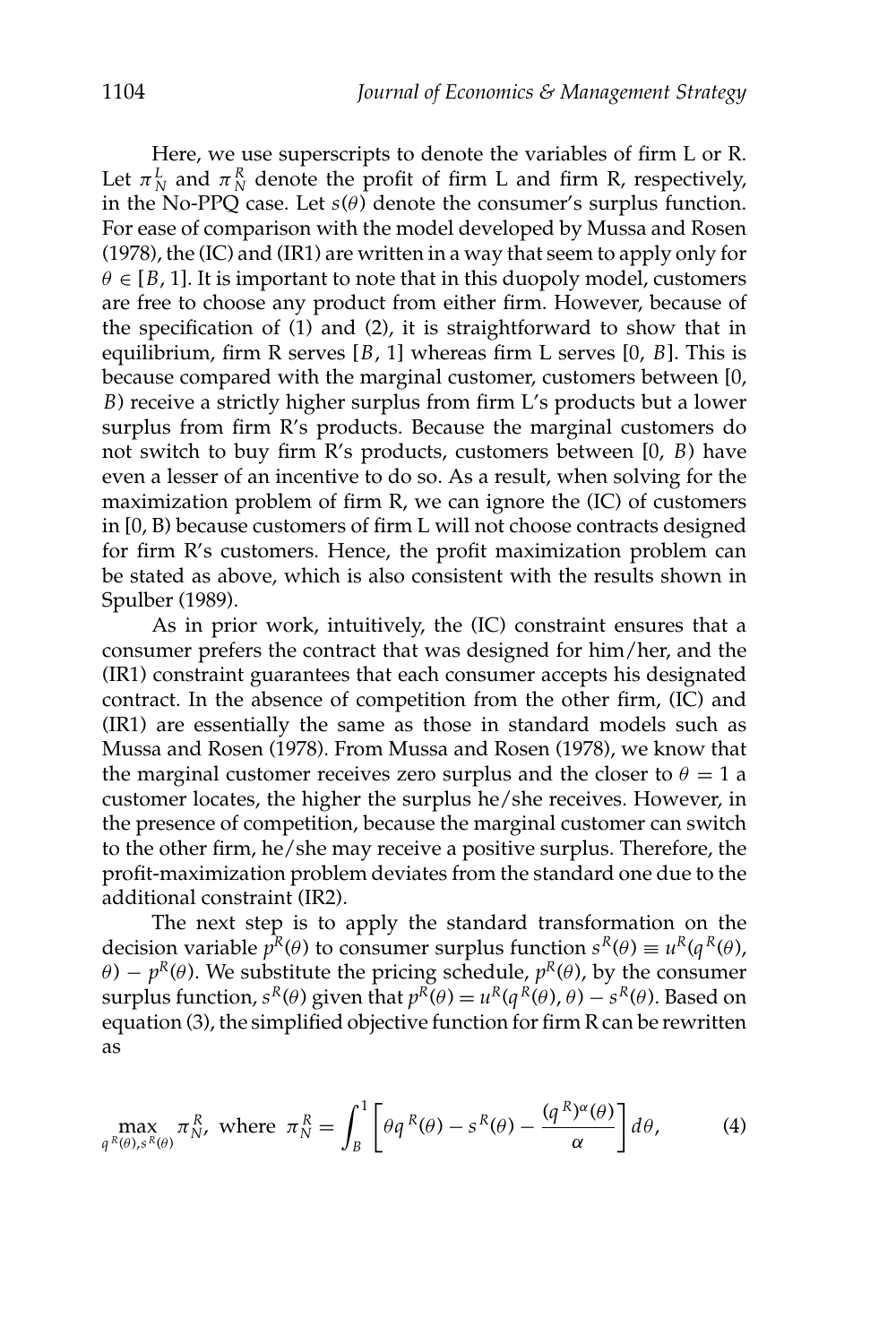Similarly, the optimization problem for firm L can be derived as follows:

$$
\max_{q^L(\theta), s^L(\theta)} \pi^L_{N'} \text{ where } \pi^L_N = \int_0^B \left[ (1 - \theta) q^L(\theta) - s^L(\theta) - \frac{(q^L)^\alpha(\theta)}{\alpha} \right] d\theta. \tag{5}
$$

Both (4) and (5) are subject to associated (IC), (IR1), and (IR2). The detailed derivations are provided in the Appendix. This leads to our first result.

Proposition 1: *The equilibrium prices, quality schedules, and surplus functions of the No-PPQ case are as follows:*

$$
q^{L}(\theta) = \begin{cases} (1 - 2\theta)^{1/(\alpha - 1)} & \text{if } \theta \in [0, 1/2]; \\ 0 & \text{if } \theta \in (1/2, 1]; \end{cases}
$$
  

$$
q^{R}(\theta) = \begin{cases} 0 & \text{if } \theta \in [0, 1/2); \\ (2\theta - 1)^{1/(\alpha - 1)} & \text{if } \theta \in [1/2, 1]; \end{cases}
$$
  

$$
s^{L}(\theta) = \frac{\alpha - 1}{2\alpha} (1 - 2\theta)^{\alpha/(\alpha - 1)}, \theta \in [0, 1/2];
$$
  

$$
s^{R}(\theta) = \frac{\alpha - 1}{2\alpha} (2\theta - 1)^{\alpha/(\alpha - 1)}, \theta \in [1/2, 1];
$$
  

$$
p^{L}(\theta) = \begin{cases} (1 - 2\theta)^{1/(\alpha - 1)} \left( \frac{-2\theta + \alpha + 1}{2\alpha} \right) & \text{if } \theta \in [0, 1/2]; \\ 0 & \text{if } \theta \in (1/2, 1]; \end{cases}
$$
  

$$
p^{R}(\theta) = \begin{cases} 0 & \text{if } \theta \in [0, 1/2); \\ (2\theta - 1)^{1/(\alpha - 1)} \left( \frac{2\theta + \alpha - 1}{2\alpha} \right) & \text{if } \theta \in [1/2, 1]. \end{cases}
$$

Intuitively, in the equilibrium, duopoly firms compete by lowering their price menu by a constant while keeping the quality schedule at the same level. The amount of constant discount is exactly equal to the consumer surplus offered to the marginal customer,  $s^R(B) = s^L(B)$ , which is zero in the Mussa and Rosen (1978) model. It is easy to verify that in this proposition,  $s^R(B) = s^L(B) = 0$ . However, this is not a general result but a special case when customers are uniformly distributed from 0 to 1. In Section 5, when customers are uniformly distributed in a narrower interval (e.g., 0.2 to 0.8),  $s^R(B) = s^L(B) > 0$  in equilibrium. In other words, in this "corner solution," duopoly firms behave as if they were local monopolists and hence, the solutions are essentially similar to those in standard monopoly solutions.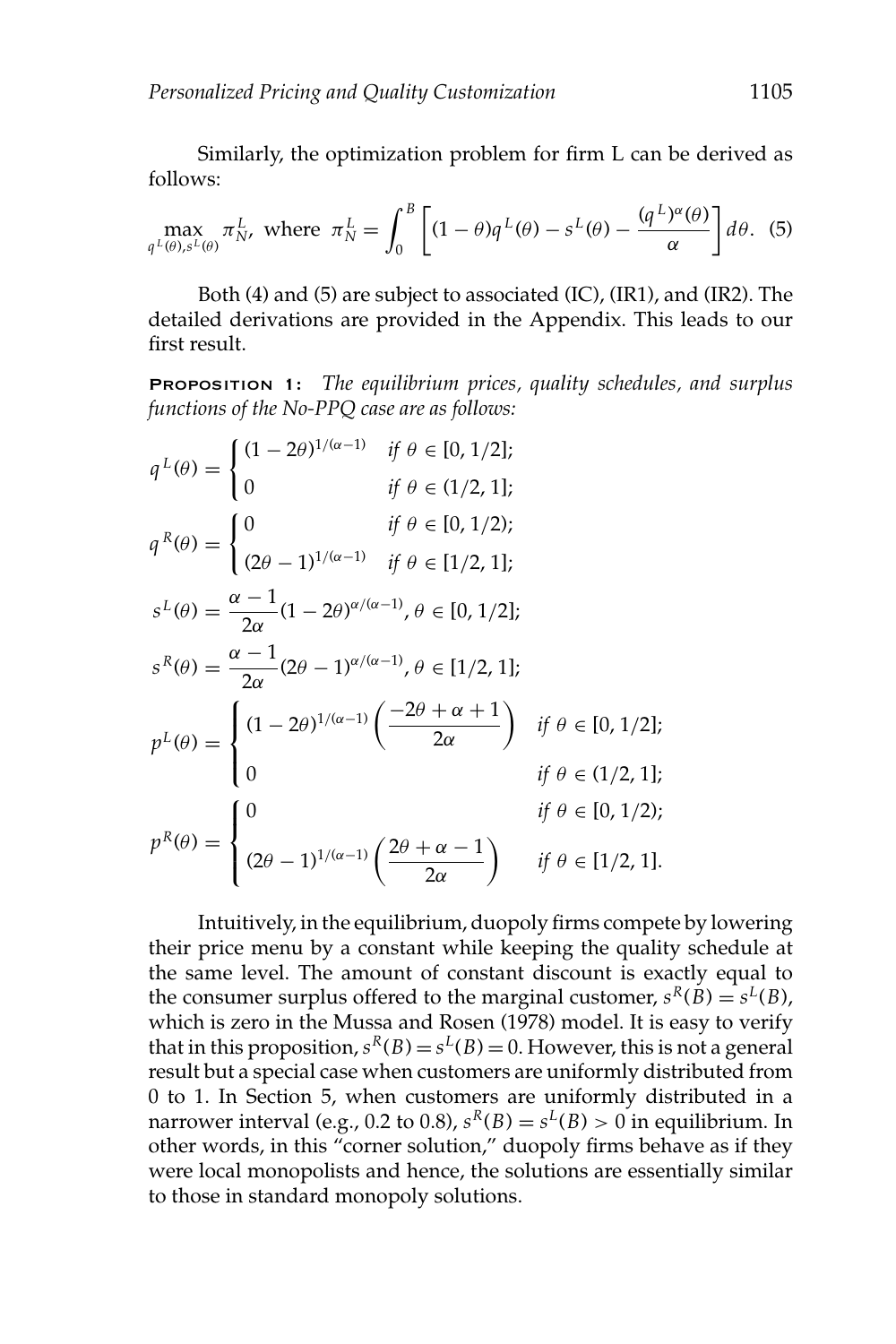As in Mussa and Rosen (1978), given the continuous product lines (where there is quality level available for every possible consumer type  $\theta$ ), there is a fear of cannibalization because some highvaluation consumers might end up buying the lower-quality product. Consequently, firms need to leave some information rents for the highvaluation consumers (consumers located closer to 0 or 1) in order to prevent them from buying lower-quality products. Basically without PPQ, firms have to "reward" their loyal customers to prevent them from buying lower-quality products.

Formally, note that the total surplus generated by firm R is  $\theta q^R(\theta) - \frac{(q^R)^{\alpha}(\theta)}{\alpha}$ . This implies that the socially optimal quality level (firstbest solution) is given by  $q^R(\theta) = \theta^{1/(\alpha-1)}$ . By comparing this quality level with the optimal quality schedule actually offered by the firm, we find that the quality received by each consumer is lower than the socially optimal level (except for the highest type whose  $\theta = 1$ ). This degradation of quality happens because of the potential for cannibalization from self-selection. This proposition shows that competition in this model setup does not improve the quality degradation phenomenon because while competition affects the price schedules by a constant, it does not affect quality schedules at all. This result also suggests that the range of qualities offered by both the firms is [0, 1] because no firm will produce products with quality higher than the socially optimal level in this model.

## 3.2 Only One Firm Has PPQ

Next, we analyze a situation in which only one firm has access to technologies that facilitate PPQ. Without loss of generality, we assume that among these two firms, only firm R has PPQ. To be consistent with prior research (Thisse and Vives, 1988; Liu and Serfes, 2004; Choudhary et al., 2005, Liu and Zhang, 2006), we analyze the setting in which the PPQ firm makes its pricing decision after the No-PPQ firm.<sup>5</sup> At stage 1 of this scenario, firm L (the firm without PPQ) announces its menu and allows consumers to self-select a particular quality and price from its product line. At stage 2, firm R (the firm with PPQ) targets every consumer with a specific quality and price in accordance with their type. In the final stage, consumers choose which firm to buy from and

<sup>5.</sup> This setting has been widely adopted in the literature due to the following reason. A simultaneous choice of pricing in this asymmetric game does not lead to a pure strategy Nash equilibrium. Similar to prior work, this is true in our model as well. Further, the mixed strategy equilibrium is also analytically intractable.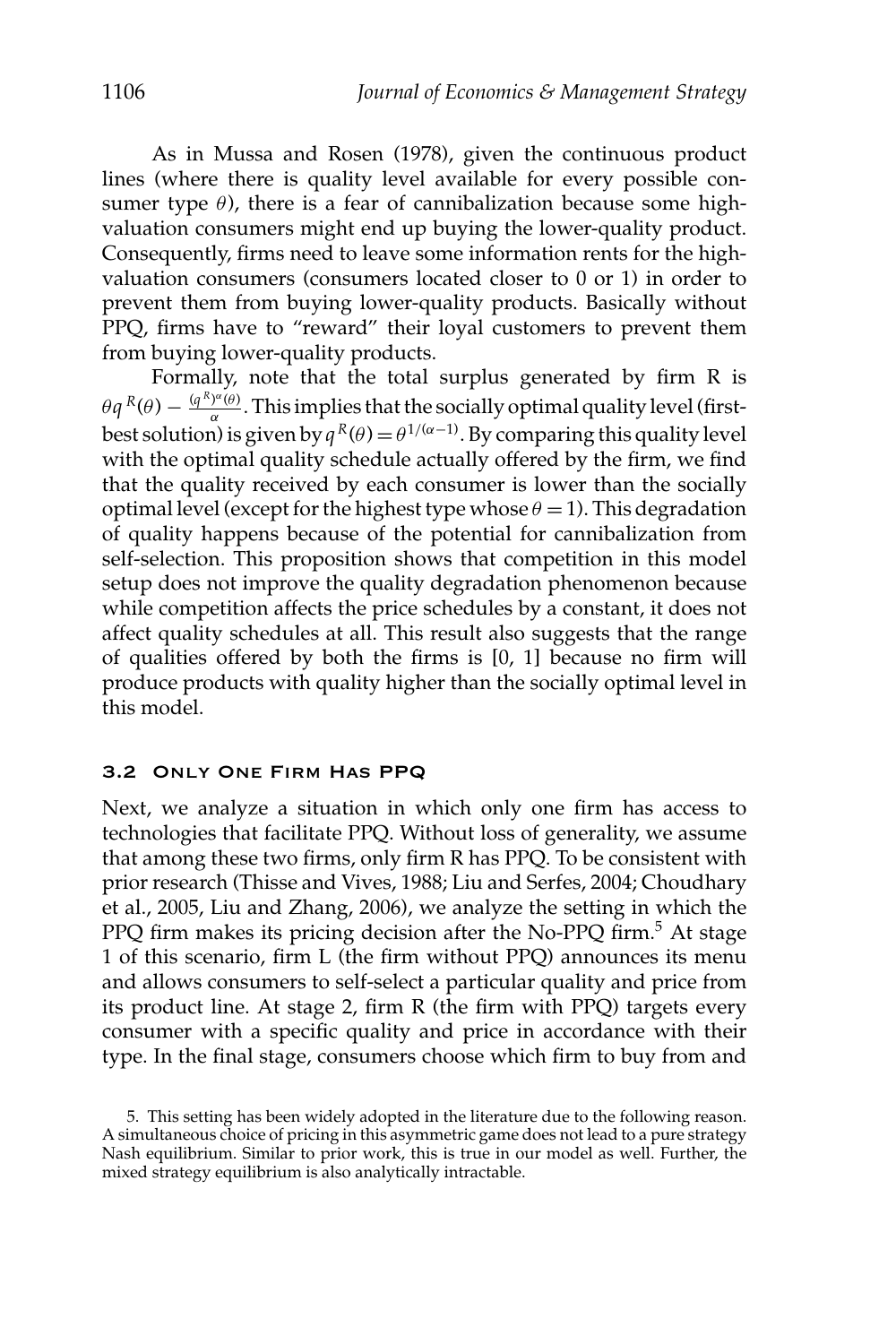demand is realized. The solution concept of this section is subgame perfect Nash equilibrium.

Given any strategy of firm L, in equilibrium, firm R will offer the socially optimal level of quality to maximize its profit because it can perfectly target consumers to avoid cannibalization. Generally, whenever one firm acquires PPQ, it does not need to consider the cannibalization problem because consumers can now be allocated the price and quality pair exactly in accordance with their valuation. Let  $\pi_R^L$  and  $\pi_R^R$  denote the profit of firm L and firm R, respectively, in this case. Formally, the maximization problem of firm  $\overline{R}$  can be written as

$$
\max_{q^R(\theta), s^R(\theta)} \pi_R^R(\theta), \text{ where } \pi_R^R(\theta) = \theta q^R(\theta) - s^R(\theta) - \frac{(q^R)^{\alpha}(\theta)}{\alpha}, \forall \theta \in [0, 1].
$$
\n(6)

Firm R sets the price, or equivalently, sets the surplus function  $s^{R}(\theta)$ , such that each consumer's surplus exactly matches his/her surplus from the outside opportunity, which is either equal to zero or equal to the surplus from buying from firm L. Given R's strategy described above, L's optimization problem is the same as that in the No-PPQ case given by equation (5) except that (IR2), is replaced by the socially optimal surplus curve of firm R given as follows:

$$
s^{L}(B) = \max_{q^{R}(\theta)} \left[ \theta q^{R}(\theta) - \frac{(q^{R})^{\alpha}(\theta)}{\alpha} \right] \bigg|_{\theta = B}.
$$
 (7)

If firm L were to offer less than the socially optimal surplus of firm R, then firm R could potentially poach L's consumers by offering lower prices and by adjusting quality. The potential for poaching exists because firm R can perfectly identify each consumer, and in particular, it can lower its price to marginal cost for the consumer at the boundary. Thus, firm L can retain the marginal consumer at *B* (i.e., maintain its market share) only if its surplus  $s^L(B)$  equals the socially optimal surplus offered by firm R. To derive the equilibrium prices of firm R, we also need to know the outside opportunities of firm R's customers ( $\theta \in [B, 1]$ ). We assume that firm L does not offer any additional contracts (price–quality pairs) to firm R's consumers. In other words, the outside opportunity of firm R's customers is equal to  $(1 - \theta)q^{L}(B) - p^{L}(B)$ . This leads to the following proposition.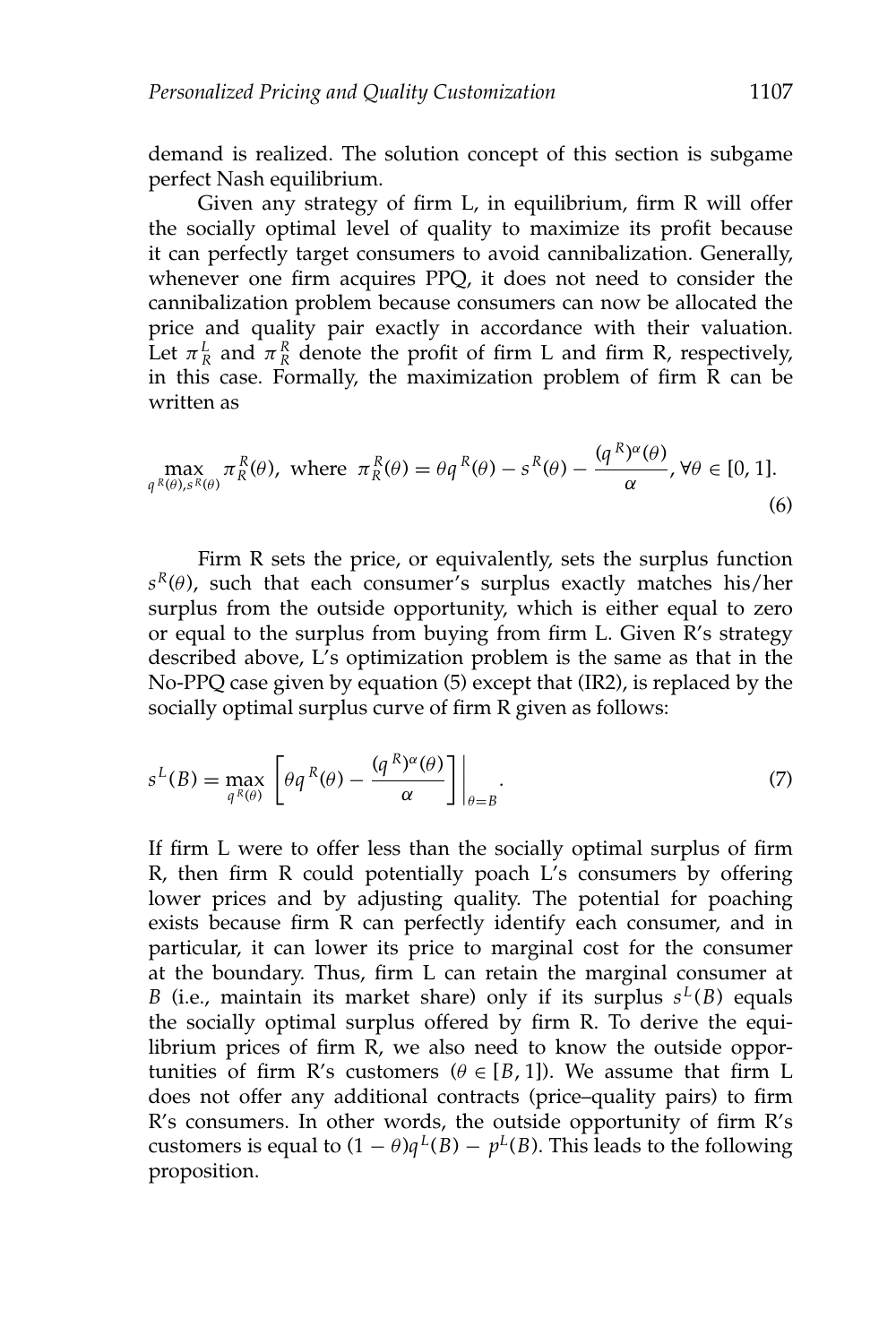Proposition 2: *In the case when only one firm has PPQ, the optimal prices, quality schedules, and surplus functions are as follows:*

$$
q^{L}(\theta) = \begin{cases} (1 - 2\theta)^{1/(\alpha - 1)} & \text{if } \theta \in [0, B]; \\ q^{L}(B) & \text{if } \theta \in (B, 1]; \end{cases}
$$
  
\n
$$
q^{R}(\theta) = \theta^{1/(\alpha - 1)}, \theta \in [0, 1];
$$
  
\n
$$
s^{L}(B) = \left(1 - \frac{1}{\alpha}\right)(1 - 2B)^{\alpha/(\alpha - 1)} - B^{\alpha/(\alpha - 1)};
$$
  
\n
$$
s^{L}(\theta) = s^{L}(B) - \frac{\alpha - 1}{2\alpha}(1 - 2B)^{\alpha/(\alpha - 1)} + \frac{\alpha - 1}{2\alpha}(1 - 2\theta)^{\alpha/(\alpha - 1)}, \theta \in [0, B];
$$
  
\n
$$
s^{R}(\theta) = \max[0, (1 - \theta)q^{L}(B) - p^{L}(B)], \theta \in [B, 1];
$$
  
\n
$$
p^{L}(\theta) = \begin{cases} (1 - \theta)(1 - 2\theta)^{1/(\alpha - 1)} - s^{L}(\theta) & \text{if } \theta \in [0, B]; \\ p^{L}(B) & \text{if } \theta \in (B, 1]; \end{cases}
$$
  
\n
$$
p^{R}(\theta) = \begin{cases} 0 & \text{if } \theta \in [0, B); \\ \theta^{\alpha/(\alpha - 1)} - s^{R}(\theta) & \text{if } \theta \in [B, 1]. \end{cases}
$$

The marginal consumer's type is given by  $B = [(\frac{2\alpha-1}{\alpha-1})^{\frac{\alpha-1}{\alpha}} + 2]^{-1}$ . When  $c(q) = q^2/2$ ,  $B = 0.27$ . Although general expressions for *s*(*B*) and prices are analytically tractable, the math is not easily parsable and so we do not present it in the main body of the paper.

## 3.3 Both Firms Have PPQ

In this case, both firms have complete knowledge of each consumer's type and are able to implement PPQ. We term this the Both-PPQ case and derive the Nash equilibrium of this game. Because both firms have full information about consumer preferences for price and quality, they engage in a Bertrand-type price–quality competition at the individual consumer level. The following analysis shows that in equilibrium the firm located closer to a given consumer will set a price schedule such that it can exactly match the consumer surplus offered by its rival. This firm can appropriate the remaining surplus from this transaction and thus will offer a socially optimal level of quality. The firms' profit functions are given by

$$
\max_{q^L(\theta), s^L(\theta)} \pi^L_{Both}(\theta), \text{ where } \pi^L_{Both}(\theta) = (1 - \theta)q^L(\theta) - s^L(\theta) - \frac{(q^L)^{\alpha}(\theta)}{\alpha},
$$
\n(8)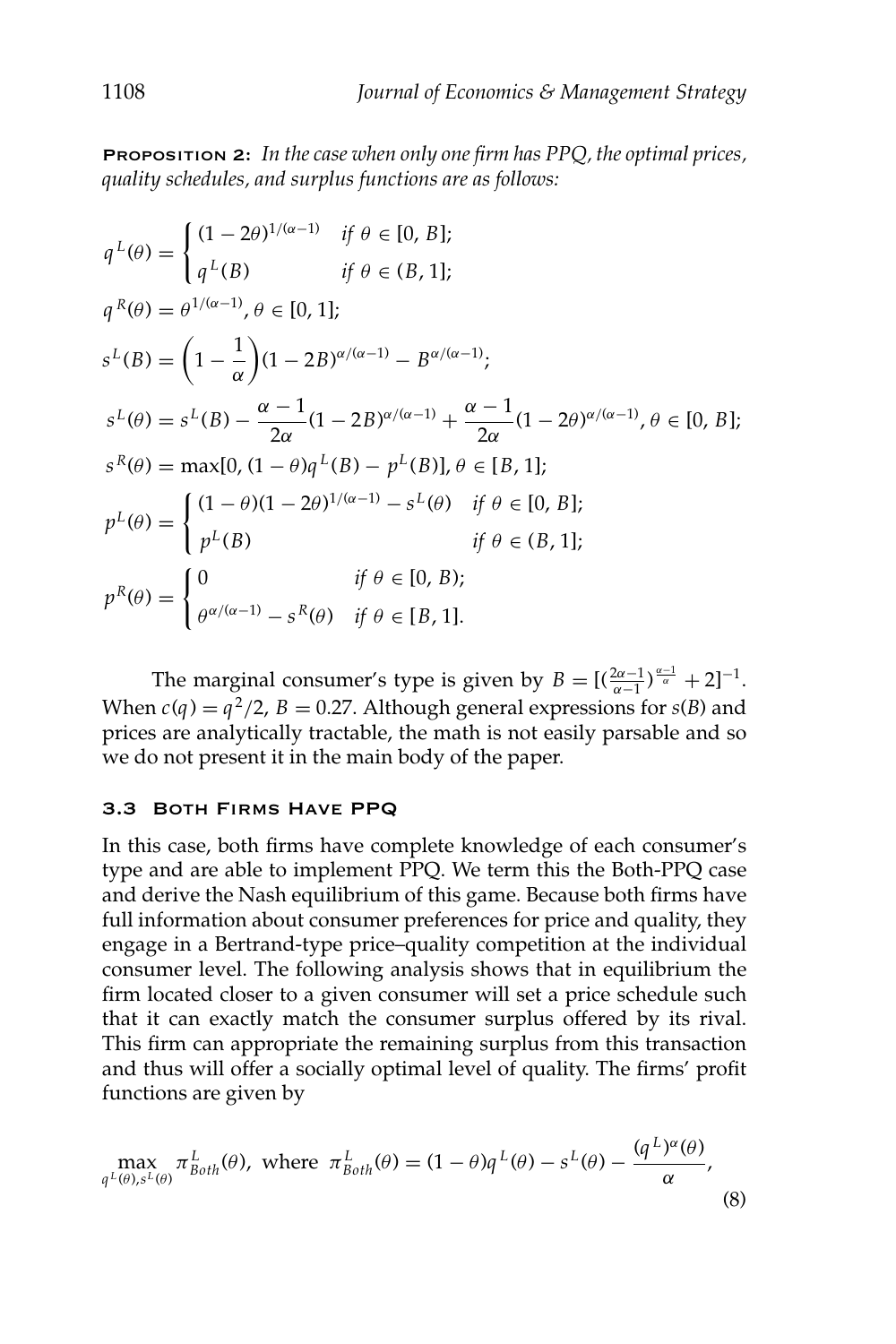$$
\max_{q^R(\theta), s^R(\theta)} \pi^R_{Both}(\theta), \text{ where } \pi^R_{Both}(\theta) = \theta q^R(\theta) - s^R(\theta) - \frac{(q^R)^{\alpha}(\theta)}{\alpha}.
$$
 (9)

where  $s^L(\theta)$  and  $s^R(\theta)$  are equal to the socially optimal surplus offered by the rival firm. Formally,

$$
s^{R}(\theta) = \max_{q^{L}(\theta)} \left[ (1 - \theta) q^{L}(\theta) - \frac{(q^{L})^{\alpha}(\theta)}{\alpha} \right]
$$
  
=  $\left( 1 - \frac{1}{\alpha} \right) (1 - \theta)^{\alpha/(\alpha - 1)}, \ \theta \in [1/2, 1],$   

$$
s^{L}(\theta) = \max_{q^{R}(\theta)} \left[ \theta q^{R}(\theta) - \frac{(q^{R})^{\alpha}(\theta)}{\alpha} \right] = \left( 1 - \frac{1}{\alpha} \right) \theta^{\alpha/(\alpha - 1)}, \ \theta \in [0, 1/2].
$$

It is important to notice that in equilibrium, firm R offers a surplus which is equal to the socially optimal surplus of firm L. If R's surplus is less than the socially optimal surplus offered by L, L would be able to poach on R's consumers by increasing quality or decreasing price. If R's surplus is more than that of L, it is not maximizing its profit. Hence, it is optimal for firm R to increase its price to the profit maximizing level.

Given the kind of competition that will ensue between the two firms, we can determine the surplus functions  $s^L(\theta)$ ,  $s^R(\theta)$ , and hence point out the optimal price schedules. All consumers whose  $\theta \in [1/2, 1]$ , buy from firm R in equilibrium. Similarly, all consumers whose  $\theta \in$ [0, 1/2], buy from firm L in equilibrium. Basically, the equilibrium price from the firm located closer to  $\theta$  is set so that consumers feel indifferent between buying from two firms. The equilibrium price offered by the farther firm is set to marginal cost due to Bertrand price competition. This leads to the following result.

Proposition 3: *The optimal prices, quality schedules, and surplus functions when both firms have PPQ are as follows:*

$$
q^{L}(\theta) = (1 - \theta)^{1/(\alpha - 1)}, \theta \in [0, 1];
$$
  
\n
$$
q^{R}(\theta) = \theta^{1/(\alpha - 1)}, \theta \in [0, 1];
$$
  
\n
$$
s^{L}(\theta) = \left(1 - \frac{1}{\alpha}\right) \theta^{\alpha/(\alpha - 1)}, \theta \in [0, 1/2];
$$
  
\n
$$
s^{R}(\theta) = \left(1 - \frac{1}{\alpha}\right) (1 - \theta)^{\alpha/(\alpha - 1)}, \theta \in [1/2, 1];
$$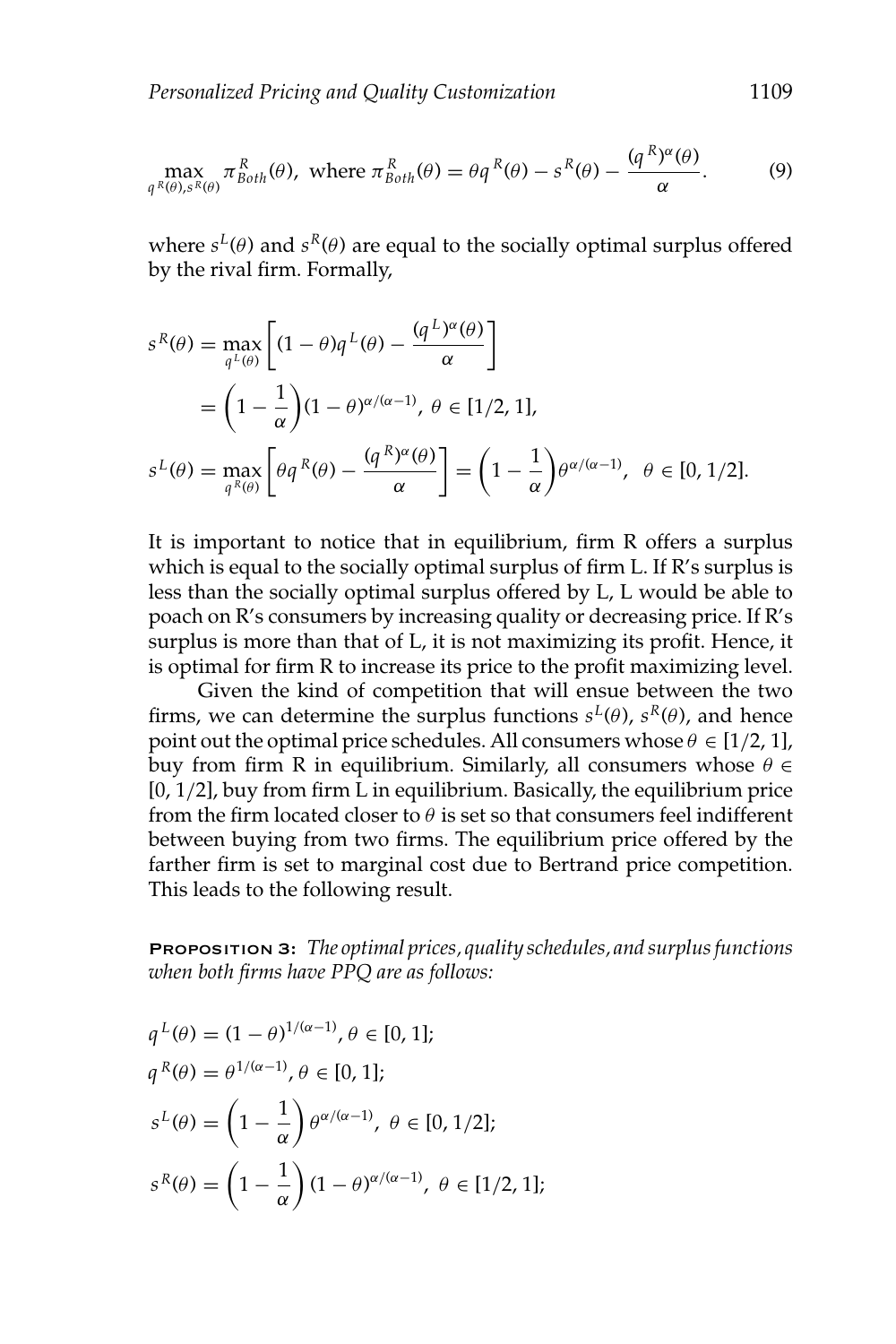$$
p^{L}(\theta) = \begin{cases} (1 - \theta)^{\alpha/(\alpha - 1)} - \left(1 - \frac{1}{\alpha}\right) \theta^{\alpha/(\alpha - 1)} & \text{if } \theta \in [0, 1/2]; \\ 0 & \text{if } \theta \in (1/2, 1]; \end{cases}
$$

$$
p^{R}(\theta) = \begin{cases} 0 & \text{if } \theta \in [0, 1/2); \\ \theta^{\alpha/(\alpha - 1)} - \left(1 - \frac{1}{\alpha}\right)(1 - \theta)^{\alpha/(\alpha - 1)} & \text{if } \theta \in [1/2, 1]. \end{cases}
$$

Note that compared to the No-PPQ case the adoption of PPQ actually decreases the product line quality range of a firm, from [0, 1] to [1/2, 1]. That is, because qualities and prices are now targeted (with PPQ), firms do not need to degrade qualities. Intuitively this occurs because from a firm's perspective, there is no fear of cannibalization in this case. Recall that because firms can allocate qualities by targeting consumers directly with PPQ, there are no consumer self-selection problems. Consequently, firms do not have any incentive to degrade qualities offered to their customers. Thus, they provide their loyal customers products with better quality which results in higher prices as well. This leads to higher profits than the No-PPQ case. On the other hand, despite offering their competitor's loyal customers with lower qualities and lower prices (both firms' prices fall to marginal cost in their respective rival's turfs) they are unable to poach on their competitor's territory.<sup>6</sup>

Note that these findings do not depend on the distributional distribution of  $\theta$  at all. That is,  $\theta$  can be drawn from any probability distribution but the results in Proposition 3 will remain the same. A comparison of quality schedules offered in three subgames reveals that when a firm adopts PPQ, it increases the quality offered to each consumer. However, the firm without PPQ keeps its quality schedule unchanged. When both firms adopt PPQ, their qualities are always higher than the No-PPQ qualities. This enables them to offer a higher quality than in the No-PPQ case and charge higher prices. Comparisons of other results are discussed in detail in the next section.

#### 4. Discussions of the Second-Stage Equilibria

#### 4.1 Prices

We plot the price curves for quadratic and cubic cost functions in Figures 1 and 2 for each of the three cases: (i) neither firm has PPQ, (ii) one firm (firm R, without loss of generality) has PPQ, and (iii) both firms have PPQ. Interestingly, note that when  $\alpha = 2$ , the price functions

6. The implicit notion here is that consumers buy from the firm offering a higherquality product even if the surplus offered by both firms is exactly the same.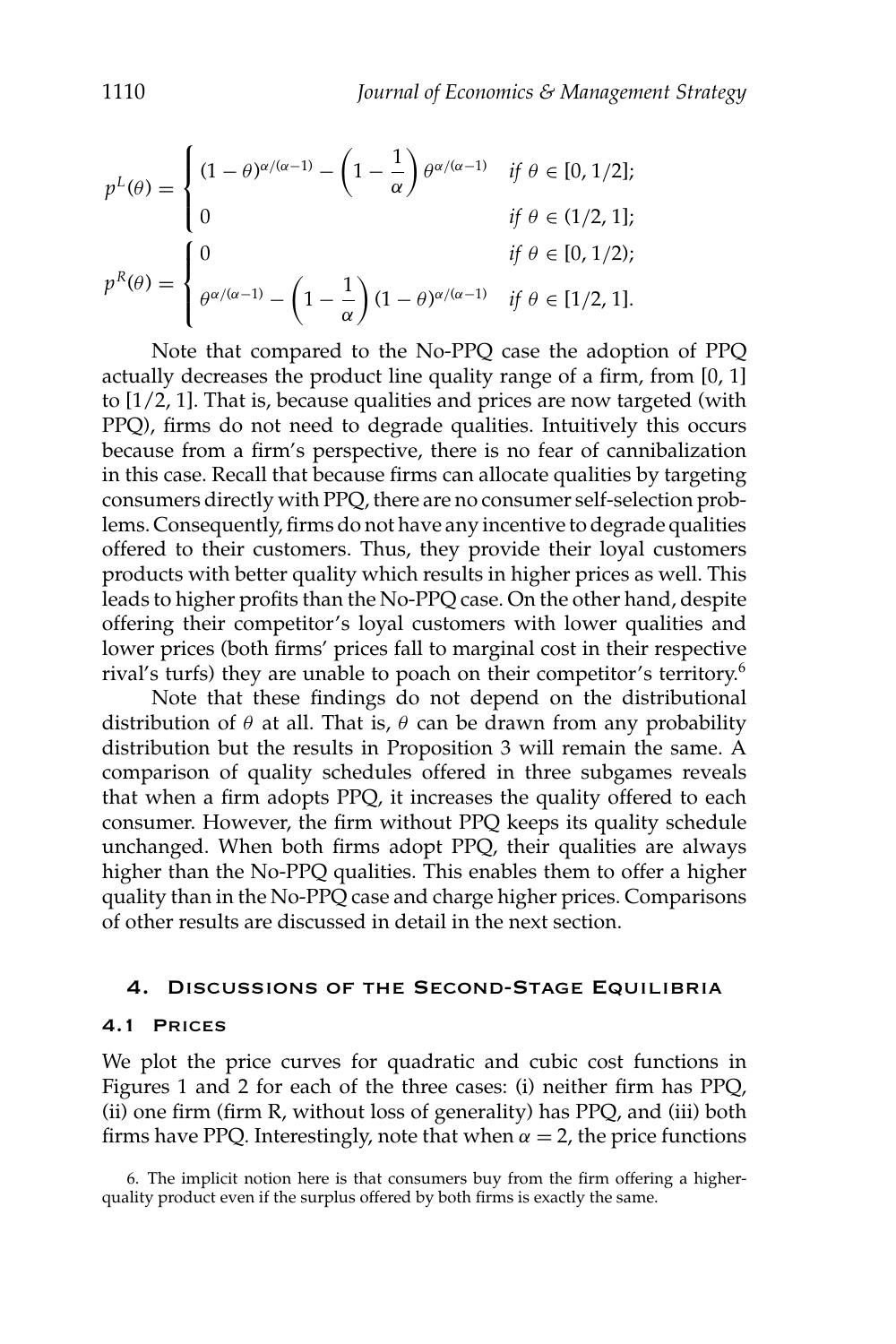

*FIGURE 2. PRICE WITH OR WITHOUT PPQ*  $(\alpha = 3)$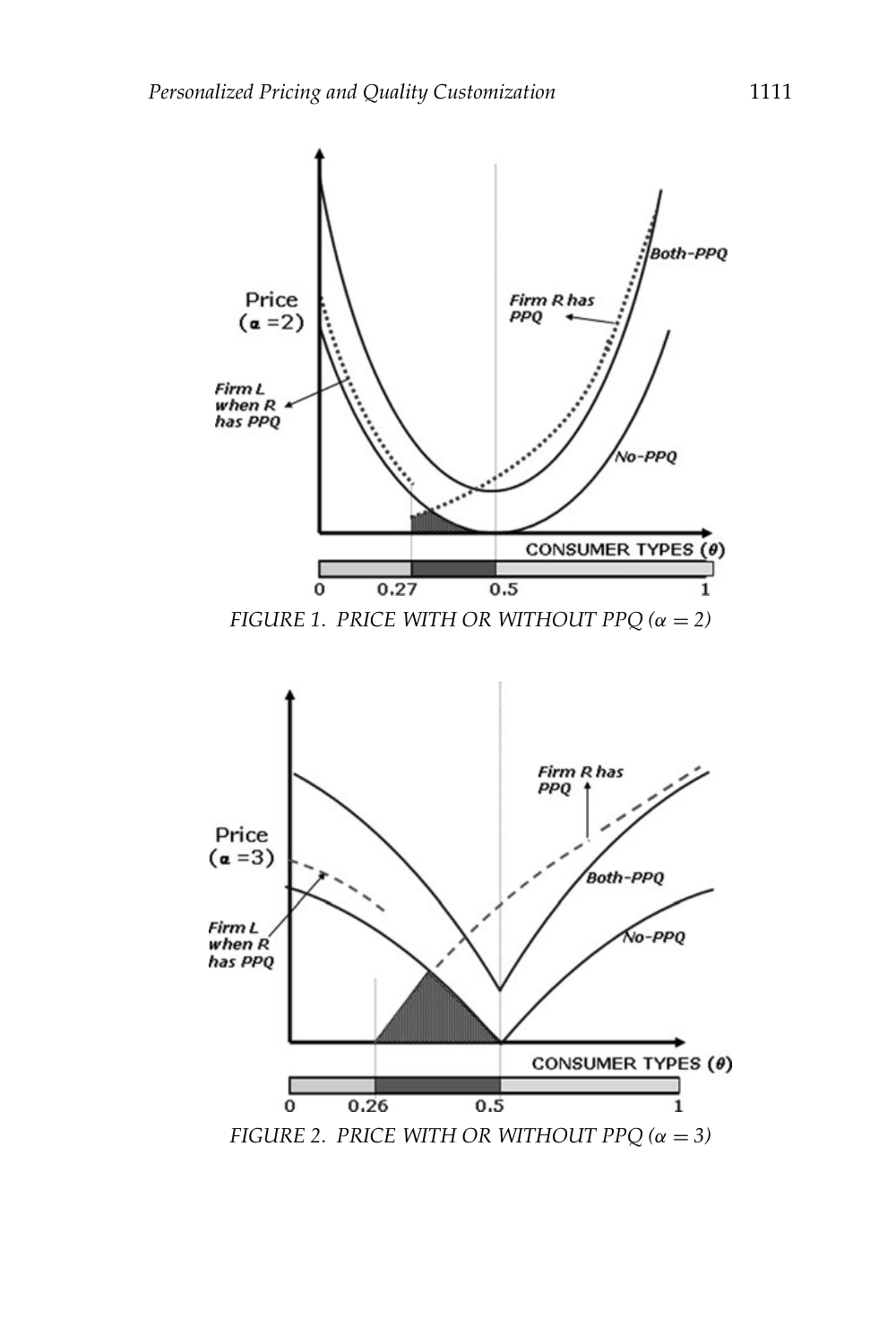are convex, while when  $\alpha = 3$ , the price functions are concave.<sup>7</sup> The thick continuous U-shaped curves indicate the price function when both firms have PPQ or when neither firm has PPQ. It is immediate to see that firm prices are always higher in the Both-PPQ case. The dotted discontinuous curve represents the price function for the case when only one firm (firm R) has PPQ. Note that when only firm R has PPQ, firm L offers a higher price compared to the No-PPQ case but lower than the Both-PPQ case. On the other hand, firm R's price is higher than its price in the No-PPQ and the Both-PPQ cases. This leads to the following corollary.

COROLLARY 1: *Suppose the cost function is quadratic or cubic (* $\alpha = 2$  *or 3). (i) Then, the adoption of PPQ by both firms leads to higher prices for all consumers compared to the No-PPQ case. (ii) When only one firm adopts PPQ, the firm without PPQ increases its price to all its consumers, compared to the No-PPQ case. However, some potential consumers of the firm without PPQ, buy from the PPQ firm at lower prices than in the No-PPQ case.*

Consider the case when  $\alpha = 2$ . When R is the only firm that offers PPQ, its market coverage extends across the region where  $\theta \in [0.27, 1]$ while firm L covers the market where  $\theta \in [0, 0.27]$ . Notice that when firm R has PPQ, firm L's price is always higher than its No-PPQ price. However, firm R's price is lower than firm L's No-PPQ price in the region of  $\theta \in [0.27, 0.38]$ . Thus, consumers in this region get a lower price. At first sight, this is a counter-intuitive result because prices from competing duopoly firms are strategic complements. It is intuitive to see that Firm R will offer a very low price in the region of  $\theta \in [0.27, 0.38]$  where it is at a disadvantage in order to exploit its information advantage from PPQ. However, it is surprising that Firm L should react by raising its product prices in the equilibrium. Essentially the intuition of this finding is as follows: because firm R (the firm with PPQ) knows the preferences of each consumer, it has the flexibility to target some of its rival's consumers. Firm L (the firm without PPQ) knows that firm R can offer a lower quality and lower price at the margin, and thus lure away some of its own consumers, especially those with relatively weaker preferences for its products (customers whose type  $\theta \in [0.27, 0.5]$ ). Although firm L can respond

<sup>7.</sup> The intuition behind this comes from the fact that a price charged to a consumer is determined by two effects: (i) that of the offered quality (quality effect) and (ii) that of the information rent left for the consumers. These two forces have countervailing effects and thus the net shape of the pricing function depends on which of the two forces dominate. Moreover, as  $\alpha$  increases it becomes relatively more costly to offer higher-quality products. Hence, quality schedules become more concave, and the pricing function also becomes more concave.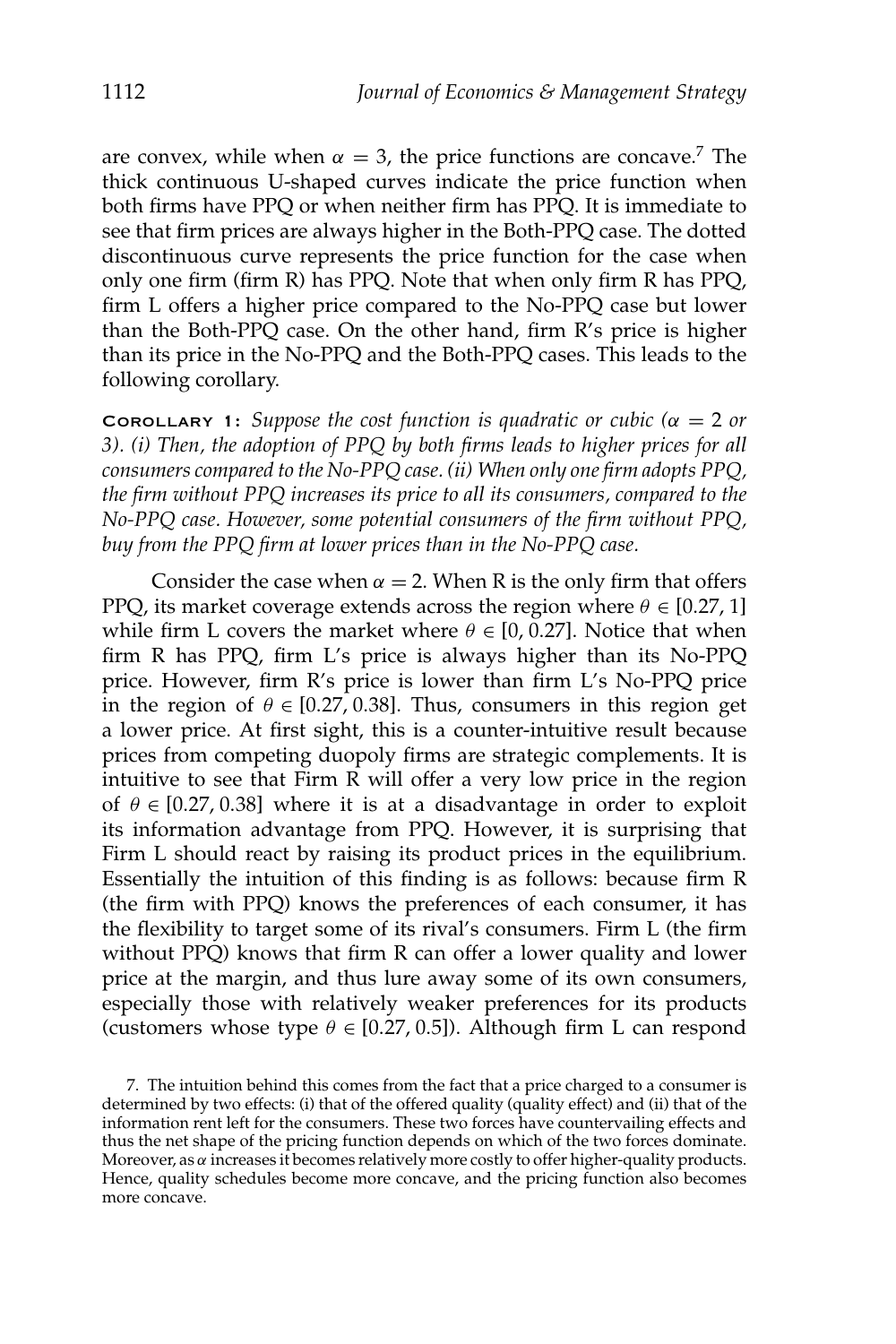strategically by lowering its price to prevent this poaching, it is less profitable for firm L to do so because firm L needs to worry about its own cannibalization effect. On the contrary, by increasing its price it is able to extract a higher surplus from its loyal customers (customers whose type  $\theta \in [0, 0.27]$  ) who have a stronger preference for its products. This results in higher overall profits than those accruing from undercutting firm R and engaging in a head–head competition for some less profitable customers. Consequently, firm L offers a higher price compared to the No-PPQ case.

We point out to the readers that this result is based on the stylized assumptions of the utility function in our model. In other words, it is applicable to cases in which the quality and brand preference of buyers are close to the specification of the present paper. It may not be universally true, particularly when customers have uncorrelated preferences along two different dimensions of quality and brand.

#### 4.2 Consumer Surplus

PROPOSITION 4: When both firms have PPQ, consumer surplus is non*monotonic in valuations in that low-valuation consumers get higher surplus compared to high-valuation consumers. Specifically, for all*  $\theta \in [0, \theta]$ , *and for*  $all \theta \in [1 - \widehat{\theta}, 1]$ , *consumers get lower surplus when both firms have PPO in contrast to the No-PPQ scenario. Thus, when both firms have PPQ consumers located in the middle of the market have the highest surplus in contrast to the No-PPQ scenario wherein these consumers (in the middle) have the lowest surplus.*

In the No-PPQ scenario, the fact that consumers in the middle (or those that have the lowest inclination to buy from either firm) have the lowest surplus. The intuition is exactly the same as those in the literature Mussa and Rosen (1978) where the lowest consumer type gets a *zero* surplus. Here as well, the local monopolist captures the entire surplus of the consumer at the boundary ( $\theta = 0.5$ ) as can be seen in Figure 3. On the other hand, in the Both-PPQ scenario, consumer surplus provided by one firm is determined by its rival's socially optimal welfare curve. We can indeed verify that the surplus provided by each firm to a given consumer increases as the consumer's location gets closer to the rival firm as stated in the beginning of this section. As a result, consumers located in the middle receive a higher consumer surplus, with the highest surplus accruing to the consumer located at  $\theta = 0.5$ . Interestingly, this result suggests that consumers who are the least loyal to either firm, are those who are the most well-off when both firms adopt PPQ. Thus, we show in Figure 3 that consumer surplus is monotonic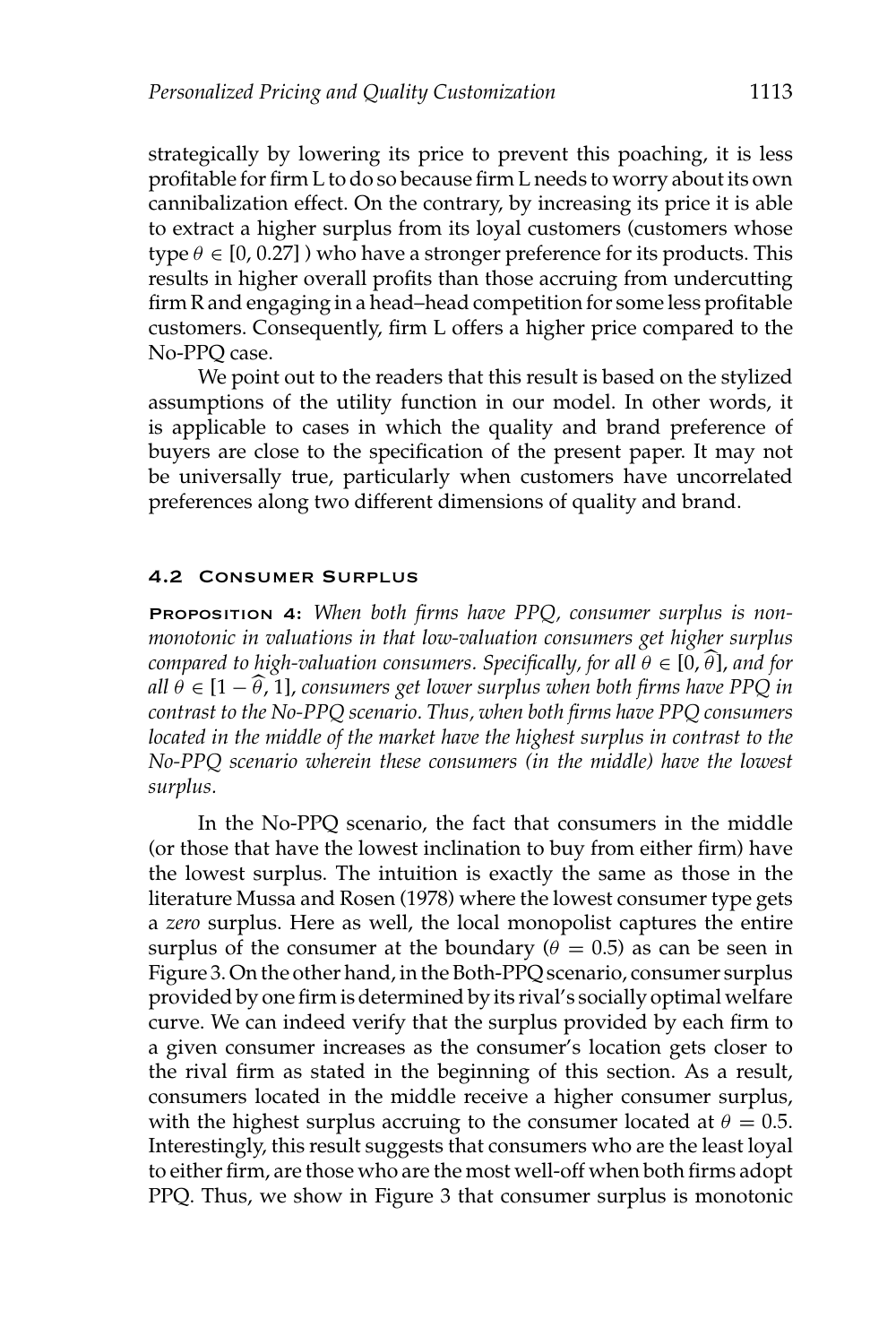

*FIGURE 3*. *CONSUMER SURPLUS FOR DIFFERENT* α*. (THICK LINES: BOTH-PPQ CASES; THIN LINES: NO-PPQ CASES.)*

(nonmonotonic) in valuations depending on whether firms do not have (have) access to such PPQ technologies. $8$ 

In addition to this proposition, we also note that as the cost of quality decreases ( $\alpha$  increases), the optimal quality offered to any consumer also increases. Hence, the surplus accruing to any consumer also increases with  $\alpha$ . This is true when both firms have PPO as well as when neither firm has PPO (except for the consumer located at  $\theta = 0.5$ ). Lastly, we find that the total consumer surplus is highest when neither firm has access to PPQ. Thus, the adoption of PPQ enables the firms to extract the maximum rent from consumers. Once again, the additional rents from quality enhancement outweigh the price competition effect from personalized pricing leading to a lower consumer surplus.<sup>9</sup>

8. Prior literature in Hotelling models (e.g., Ulph and Vulcan, 2000) have shown that if transportation costs do not increase fast with distance then all consumers get lower prices (and higher surplus) when firms practice personalized pricing. This is in contrast to our results where we show that the most loyal consumers get zero surplus while the least loyal consumers get positive surplus, and that the size of these "loyal" segments is driven by the convexity of the cost function  $(\alpha)$  parameter.

9. Note that this is in contrast to Choudhary et al. (2005) who show that total consumer surplus is highest when both firms engage in personalized pricing. In their model this result occurs because firms could only personalize prices—the products offered to all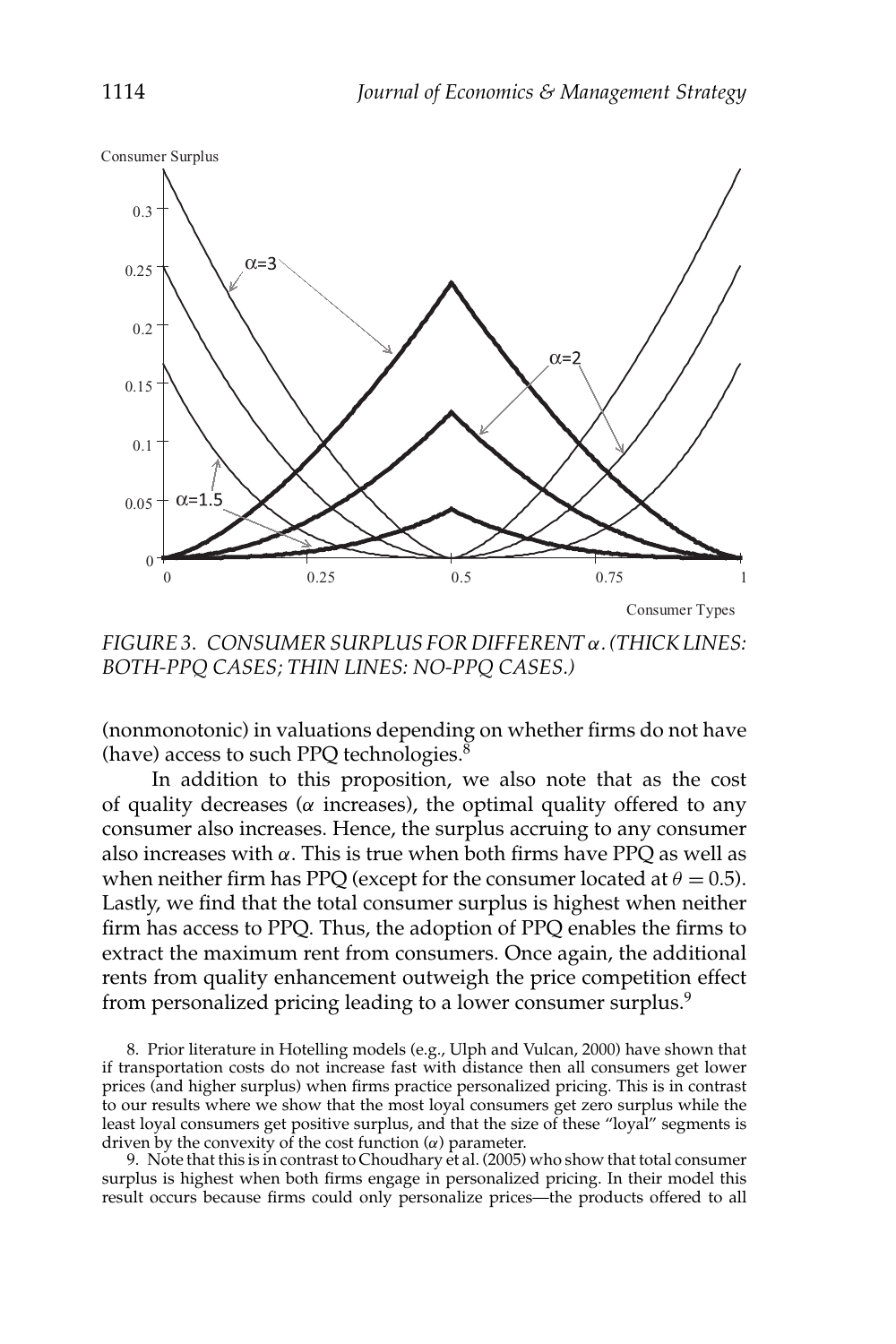

*FIGURE 4*. *SOCIAL WELFARE FOR DIFFERENT* α*. (THICK LINES: BOTH-PPQ CASES; THIN LINES: NO-PPQ CASES.)*

## 4.3 Welfare

We plot the welfare curves in Figure 4 for each of the two cases as before: neither firm has PPQ and both firms have PPQ. We define welfare of a consumer as the sum of the firm's profit from that consumer and the surplus accruing to that consumer. Note from Figure 4 that the total welfare is highest when both firms adopt PPQ. Next, we show that the adoption of PPQ by one firm (e.g., firm R) has interesting welfare implications.

COROLLARY 2: *Suppose the cost function is quadratic* ( $\alpha = 2$  or  $\alpha = 3$ ). *(i) When both firms adopt PPQ, social welfare is highest for the transactions with all consumers. (ii) When only one firm adopts PPQ, the social welfare from the transaction with some consumers is lower than that in the No-PPQ and the Both-PPQ cases.*

The intuition of the first result is as follows. In the No-PPQ scenario only the highest consumer type (that located at  $\theta = 1$  or  $\theta = 0$ ) gets

consumers were the same. Hence, the competitive effect of aggravated price competition led to lower prices than in the scenario when firms did not practice personalized pricing.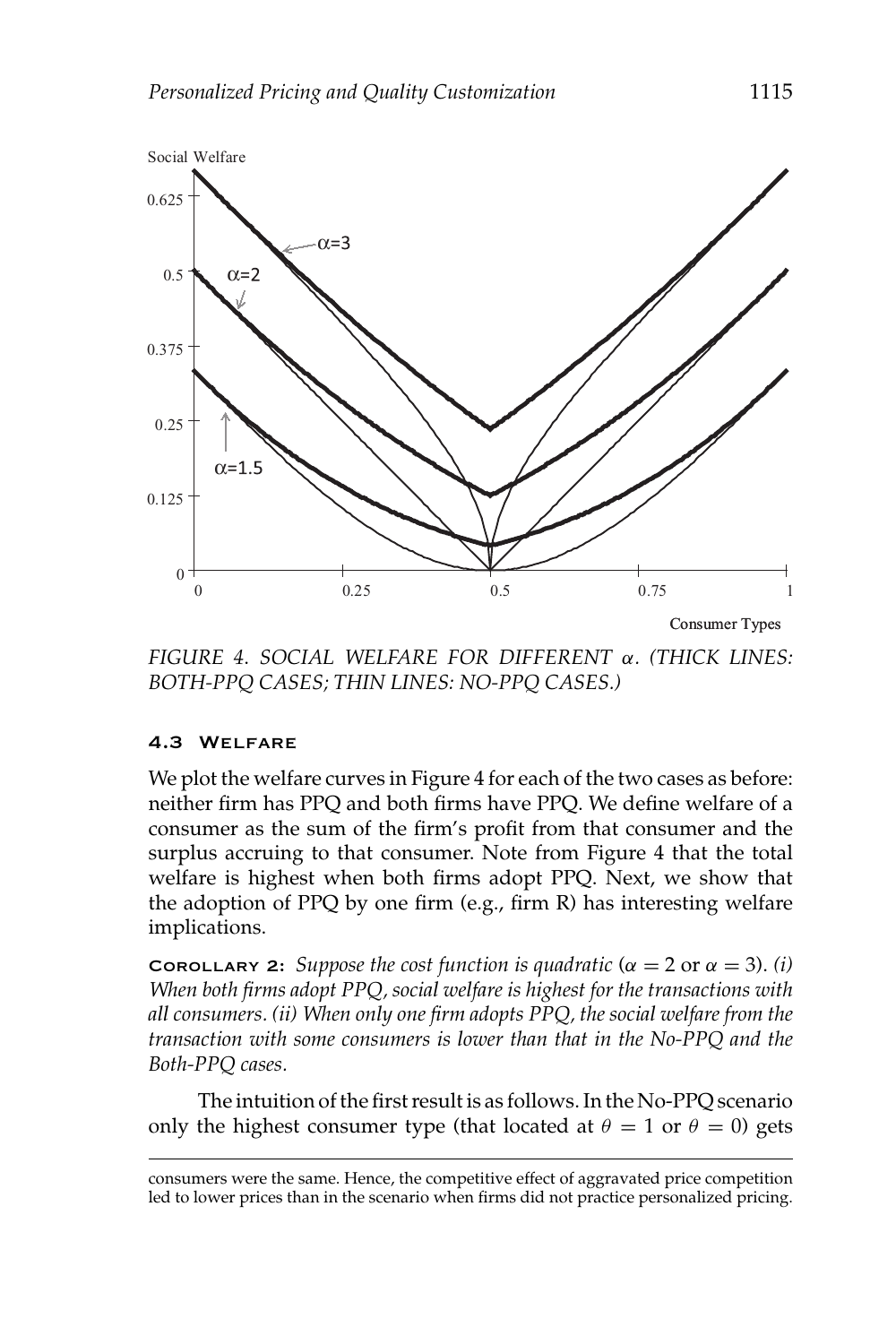the socially optimal quality. In the Both-PPQ case all consumers get the socially optimal quality. Because both firms can identify each consumer, they do not need to offer degraded qualities in order to prevent possible cannibalization in which the higher consumer types choose lower qualities. That is, firms can maintain the incentive compatibility constraints without having to lower the quality offered to a given consumer. Because the total welfare depends only on qualities, the welfare is highest in the Both-PPQ case for all types. Note that because this result is true for all consumer types individually, this finding does not depend on the distributional distribution of  $θ$  at all. That is,  $θ$  can be drawn from any probability distribution and the adoption of PPQ always leads to the highest total welfare.

The intuition for the second result is similar to that for Corollary 1. When one firm has PPQ (say firm R, for example), while all the immediate consumers of the PPQ firm (those located between 0.5 and 1) get a socially optimal quality, only the highest type of the firm without PPQ (firm L in this case) gets the socially optimal quality. The remaining consumers of firm L (located between 0 and 0.27) as well those consumers of firm L (located between 0.27 and 0.5) who have been poached by firm R get less than socially optimal quality. That is, the misallocation effect arises because in a socially optimal situation consumers whose  $\theta \in [0.27, 0.5]$  should have ideally bought from firm L. However, when firm R has PPQ, it induces some of L's consumers (those with  $\theta \in [0.27, 0.5]$ ) to buy from it by offering them lowering qualities at lower prices.

#### 4.4 Firm Profits

Proposition 5: *The adoption of PPQ by both firms does not lead to a Prisoner's Dilemma. Compared to the No-PPQ case, both firms are always better-off adopting PPQ for any* α.

From Figure 5A, we can observe that the profits in the Both-PPQ case are always higher than that in the No-PPQ case for any value of  $\alpha$ . Although we have not discussed what are the equilibria in the first-stage PPQ adoption game, this proposition alone is sufficient to eliminate the existence of Prisoner's dilemma. The intuition driving this finding is that given the setup of quality choices in this model, there exists the well-known quality degradation phenomenon for firms without PPQ. As a result, the adoption of PPQ has three effects in a competitive setting: first, it enables firms to better extract rents from loyal customers; second, it intensifies competition (particularly for the nonloyal customers) when both firms adopt PPQ; and lastly,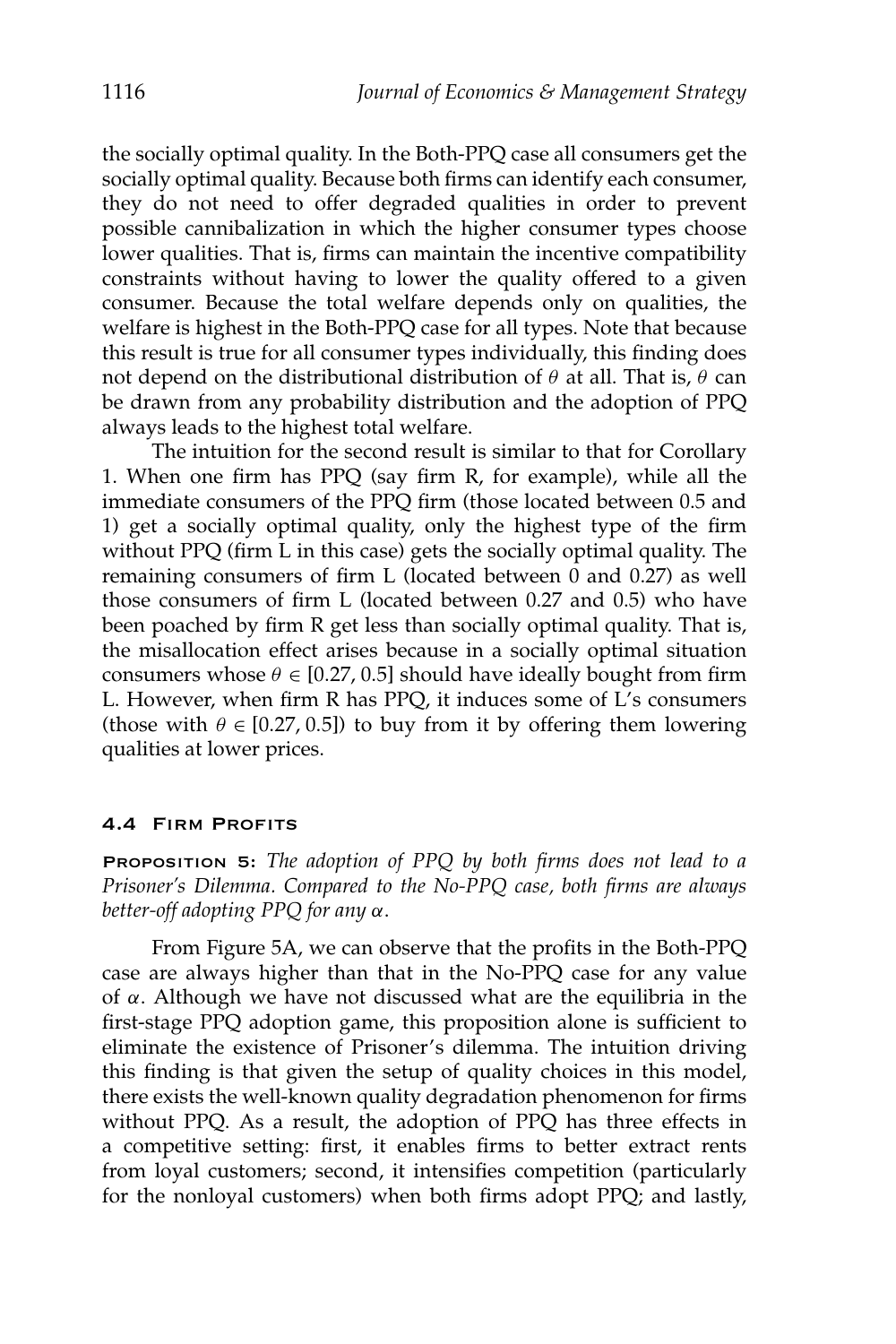

*FIGURE 5*. *(A) PROFITS WITH OR WITHOUT PPQ FOR DIFFERENT* α*. (B) FIRM PROFITS FOR DIFFERENT* α*. (THICK LINES: BOTH-PPQ CASES; THIN LINES: NO-PPQ CASES.)*

it eliminates intrafirm cannibalization and enables firms to save the information rents typically left for customers. The first two effects have been discussed in the literature but third effect in which moving to PPQ eliminates the own product (intrafirm) competition and replaces it with interfirm competition on quality and price, is unique to our paper. Note that the rent-extraction in the present study is higher because firms offer better products in the Both-PPQ case. Furthermore, we can show that because of the third effect, the simultaneous adoption of PPQ may actually enhance firm profits in equilibrium. In the extreme case, under this parameter setting a Prisoner's dilemma never occurs. This conclusion can be inferred from Figure 5B as well. In that figure, we can find that with PPQ, firms can extract larger gains from their loyal customers whereas the gains (when  $\alpha = 3$ ) from the nonloyal customers ( $\theta \to 0$ . 5) is minimal. The reason is that as  $\theta \to 0$  or 1, those customers are located further away from the other firm and hence, are essentially captive to the firm located closer to them. Hence, the rentextraction effect is higher, price competition effect is lower, and the forfeited information rent is also higher.<sup>10</sup>

To sum up, together with the results in the previous two sections, we can conclude that the simultaneous adoption of PPQ generally improves total social welfare and total firm profits. However, it decreases total consumer surplus because of the (quality-enhanced) rentextraction effect and because the gains accruing to firms from the elimination of self-selection dominate the aggravated price competition

<sup>10.</sup> Recall that in the second-degree price discrimination model, the consumers with higher marginal valuation enjoy higher information rents. The information rents are transferred to sellers after the sellers adopt PPQ because PPQ takes away buyers' selfselection options.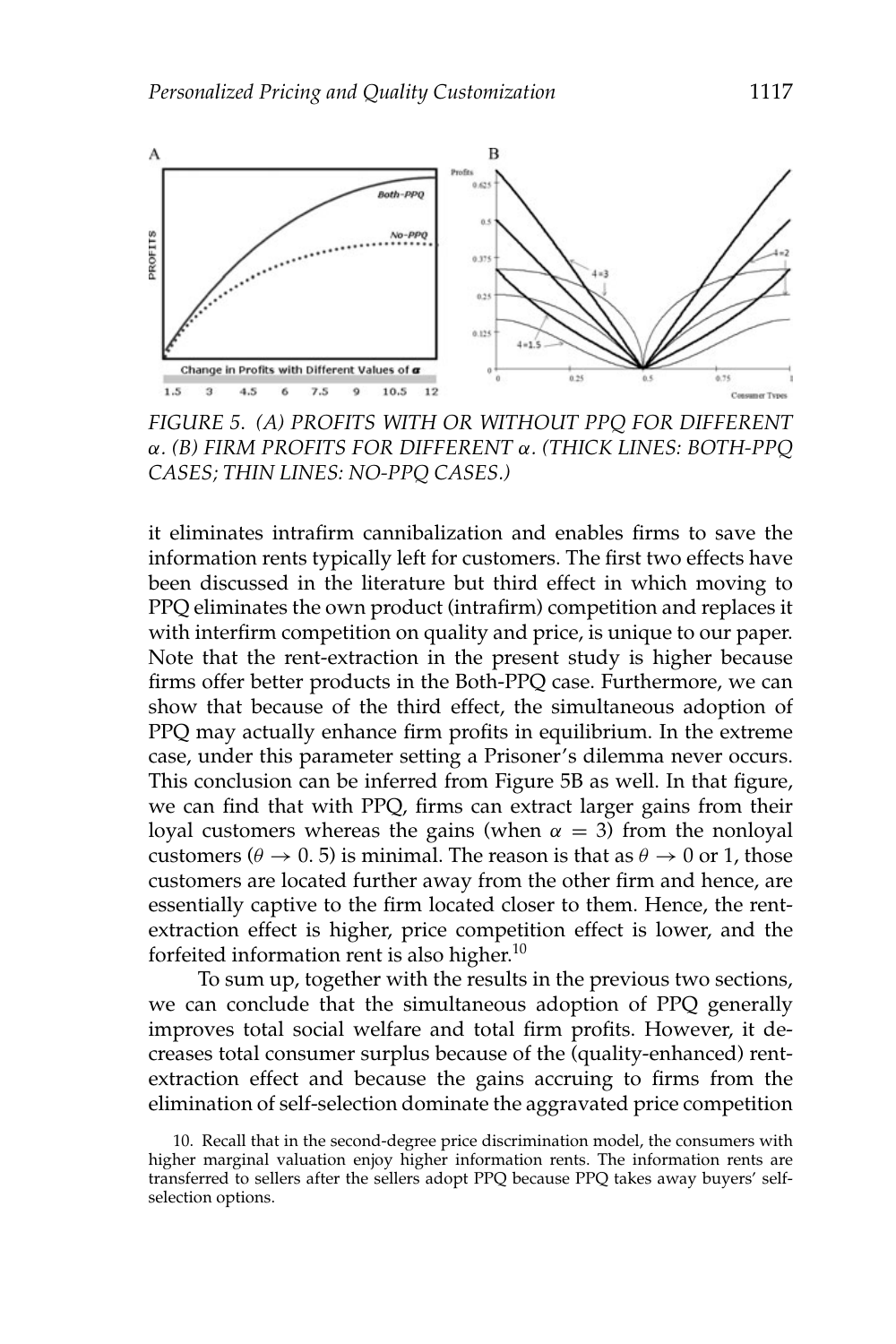effect. However, from Figure 5B, we can observe that the profit gain brought forth by PPQ accrues mainly from the loyal customers located close to 0 or 1. Hence, intuitively, when there are fewer loyal customers, the benefit from adopting PPQ will be lower. In the next section, when we discuss the first-stage PPQ adoption game, we will generalize our distributional assumption of  $\theta$  from [0, 1] to [ $r$ , 1 –  $r$ ] to further examine the benefit to firms from PPQ adoption.

#### 5. First-Stage PPQ Adoption Game

Next, we investigate when and which firm will adopt PPQ in the equilibrium, when adopting PPQ entails a cost. Suppose in the very first stage, each firm decides whether or not to adopt the PPQ technology at a fixed cost of *F*. In the second stage, firms play a simultaneous pricing game when both firms have PPQ or when both firms do not have PPQ. They play a sequential pricing game when only one firm has PPQ. The payoffs of the subgames have been reported in Section 3. We are interested in determining the range of fixed costs over which the adoption of PPQ leads to a positive outcome for both firms or a negative outcome such as a Prisoner's Dilemma where both firms are worse-off in comparison to the scenario when neither of them have PPQ. In order to determine the impact of the market size of loyal customers on each firm's optimal strategies, we generalize the range over which customers are uniformly distributed. In particular, we consider a stylized symmetric example in which customer type  $\theta$  is distributed between  $[1 - r, r]$ . From this setup, we are able to analyze the situation when each firm's loyal segment changes equally.

The payoff matrix of the first-stage game is reported in Table I. The subscripts refer to the four possible cases: neither firm has PPQ, only firm L has PPQ, only firm R has PPQ, and both firms have PPQ. The superscripts, L and R, refer to firms L and R, respectively. All the revenue figures are straightforward generalizations of the baseline analytical solutions presented in the previous sections. The numerical

TABLE I. General Payoff Matrix of the First-Stage PPQ Adoption Game

| Payoffs   | R, No-PPQ                | R, PPO                                 |
|-----------|--------------------------|----------------------------------------|
| L, No-PPQ | $(\pi_N^L, \pi_N^R)$     | $(\pi^L_R, \pi^R_R - F)$               |
| L, PPQ    | $(\pi_L^L - F, \pi_L^R)$ | $(\pi_{Both}^L - F, \pi_{Both}^R - F)$ |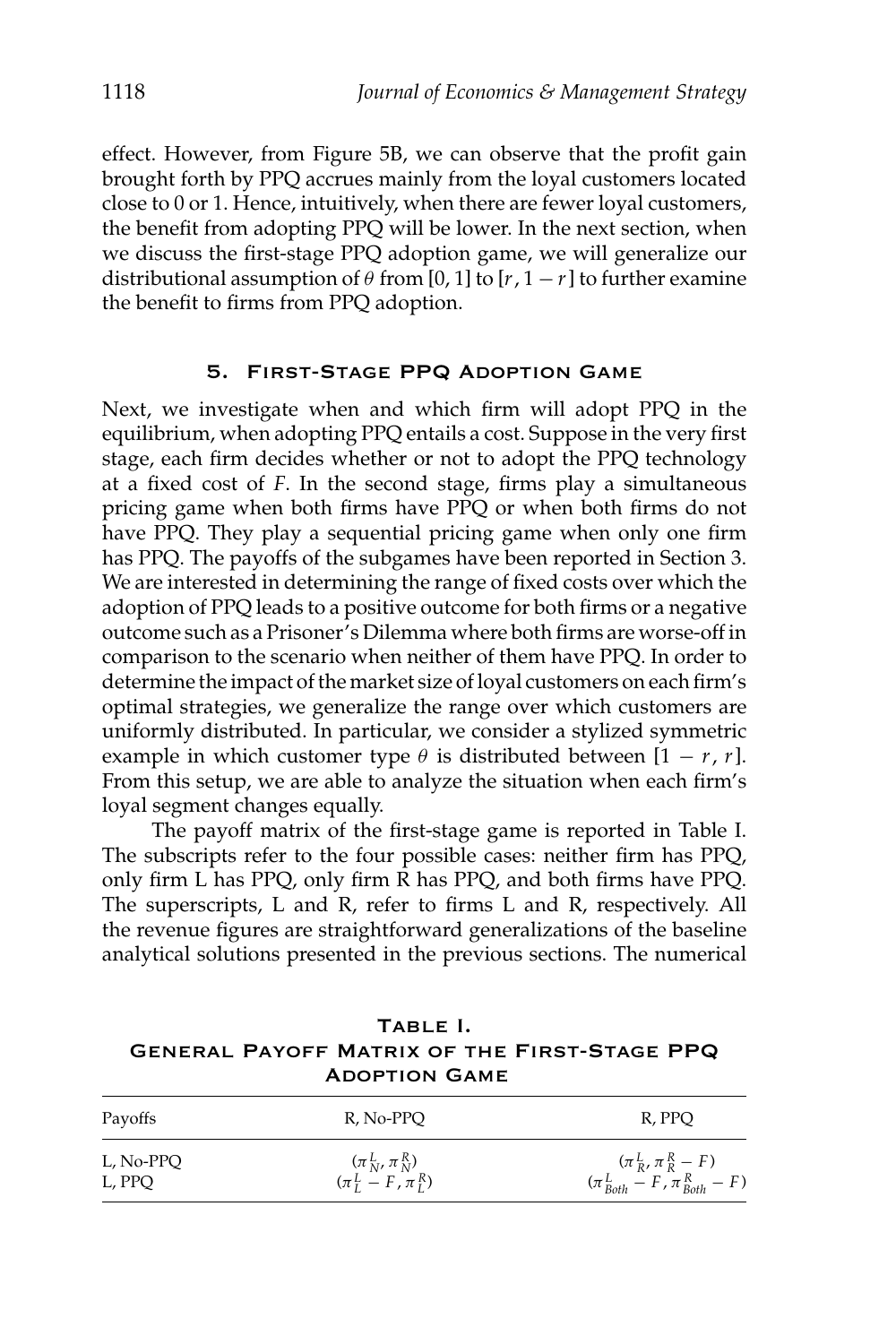

*FIGURE 6*. *(A) FIRM PAYOFFS WITH PPQ (B) PPQ ADOPTION*

solutions of the firms' revenues (payoffs exclude *F*) with a change in the value of *r* are shown in Figure 6A and Figure 6B illustrates the cases of Nash Equilibria.

Given these figures, we have the following result.

**OBSERVATION 1:** *Suppose*  $\alpha = 2$ . *(i) When the customer types are uniformly distributed in*  $[1 - r, r]$  *and*  $r > 0.775$ , *the profit of each firm is higher after both firms adopt PPQ. When r* ≤ 0.775, *the profit of each firm is smaller after both firms adopt PPQ. (ii) Moreover, it is not always profitable for a firm to adopt PPQ when its competitors were to have PPQ. That is, an asymmetric equilibrium is possible.*

First, we can observe that when *r* is larger than 0.775, it is possible to have situations in which both firms are better-off after the adoption of PPQ. From this, we conclude that when both firms have a larger loyal segment, it is less likely that the adoption of PPQ will lead to a Prisoner's Dilemma. On the other hand, if both firms have fewer loyal customers, the adoption of PPQ will lead to a Prisoner's Dilemma when *F* is small enough (Figure 6B). This finding is consistent with the findings in Section 4.4: after the adoption of PPQ, loyal customers suffer from stronger rent-extraction and lost information rents from self-selection, but do not enjoy the benefit of intensified competition because they are located far from the other firm. As a result, lower the proportion of loyal customers, the lower the profits of the firm from PPQ adoption.

The second observation is that when *F* is higher than the difference in the profits of firm L between the Both-PPQ and Only-R PPQ cases, if R adopts PPQ, L will not adopt it to facilitate a level-playing field. That can be observed also from Figure 6B. When we fixed the value of *r*, there exists a range of *F* that will lead to asymmetric equilibrium in which only one firm adopts PPQ. In other words, in that region even with symmetric firms we have two asymmetric Nash equilibria in which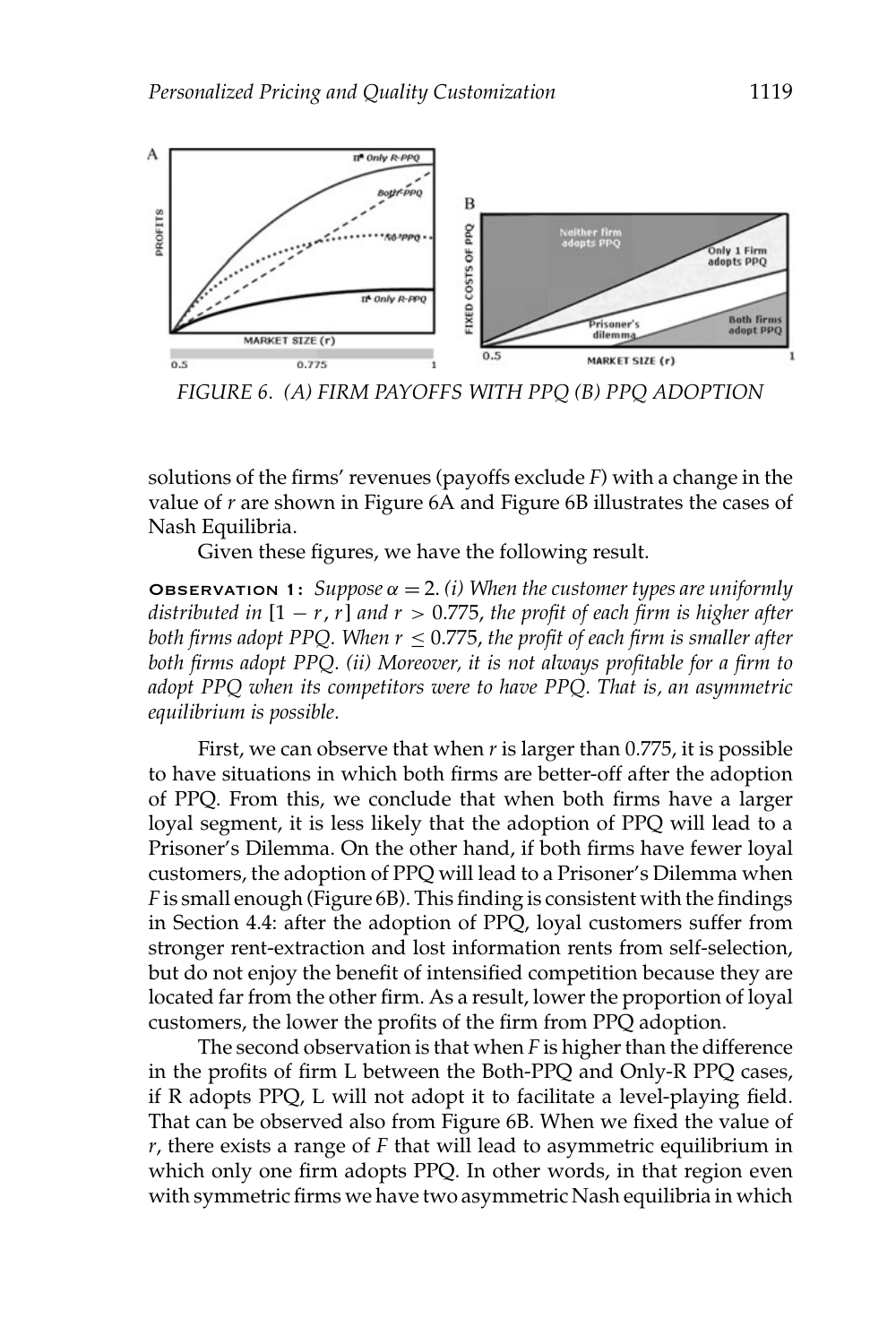only one firm adopts PPQ. Thus, we find that depending on the costs of adopting PPQ, it is not a dominant strategy for a firm to adopt PPQ even if its competitor adopts PPQ.

#### 6. Discussion and Conclusion

Firms' are increasingly realizing that the ability to establish attractive value propositions and turn them into personalized and compelling offers across the right channel for the right customer at the most opportune moment—drives customer relationships, and profits. This has led to a widespread adoption of CRM and personalization technologies by firms in different industries such as long distance telecommunications, industrial products, mobile telephone service, hotels, IT hardware, financial services, online retailing, credit cards, etc., in order to influence their customer acquisition and retention strategies. Moreover, increasing availability of flexible manufacturing technologies is facilitating quality enhancement through customization.

Our novelty consists in combining both personalized pricing and targeted quality allocation in the same theoretical framework. Our model highlights how firms should allocate product or service qualities, and prices, and how in turn, such targeting decisions impact the surplus of consumers, and overall social welfare. In contrast to prior work, we show that quality enhancement through targeted quality allocation leads to less aggravated price competition by strengthening the opportunities for rent extraction for firms, when firms are able to personalize prices as well. Thus, the adoption of PPQ technologies such as customer relationship management systems (CRM) and flexible manufacturing systems (FMS) by competing firms can make even *symmetric* firms better-off. That is, when firms can better target the allocation of qualities and prices, and offer a broader product line, competition becomes less intense because a greater proportion of the potential consumers now has a higher willingness to pay for the firms' products. Prior work (Shaffer and Zhang, 2002) has identified situations where asymmetric firms can avoid the Prisoner's Dilemma through the market share effect. Our goal is to identify circumstances when even *symmetric* firms can avoid a Prisoner's Dilemma because of the quality enhancement effect.We account for the cost of PPQ technologies that can include, for instance, the cost of FMS in the case that the product quality is enhanced, or the cost incurred in providing personalized services for each consumer. Even after explicitly accounting for such costs, we find regions where symmetric firms are better-off after engaging in PPQ.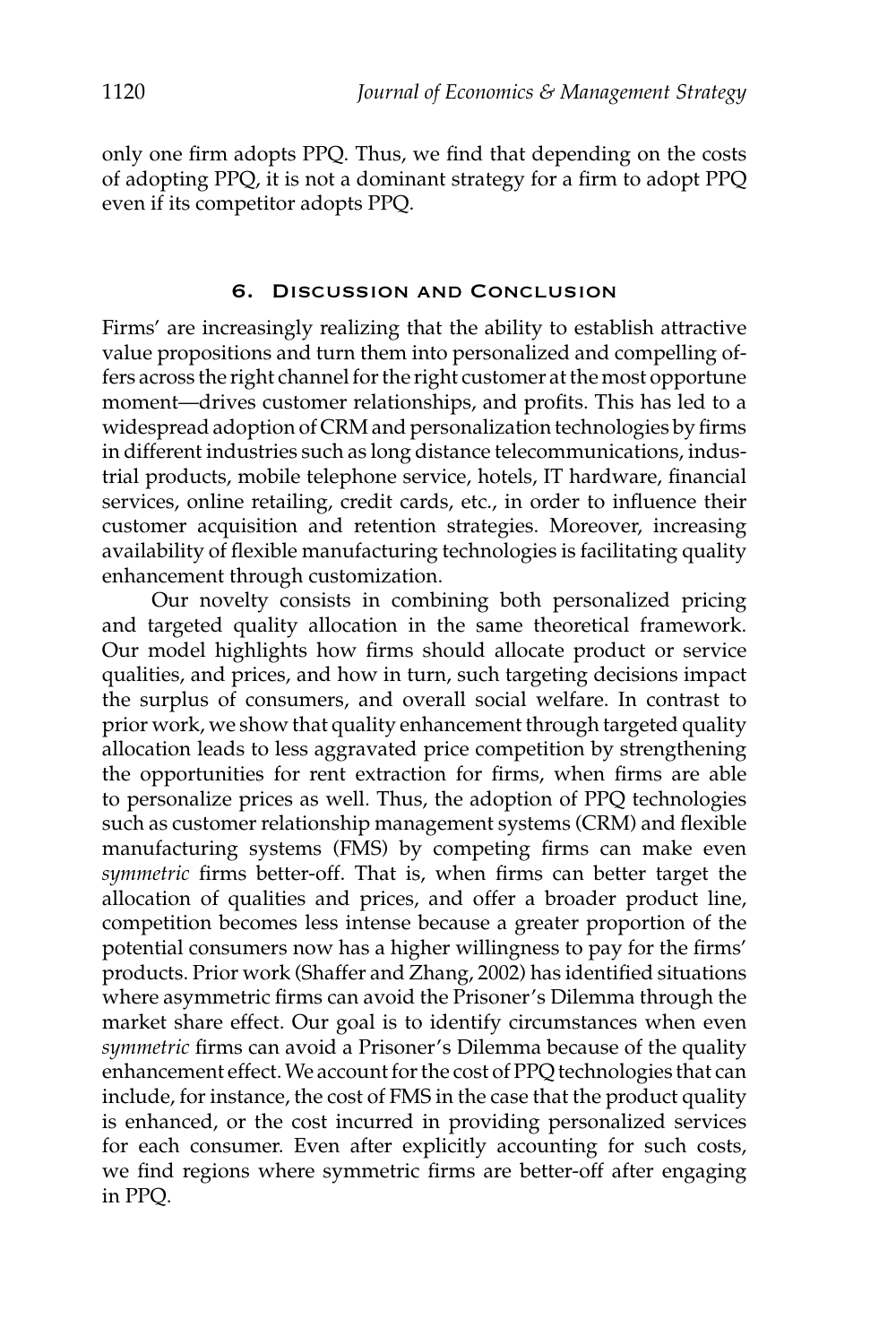Another implication of our analysis is that the adoption of CRM technologies leads to an increase in the quality level of the entire product line of a firm. This is relevant for a firm's pricing and product line decision because the adoption of PPQ negates the threat from intrafirm competition that was prevalent in the absence of PPQ. Basically, firms that adopt PPQ only need to consider interfirm competition, and hence it is optimal for them to offer a significant quality/service improvement.

We show that the adoption of PPQ by both firms has a differential impact on consumer surplus. Consumers located closer to the middle of the market, who are the least loyal to either firm or have the lowest willingness to pay for either firm's products, are those who are the most better-off when both firms adopt PPQ technologies. This is in contrast to a scenario when neither firm has PPQ, when the very same consumers who are least likely to buy either firms' products, are the most worse-off. From a public policy perspective, our analysis of social welfare highlights that social welfare is highest when both firms adopt PPQ. Indeed even if one firm adopts PPQ, social welfare is higher than the situation where neither firm has PPQ. However, in such a case, the total welfare for some consumers can be lower because of the misallocation of products. In particular, because some customers of the firm without PPQ end up buying from the firm with PPQ at lower prices and lower qualities, we see a decrease in social welfare for those regions.

Our paper has several limitations, some of which can be fruitful areas of research. For example, we have only considered symmetric cost functions for both firms. Some firms may have operational efficiencies that can give rise to less convex production costs when customizing quality. It would be interesting to see how firms' strategies change under such scenarios. Another interesting extension would be to study competition in markets with discrete segments such as loyals and switchers, when firms adopt nonlinear pricing schedules. A third area of related research would be to allow competing firms to invest in loyalty building measures, such as switching costs, before they invest in PPQ. Finally, we do not consider consumers making strategic choices in revealing information about their preferences. One could consider a scenario where higher valuation consumers might want to mimic lower types and vice versa, in anticipation that some consumers are left with positive surplus while others are not when firms engage in PPQ. Incorporating such a situation is beyond the scope of this paper but it might be an interesting extension to pursue in a related framework. We hope our research paves the way for more future work in this domain.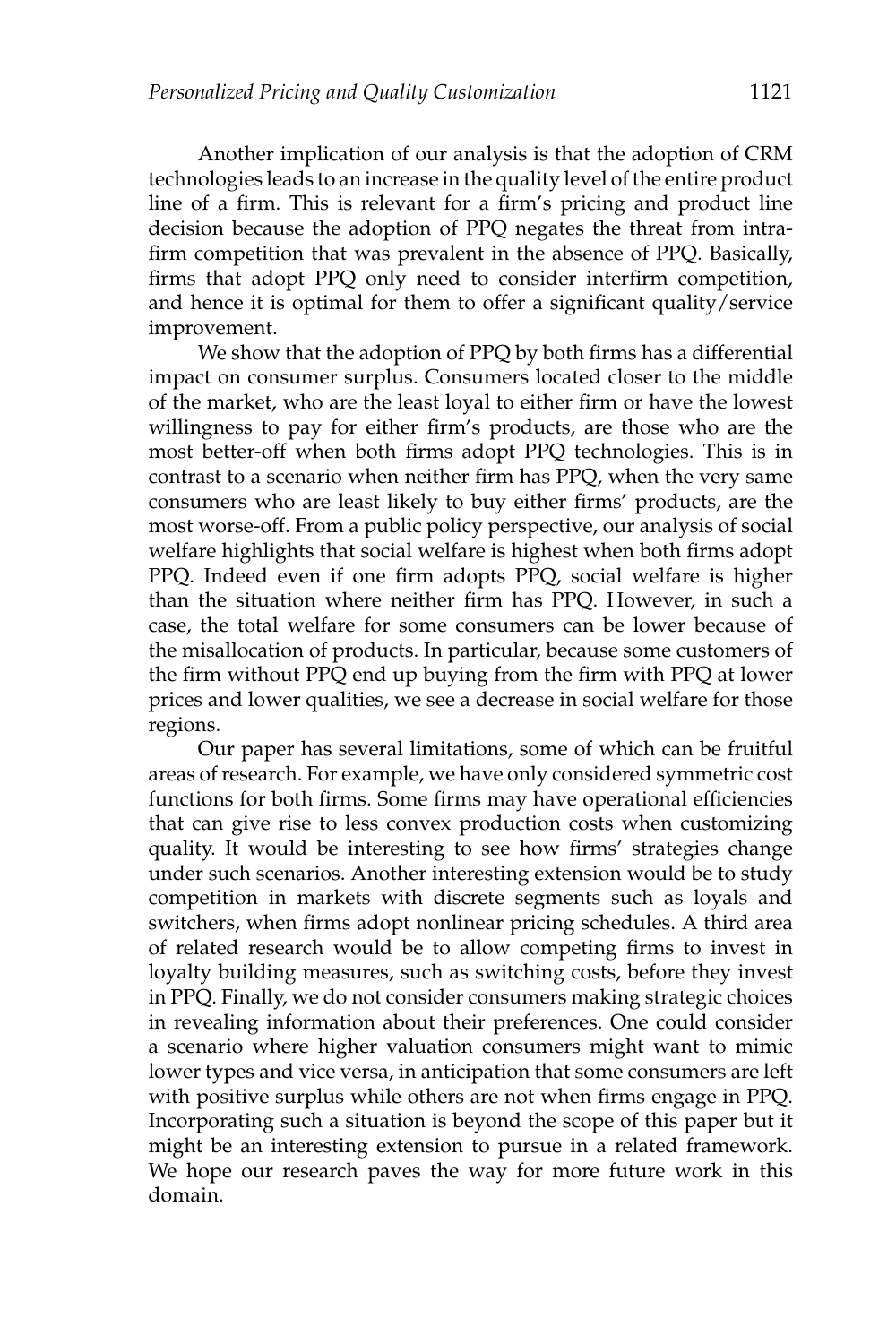## **APPENDIX**

## A.1 Neither Firm Has PPQ

Recall that each firm offers a continuous menu of prices and qualities. Because consumers choose any contract  $(p(\theta), q(\theta))$  from the menu, the incentive compatibility (IC) condition for consumers is given by

$$
s^{R}(\theta) = \max_{t} \theta \times q^{R}(t) - p^{R}(t). \tag{A1}
$$

From the first-order condition of (A1) and using the envelope theorem, we have the following lemma.

**LEMMA A1:** 
$$
\frac{ds^R(\theta)}{d\theta} = q^R(\theta)
$$
 and  $\frac{ds^L(\theta)}{d\theta} = -q^L(\theta)$ .

*Proof of Lemma A1.* First, recall that each firm maintains a menu of prices and qualities. Because consumers choose any contract from the menu, the incentive compatibility condition for consumers is given by

$$
s^{R}(\theta) = \max_{t} \theta \times q^{R}(t) - p^{R}(t). \tag{A2}
$$

The first-order condition is

$$
\theta \times \frac{\partial q^{R}(t)}{\partial t} - \frac{\partial p^{R}(t)}{\partial t} = 0.
$$
 (A3)

This equation holds at  $t = \theta$  because consumers self-select the price and quality pair designed for them. By differentiating equation (A2), we have

$$
\frac{ds^{R}(\theta)}{d\theta} = q^{R}(\theta) + \theta \times \frac{\partial q^{R}(\theta)}{\partial \theta} - \frac{\partial p^{R}(\theta)}{\partial \theta},
$$
  

$$
\Rightarrow \frac{ds^{R}(\theta)}{d\theta} = q^{R}(\theta).
$$
 (A4)

In the second equation, the last two terms are zero because of the first-order condition as shown above in equation (A3). Using the same procedure, it can be shown that

$$
\frac{ds^L(\theta)}{d\theta} = -q^L(\theta). \qquad \qquad \Box
$$

*Proof of Proposition 1.* Lemma A1 implies that

$$
s^{R}(\theta) = s^{R}(B) + \int_{B}^{\theta} q^{R}(t) dt;
$$
  

$$
s^{L}(\theta) = s^{L}(B) + \int_{\theta}^{B} q^{L}(t) dt.
$$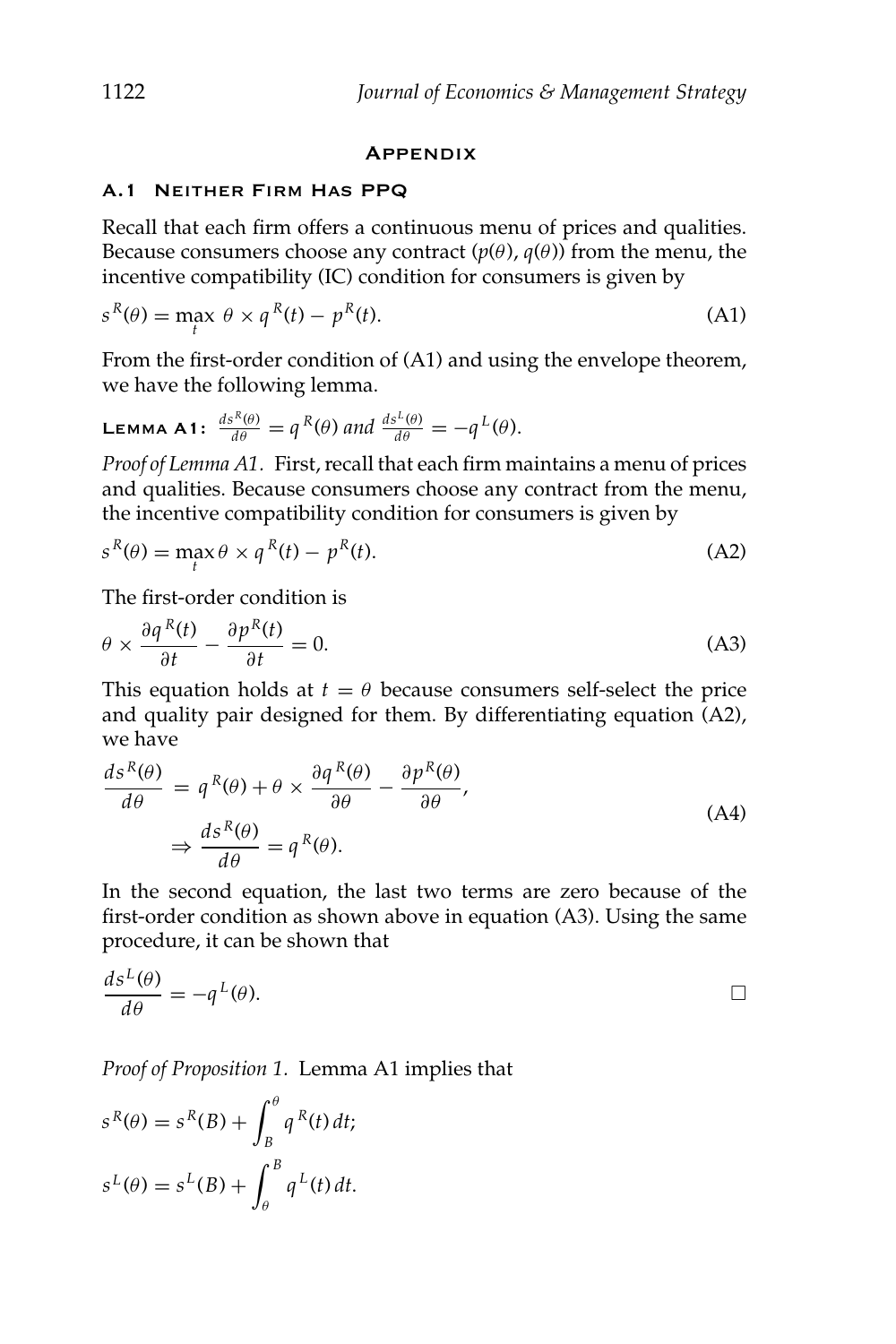Note that the IC constraint ensures that a consumer prefers the contract that was designed for him, and the IR constraint guarantees that each consumer type accepts his designated contract. Hence, in this case (IC) implies that the slope of  $s^R(\theta)$  is equal to  $q^R(\theta)$  as shown in Lemma A1. In this model, competition between two firms affects only the surplus to the consumer at the boundary (which, for example, is equal to  $s^R(B)$ ) for firm R), which is a constant. This implies that two firms compete by lowering the pricing schedule by a constant,  $s^R(B)$ . Higher consumer types will receive higher surplus; this is termed as information rent in the nonlinear pricing literature. This implies that whenever the firm increases the quality offered to any consumer, it has to leave higher information rents to higher consumer types in order to avoid cannibalization during self-selection.

As a result, our decision variables can be further simplified as  $q(\theta)$ and  $s(B)$ . Substituting for  $s^R(\theta)$ , the simplified objective function for firm R can be rewritten as

$$
\max_{q^R(\theta), s^R(\theta)} \pi_N^R, \text{ where } \pi_N^R = \int_B^1 \left[ \theta q^R(\theta) - s^R(\theta) - \frac{(q^R)^{\alpha}(\theta)}{\alpha} \right] d\theta,
$$
  
s.t.  $s^R(\theta) \ge 0, s^L(B) = s^R(B).$ 

After substituting for the value of  $s^R(\theta)$ , the optimization problem becomes equal to

$$
\max_{q^R(\theta), s^R(B)} \pi_N^R, \text{ where } \pi_N^R
$$
  
= 
$$
\int_B^1 \left[ \theta q^R(\theta) - \frac{(q^R)^{\alpha}(\theta)}{\alpha} - s^R(B) - \int_B^{\theta} q^R(t) dt \right] d\theta.
$$

Changing the order of integration of the last term in the bracket,<sup>11</sup> we can simplify the objective function as

$$
\pi_N^R = \int_B^1 \left[ \theta q^R(\theta) - \frac{(q^R)^{\alpha}(\theta)}{\alpha} - s^R(B) - q^R(\theta)(1 - \theta) \right] d\theta,\tag{A5}
$$

$$
= \int_{B}^{1} \left[ (2\theta - 1)q^{R}(\theta) - \frac{(q^{R})^{\alpha}(\theta)}{\alpha} - s^{R}(B) \right] d\theta.
$$
 (A6)

11. 
$$
\int_B^1 \int_B^{\theta} q^R(t) dt d\theta = \int_B^1 \int_t^1 q^R(t) d\theta dt = \int_B^1 q^R(t) (1-t) dt = \int_B^1 q^R(\theta) (1-\theta) d\theta
$$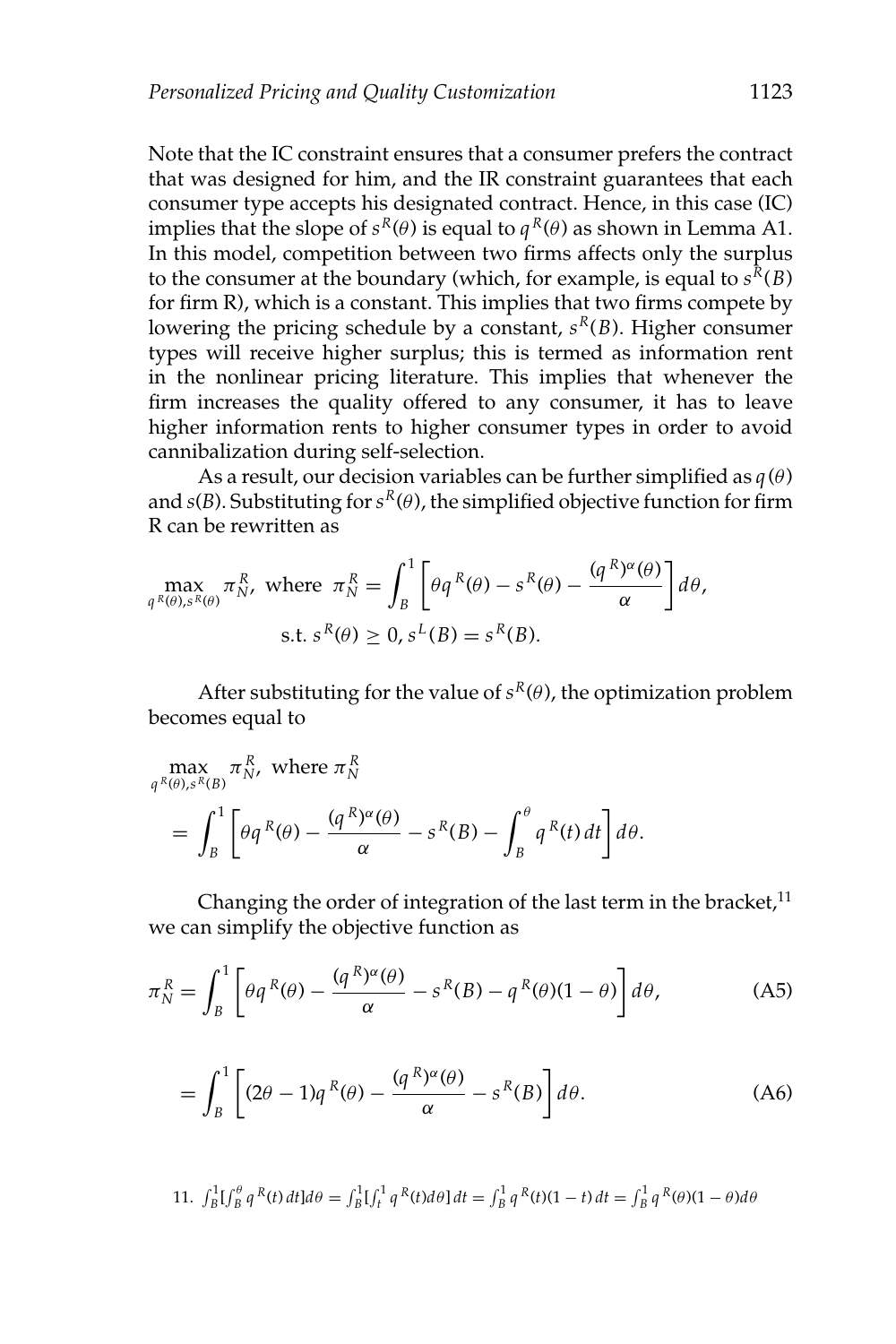Similarly, the optimization problem for firm L is given as follows:

$$
\max_{q^L(\theta), s^L(\theta)} \pi_N^L, \text{ where } \pi_N^L = \int_0^B \left[ (1 - \theta) q^L(\theta) - s^L(\theta) - \frac{(q^L)^\alpha(\theta)}{\alpha} \right] d\theta,
$$
  
s.t.  $s^L(\theta) \ge 0, s^L(B) = s^R(B).$  (A7)

After substituting for the value of  $s^L(\theta)$ , the optimization problem becomes equal to

$$
\max_{q^L(\theta), s^L(B)} \pi_N^L, \text{ where } \pi_N^L
$$
  
= 
$$
\int_0^B \left[ (1 - 2\theta) q^L(\theta) - \frac{(q^L)^\alpha(\theta)}{\alpha} - s^L(B) \right] d\theta.
$$
 (A8)

The optimal quality schedule can be determined by maximizing the integrand point wise (the terms in the bracket). This leads to the following lemma.

**LEMMA A2:** *The equilibrium quality schedules are*  $q^R(\theta) = (2\theta - 1)^{1/(\alpha-1)}$ *and*  $q^L(\theta) = (1 - 2\theta)^{1/(\alpha - 1)}$ .

*Proof.* Differentiating terms in the bracket of (A6) with respect to  $q^R(\theta)$ , we have

$$
\theta - (q^R)^{\alpha - 1}(\theta) - (1 - \theta) = 0.
$$
  

$$
\implies q^R(\theta) = (2\theta - 1)^{1/(\alpha - 1)}
$$

The solution of firm L can be derived in a similar manner.  $\Box$ 

To find the solution of  $s^R(B)$ , we differentiate the objective functions with respect to  $s^R(B)$  and derive the following lemma by Leibniz theorem.

Lemma A3: *The equilibrium consumer surplus at the boundary is given by*  $s^R(B) = s^L(B) = 0.$ 

*Proof.* Define the terms in the bracket of (A6) as *X*. Using Leibniz theorem, we have

$$
\frac{d\pi_N^R}{ds^R(B)} = \int_B^1 \frac{\partial X}{\partial s^R(B)} d\theta - X|_{\theta=B} \times \frac{dB}{ds^R(B)}.
$$

As a result, by differentiating (A6) with respect to  $s^R(B)$ , we have

$$
\underbrace{\int_{B}^{1} -1 \cdot d\theta}_{1^{\text{st}} \text{ term}} - \underbrace{\left[ (2B - 1)q^{R}(B) - \frac{(q^{R})^{\alpha}(B)}{\alpha} - s^{R}(B) \right]}_{2^{\text{nd}} \text{ term}} \underbrace{\frac{dB}{ds^{R}(B)} = 0. \tag{A9}
$$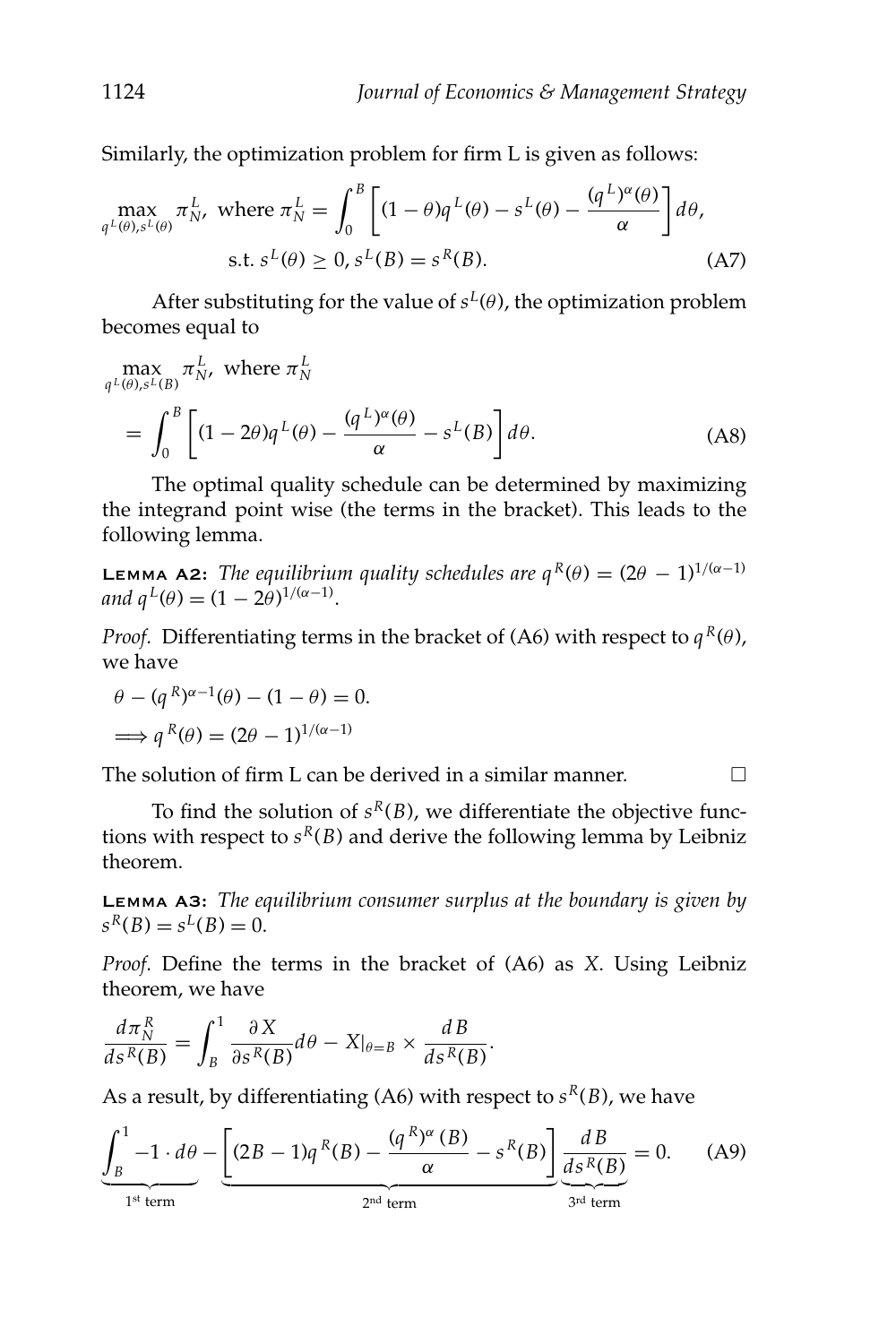These terms represent the costs and benefits that accrue to firm R if it changes its price offered to consumer at *B* by one unit. Intuitively, when that price is lowered by 1 unit, all products' prices will be lowered by 1 to sustain the IC condition. The first term represents the aggregate loss in revenue from all existing consumers of firm R. The second and third terms together represent the gain in revenue from attracting some potential consumers in firm L's territory. Specifically, the second term represents the profit from the marginal consumer and the third term represents the gain in market share from infra-marginal consumers that occurs by lowering price by one unit. From Lemma A1, we know that

$$
\frac{d\theta}{ds^R(\theta)}\Big|_{\theta=B} = \frac{d\theta}{ds^L(\theta)}\Big|_{\theta=B}, \text{ (given that } s^R(B) = s^L(B))
$$

$$
= \frac{1}{-q^L(B)}.
$$

Substituting this back to (A9), we have

$$
(B-1) - \left[ (2B-1)q^{R}(B) - \frac{(q^{R})^{\alpha}(B)}{\alpha} - s^{R}(B) \right] \frac{1}{-q^{L}(B)} = 0.
$$

After rearranging terms the above equation can be written as

$$
s^{R}(B) = q^{L}(B)(B - 1) + (2B - 1)q^{R}(B) - \frac{(q^{R})^{\alpha}(B)}{\alpha}.
$$
 (A10)

In the symmetric equilibrium,  $B = 1/2$ . Moreover, from Lemma A2 we know that  $q^L(B) = q^R(B) = 0$ . Substituting these in equation (A10) we have  $s^R(B) = 0$ .

Given the quality schedules derived in Lemma A2. Next, we can derive the consumer surplus functions by definitions,  $s^L(\theta) = 0 +$  $\int_{\theta}^{1/2} q^L(t) dt$  and  $s^R(\theta) = 0 + \int_{1/2}^{\theta} q^R(t) dt$ . The optimal price schedules are derived by substituting  $p^L(\theta) = (1 - \theta)q^L(\theta) - s^L(\theta)$  and  $p^R(\theta) =$  $\theta$  *q*<sup>*R*</sup>( $\theta$ ) – *s*<sup>*R*</sup>( $\theta$ ). Hence, the optimal prices are given by

$$
p^{L}(\theta) = (1 - \theta)(1 - 2\theta)^{1/(\alpha - 1)} - \frac{\alpha - 1}{2\alpha}(1 - 2\theta)^{\alpha/(\alpha - 1)},
$$
  
=  $(1 - 2\theta)^{1/(\alpha - 1)} \left(\frac{-2\theta + \alpha + 1}{2\alpha}\right).$   

$$
p^{R}(\theta) = \theta(2\theta - 1)^{1/(\alpha - 1)} - \frac{\alpha - 1}{2\alpha}(2\theta - 1)^{\alpha/(\alpha - 1)},
$$
(A11)

$$
= (2\theta - 1)^{1/(\alpha - 1)} \left( \frac{2\theta + \alpha - 1}{2\alpha} \right).
$$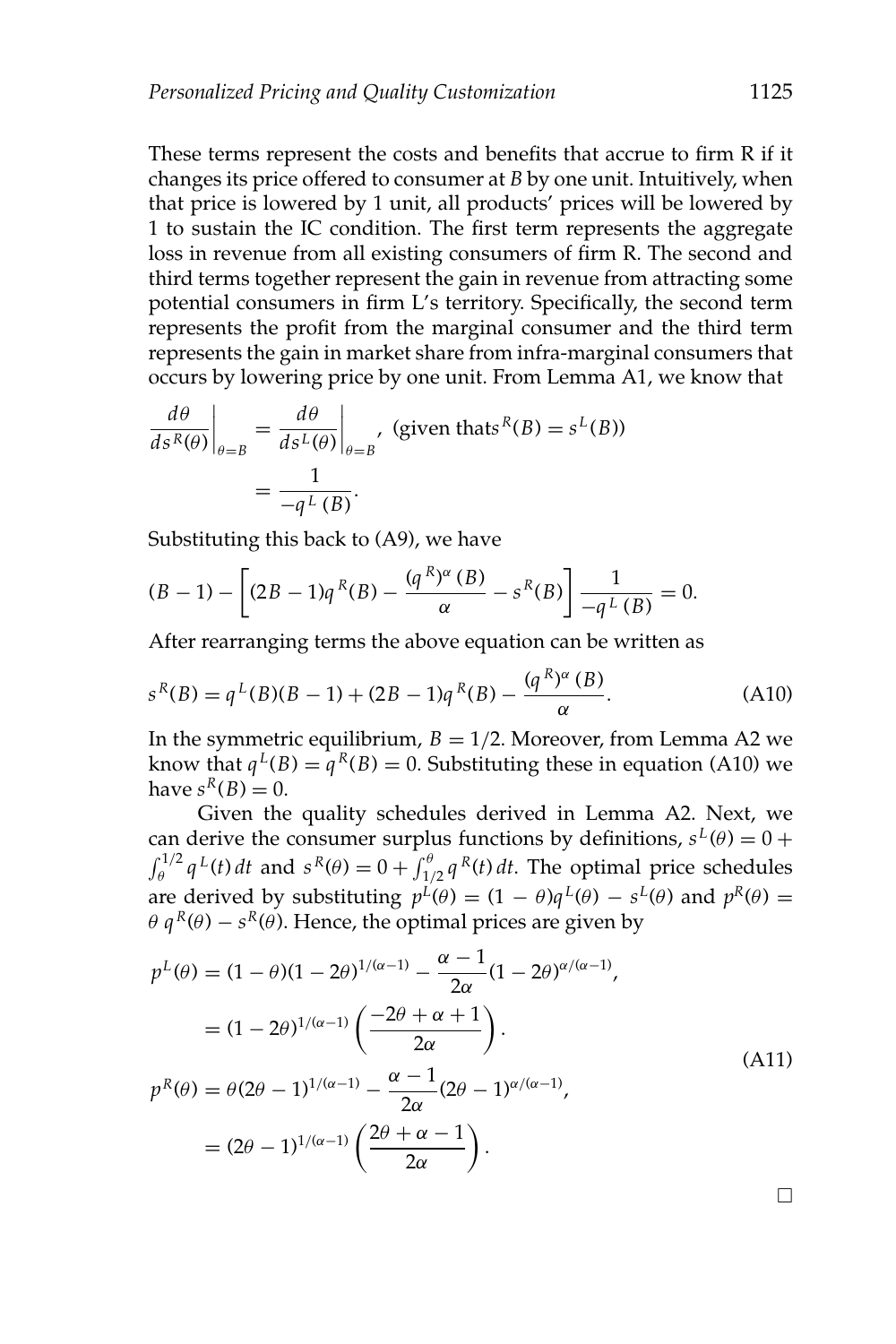*Proof of Total Welfare, Surplus, and Profits.* Because firms are symmetric, it is sufficient to derive the results for any one firm. Without loss of generality, consider firm L. Then the total surplus is given by

$$
s_N^L = \int_0^{1/2} \frac{\alpha - 1}{2\alpha} (1 - 2\theta)^{\alpha/(\alpha - 1)} d\theta = \frac{(\alpha - 1)^2}{4\alpha (2\alpha - 1)} = s_N^R.
$$

The total welfare function is given by

$$
w_N^L = \int_0^{1/2} [u^L(q(\theta), \theta) - c(q(\theta))] d\theta,
$$
  
= 
$$
\int_0^{1/2} \left[ (1 - \theta)(1 - 2\theta)^{1/(\alpha - 1)} - \frac{1}{\alpha} (1 - 2\theta)^{\alpha/(\alpha - 1)} \right] d\theta,
$$
  
= 
$$
\frac{3(\alpha - 1)^2}{4\alpha(2\alpha - 1)}.
$$

Finally, profits are given by

$$
\pi_N^L = w_N^L - s_N^L = \frac{(\alpha - 1)^2}{2\alpha(2\alpha - 1)}.
$$
\n(A12)

A.2 Only Firm R Has PPQ

*Proof of Proposition 2.* In this case, recall that we solve a sequential pricing game because the simultaneous pricing game does not have a pure strategy Nash Equilibrium. Without loss of generality, let R be the firm with PPQ. In stage 2, given firm L's quality and pricing schedules, firm R will set the price so that the consumers feel indifferent between buying from L or R. Because firm R can appropriate the additional rents from the transaction with each consumer type  $\theta$ , firm R will set its quality schedule equal to the socially optimal quality schedule. Formally, firm R chooses  $q^R(\theta)$ ,  $s^R(\theta)$  to maximize

$$
\pi_R^R(\theta) = \theta q^R(\theta) - s^R(\theta) - \frac{(q^R)^{\alpha}(\theta)}{\alpha}, \forall \theta \in [0, 1].
$$

Note that it is a simple polynomial function of  $q^R(\theta)$ , the optimal solution is given by

$$
\frac{\partial \pi_k^R(\theta)}{\partial q^R(\theta)} = \theta - (q^R)^{\alpha - 1}(\theta) = 0.
$$

$$
\implies q^R(\theta) = \theta^{1/(\alpha - 1)}
$$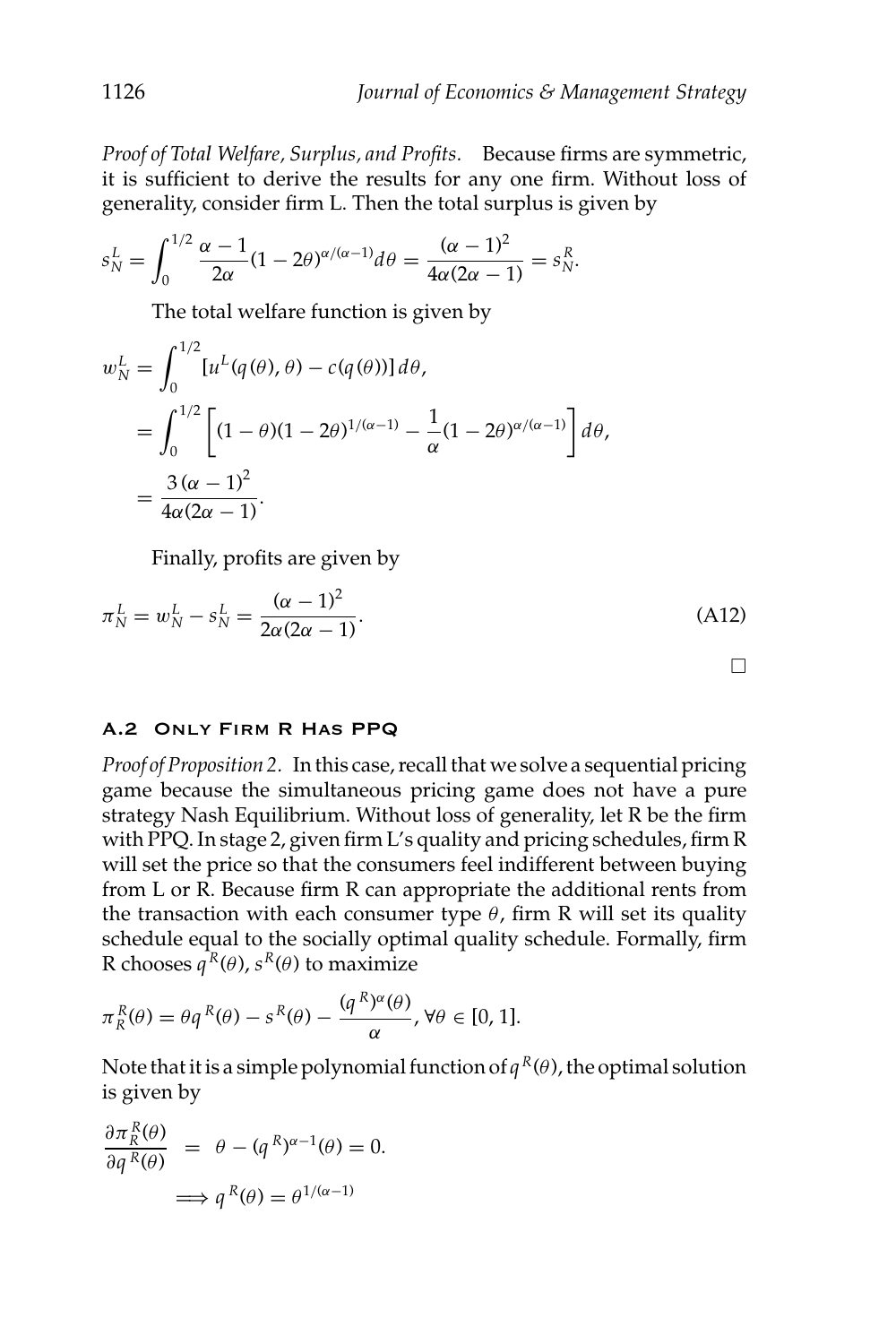Back to the first stage, L's optimization problem is the same as that in the No-PPQ case except that the individual rationality constraint (IR2) is now different (please see below). Because this does not affect the optimal quality schedule for firm L, it is the same as that in the No-PPQ case and is equal to the following:

$$
q^L(\theta) = (1 - 2\theta)^{1/(\alpha - 1)}.
$$

Next we determine the surplus function of firm L. Note that the surplus offered by firm L will depend on firm R's socially optimal surplus curve. If firm L were to offer less than the socially optimal surplus of firm R, then firm R could potentially poach L's consumers by offering lower prices. The potential for poaching exists because R can perfectly identify each consumer. L's optimization problem is the same as that in the No-PPQ case except that the individual rationality constraint (IR2), instead of being given by  $s^L(B) = s^R(B)$ , is replaced by the socially optimal surplus curve of firm R. Specifically, it is given by

$$
s^{L}(B) = \max_{q^{R}(\theta)} \left[ \theta q^{R}(\theta) - \frac{(q^{R})^{\alpha}(\theta)}{\alpha} \right] \bigg|_{\theta = B}.
$$

Similar to the Proof in Proposition 1, differentiating (A8) with respect to  $s^L(B)$ , we have

$$
\frac{\partial \pi_K^L(\theta)}{\partial s^L(B)} = -B + \left[ (1 - 2B)q^L(B) - s^L(B) - \frac{(q^L)^\alpha(B)}{\alpha} \right] \frac{dB}{ds^L(B)} = 0.
$$
\n(A13)

The difference is that  $s^L(B)$  is given by

$$
s^{L}(B) = \max_{q^{R}(B)} Bq^{R}(B) - \frac{(q^{R})^{\alpha}(B)}{\alpha} = \left(1 - \frac{1}{\alpha}\right)B^{\alpha/(\alpha-1)}.
$$

It follows that

$$
\frac{dB}{ds^L(B)} = B^{-1/(\alpha - 1)}.
$$

Substituting this back in (A13), it follows that

$$
s^{L}(B) = -B \cdot B^{1/(\alpha - 1)} + \left[ (1 - 2B)q^{L}(B) - \frac{(q^{L})^{\alpha}(B)}{\alpha} \right],
$$
  
=  $\left( 1 - \frac{1}{\alpha} \right) (1 - 2B)^{\alpha/(\alpha - 1)} - B^{\alpha/(\alpha - 1)}.$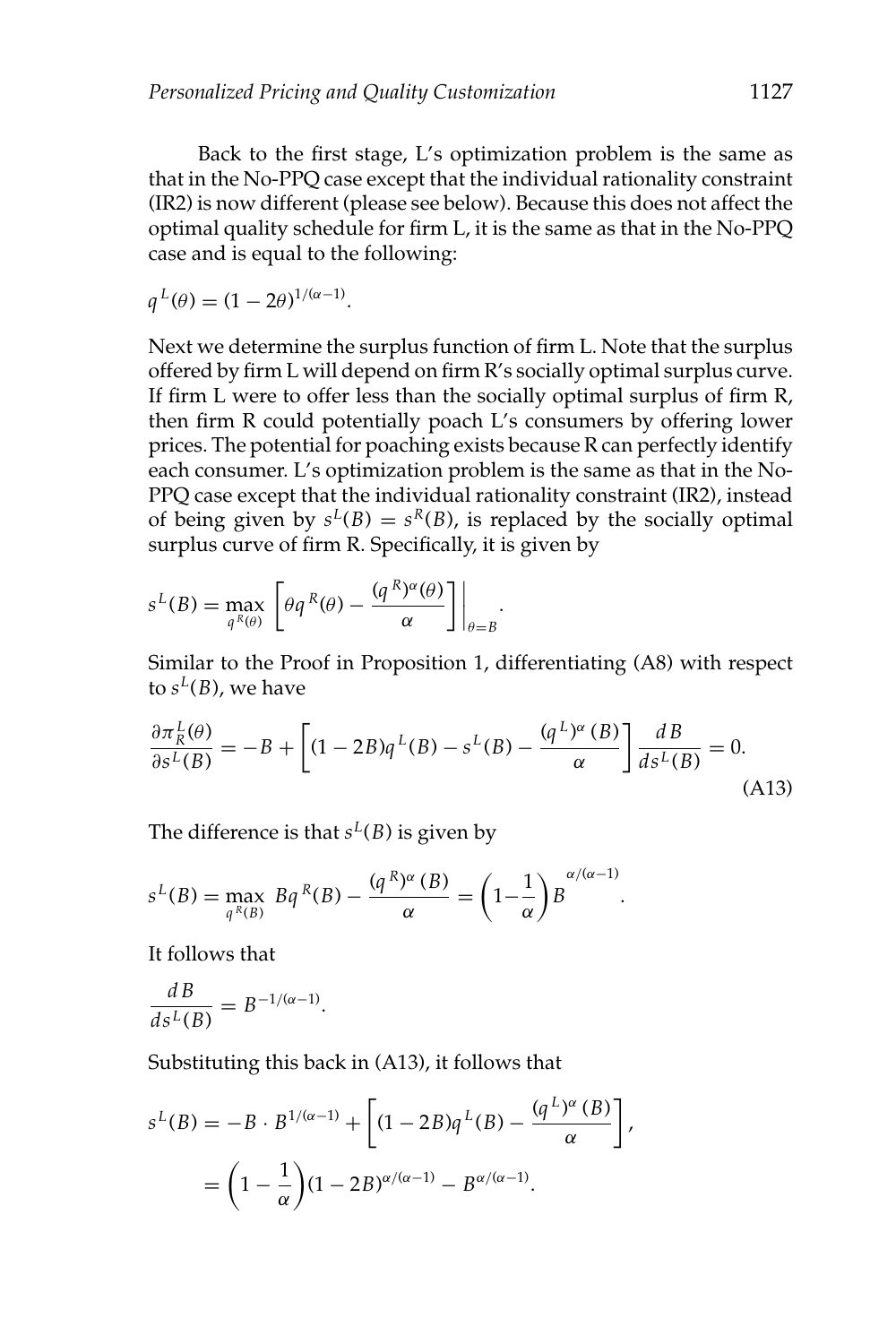Given that the marginal consumer feels indifferent between buying from firm L and firm R, we have

$$
s^{L}(B) = w^{R}(B)
$$
  
\n
$$
\Leftrightarrow \left(1 - \frac{1}{\alpha}\right)(1 - 2B)^{\alpha/(\alpha - 1)} - B^{\alpha/(\alpha - 1)} = \left(1 - \frac{1}{\alpha}\right)B^{\alpha/(\alpha - 1)},
$$
  
\n
$$
\Leftrightarrow B = \left[\left(\frac{2\alpha - 1}{\alpha - 1}\right)^{(\alpha - 1)/\alpha} + 2\right]^{-1}.
$$

As a consequence, the consumer surplus function of firm L is given by

$$
s^{L}(\theta) = s^{L}(B) + \int_{\theta}^{B} (1 - 2t)^{1/(\alpha - 1)} dt,
$$
  
=  $s^{L}(B) - \left(\frac{\alpha - 1}{2\alpha}\right) (1 - 2B)^{\alpha/(\alpha - 1)} + \left(\frac{\alpha - 1}{2\alpha}\right) (1 - 2\theta)^{\alpha/(\alpha - 1)}.$ 

Next we derive the consumer surplus function for firm R. Firm R sets the price, equivalently  $s^R(\theta)$ , such that each consumer's surplus exactly matches his/her surplus from the outside opportunity. Recall that the outside opportunity of R's consumers is either 0 or equal to the surplus offered by firm L which is determined by the contract offered to the marginal consumer  $(q^L(B), s^L(B))$ . As a result, the consumer surplus function of firm R is given by

$$
s^{R}(\theta) = \max(0, (1 - \theta)q^{L}(B) - p^{L}(B)).
$$

Note that we already have derived the expressions for  $(q^L(\theta), s^L(\theta))$ , and  $(q^R(\theta), s^R(\theta))$ . Hence, by substituting the relevant expressions in  $p(\theta)$  =  $u(q(\theta), \theta) - s(\theta)$ , we have

$$
p^{L}(\theta) = (1 - \theta)(1 - 2\theta)^{1/(\alpha - 1)} - s^{L}(\theta), \quad \theta \in [0, B],
$$
  

$$
p^{R}(\theta) = \theta^{\alpha/(\alpha - 1)} - s^{R}(\theta), \quad \theta \in [B, 1].
$$

*Proof of Total Welfare, Surplus, and Profits.* Due to the fact that *B*, *s<sup>L</sup>*(*B*), and  $s^L(\theta)$  do not have simple closed-form solutions, we cannot present the prices and profits in closed-form solutions. However, we can derive the relevant expressions for a given value of  $\alpha$ . For example, when  $\alpha =$ 2, we find that

$$
B = 2 - \sqrt{3} = 0.27
$$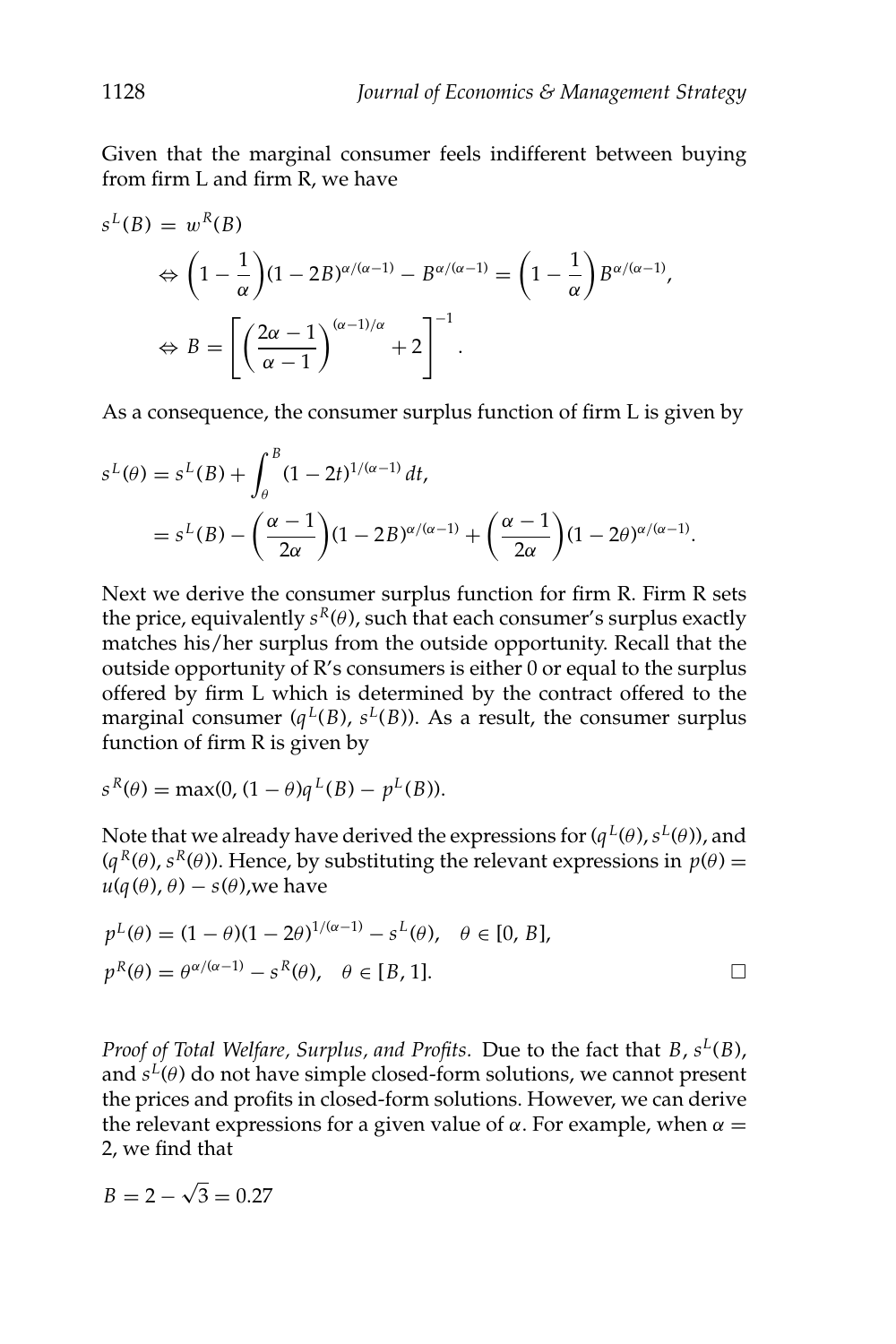Because firm L moves first, we derive the relevant expressions for surplus, price, and welfare functions, respectively, as follows:

$$
s^{L}(B) = \frac{7}{2} - 2\sqrt{3}.
$$
  
\n
$$
s^{L}(\theta) = \frac{1}{2}(-2\theta + 2\theta^{2} + 2\sqrt{3} - 3).
$$
  
\n
$$
p^{L}(\theta) = -2\theta + \theta^{2} - \sqrt{3} + \frac{5}{2}.
$$

The total surplus, welfare, and profit functions for firm L are given as follows:

$$
s_R^L = \int_0^B s^L(\theta) d\theta = \frac{1}{2}\sqrt{3} - \frac{5}{6}.
$$
  

$$
w_R^L = \int_0^B w^L(\theta) d\theta = \frac{3}{2}\sqrt{3} - \frac{5}{2}.
$$
  

$$
\pi_R^L = \int_0^B \pi^L(\theta) d\theta = 5 - (3)^{\frac{3}{2}}.
$$

Given all these solutions in the first stage, we can derive the optimal consumer surplus schedule of firm R. Firm R offers zero surplus to some of its consumers and then offers positive surplus to those consumers who are located closer to firm L. Hence, we need to derive the location of the marginal consumer of firm R that obtains a positive surplus. This is given by the equating the surplus from outside opportunity (in this case the surplus offered by firm L) to zero.

$$
0 = (1 - \theta^M)q^L(B) - p^L(B)
$$
  
=  $(1 - \theta^M)(1 - 2B) - p^L(B)$   
=  $(1 - \theta^M)[1 - 2(2 - \sqrt{3})] - [-2(2 - \sqrt{3}) + (2 - \sqrt{3})^2 - \sqrt{3} + \frac{5}{2}]$   
 $\Rightarrow \theta^M = \left\{ \frac{1}{2\sqrt{3} - 3} \left[ \sqrt{3} - (2 - \sqrt{3})^2 - \frac{3}{2} \right] \right\} = 0.345.$ 

Consequently, the total consumer surplus, welfare, and profit of firm R are

$$
s_R^R = \int_{(2-\sqrt{3})}^{(0.34530)} \left[ (1-\theta) \cdot (1-2B) - \left( -2B + B^2 - \sqrt{3} + \frac{5}{2} \right) \right] d\theta = 0.0138.
$$
  

$$
w_R^R = \int_B^1 w^R(\theta) d\theta = \frac{5}{6} (\sqrt{3} - 1)(2 - \sqrt{3}).
$$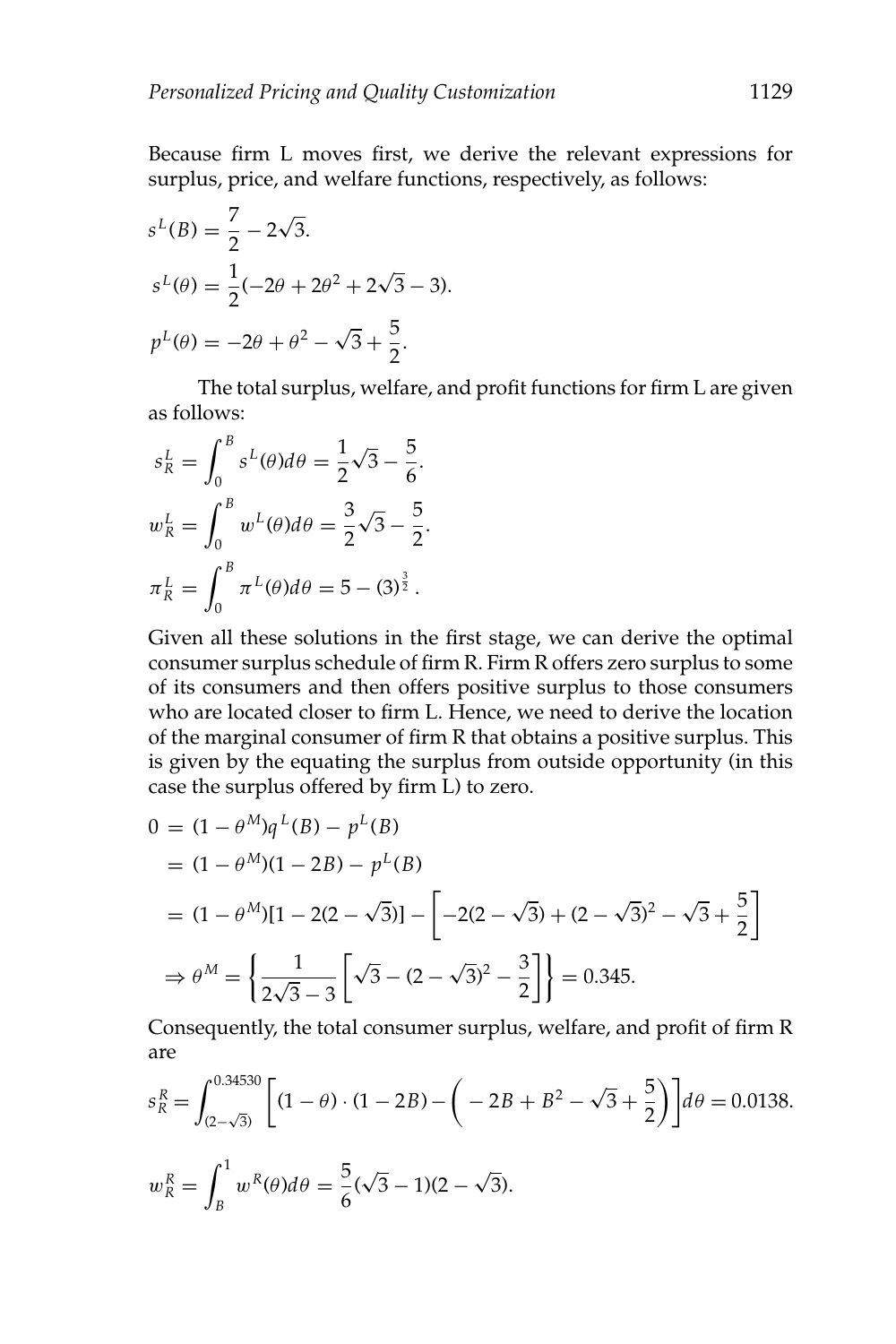$$
\pi_R^R = \frac{1}{72} (738\sqrt{3} - 1263).
$$

#### A.3 Both Firms Have PPQ

*Proof of Proposition 3.* In this case, both firms know exactly each consumer's type. These two firms engage in a competition similar to Bertrand competition. In equilibrium, both firms offer a socially optimal level of quality.

The firm located closer to a consumer will set the price such that the consumer surplus exactly matches the highest possible consumer surplus offered by the other firm. The rival firm sets price at marginal cost. Neither firm will deviate by offering a lower price to its rivals' customers because no such action can bring in additional profit. Hence, the profit functions of the firms are given as follows:

$$
\pi_{Both}^{L}(\theta) = (1 - \theta)q^{L}(\theta) - s^{L}(\theta) - \frac{(q^{L})^{\alpha}(\theta)}{\alpha};
$$

$$
\pi_{Both}^{R}(\theta) = \theta q^{R}(\theta) - s^{R}(\theta) - \frac{(q^{R})^{\alpha}(\theta)}{\alpha}.
$$

Note that as before, firms still optimize with respect to both quality and surplus. Moreover, due to the perfect targeting of consumers there are no self-selection problems, and thus there is no potential for cannibalization. Hence, firms do not have to consider any IC constraints from the consumers' point of view. Therefore, the optimal quality schedules are determined by

$$
\frac{\partial \pi_{Both}^L(\theta)}{\partial q^L(\theta)} = (1 - \theta) - (q^L)^{\alpha - 1}(\theta) = 0,
$$
  

$$
\Leftrightarrow q^L(\theta) = (1 - \theta)^{1/(\alpha - 1)}.
$$
  

$$
\frac{\partial \pi_{Both}^R(\theta)}{\partial q^R(\theta)} = \theta - (q^R)^{\alpha - 1}(\theta) = 0,
$$
  

$$
\Leftrightarrow q^R(\theta) = \theta^{1/(\alpha - 1)}.
$$

Both of these are the socially optimal quality schedules (first-best solutions).

Given the nature of the price competition between the two firms, we can determine  $s^L(\theta)$ ,  $s^R(\theta)$ , and hence demonstrate the optimal price schedules. When  $\theta \in [1/2, 1]$ , consumers buy from firm R in equilibrium. At the same time, the equilibrium price from firm L is equal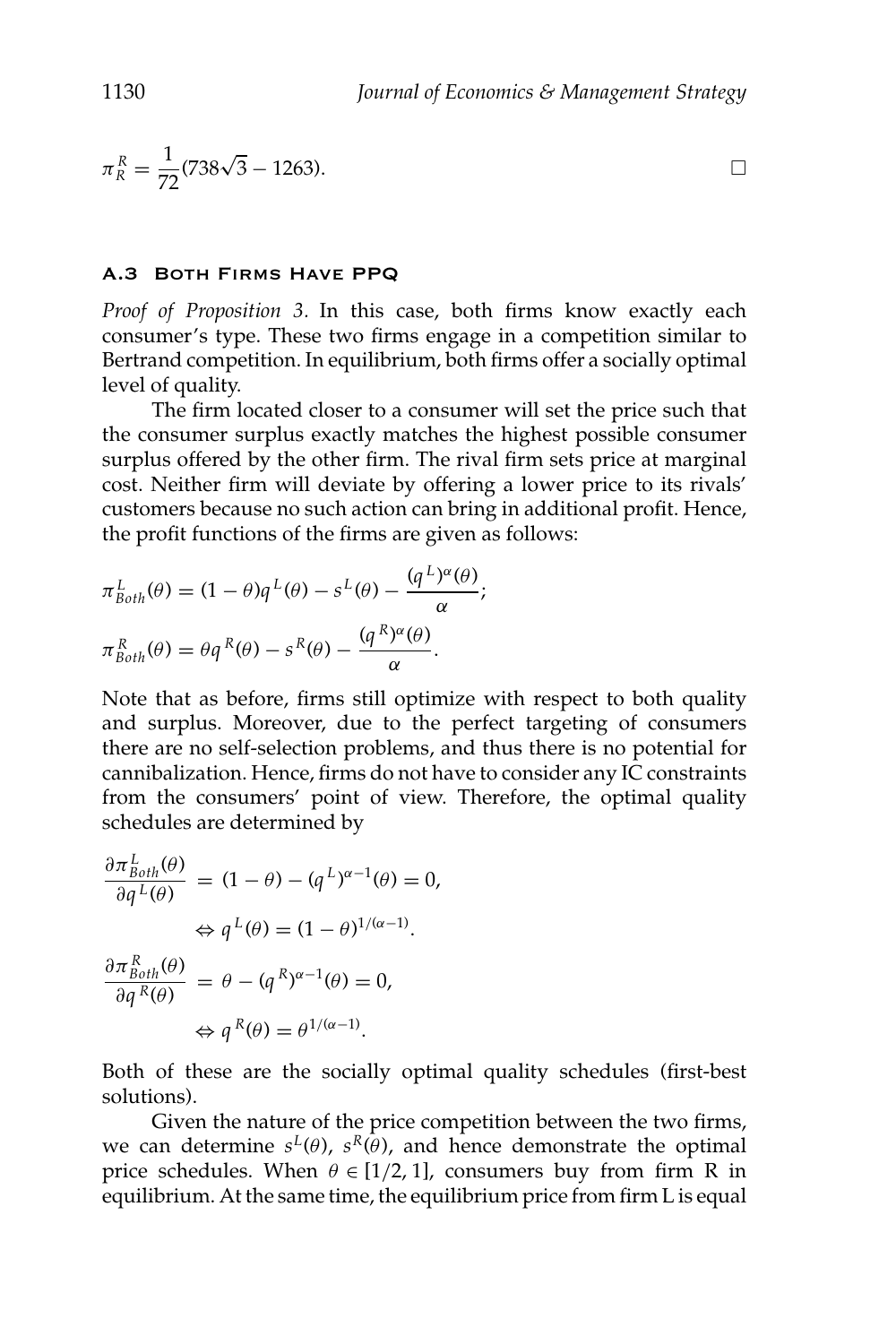to its marginal cost,  $\frac{(q^L)^\alpha(\theta)}{\alpha}$ , because of Bertrand price competition. The equilibrium price from firm R is set at a level so that consumers feel indifferent between buying from firm R and firm L.

$$
s^{R}(\theta) = (1 - \theta)q^{L}(\theta) - p^{L}(\theta)
$$

$$
= \left(1 - \frac{1}{\alpha}\right)(1 - \theta)^{\alpha/(\alpha - 1)}.
$$

Similarly, we can derive the consumer surplus function of firm L. This is given by

$$
s^{L}(\theta) = \theta q^{R}(\theta) - p^{R}(\theta)
$$

$$
= \left(1 - \frac{1}{\alpha}\right) \theta^{\alpha/(\alpha - 1)}.
$$

The social welfare functions are given by

$$
w^{L}(\theta) = u^{L}(q(\theta), \theta) - c(q(\theta))
$$
  
=  $\left(1 - \frac{1}{\alpha}\right)(1 - \theta)^{\alpha/(\alpha - 1)}, \theta \in [0, 1/2].$   

$$
w^{R}(\theta) = u^{R}(q(\theta), \theta) - c(q(\theta))
$$
  
=  $\left(1 - \frac{1}{\alpha}\right)\theta^{\alpha/(\alpha - 1)}, \theta \in [1/2, 1].$ 

Because  $p(\theta) = u(q(\theta), \theta) - s(\theta)$ , the price charged by each firm is given by

$$
p^{L}(\theta) = (1 - \theta)^{\alpha/(\alpha - 1)} - \left(1 - \frac{1}{\alpha}\right) \theta^{\alpha/(\alpha - 1)}, \theta \in [0, 1/2],
$$
  

$$
p^{R}(\theta) = \theta^{\alpha/(\alpha - 1)} - \left(1 - \frac{1}{\alpha}\right) (1 - \theta)^{\alpha/(\alpha - 1)}, \theta \in [1/2, 1].
$$
 (A14)

*Proof of Total Welfare, Surplus, and Profits.* Next, we present the closedform solutions for the total welfare, surplus, and profits. Because firms are symmetric, it is sufficient to present the results from firm L. The total welfare in this case is given by

$$
w_{Both}^L = \int_0^{1/2} \left[ \left( 1 - \frac{1}{\alpha} \right) (1 - \theta)^{\alpha/(\alpha - 1)} \right] d\theta
$$
  
= 
$$
\frac{(\alpha - 1)^2}{\alpha(2\alpha - 1)} (1 - 2^{-(2\alpha - 1)/(\alpha - 1)}).
$$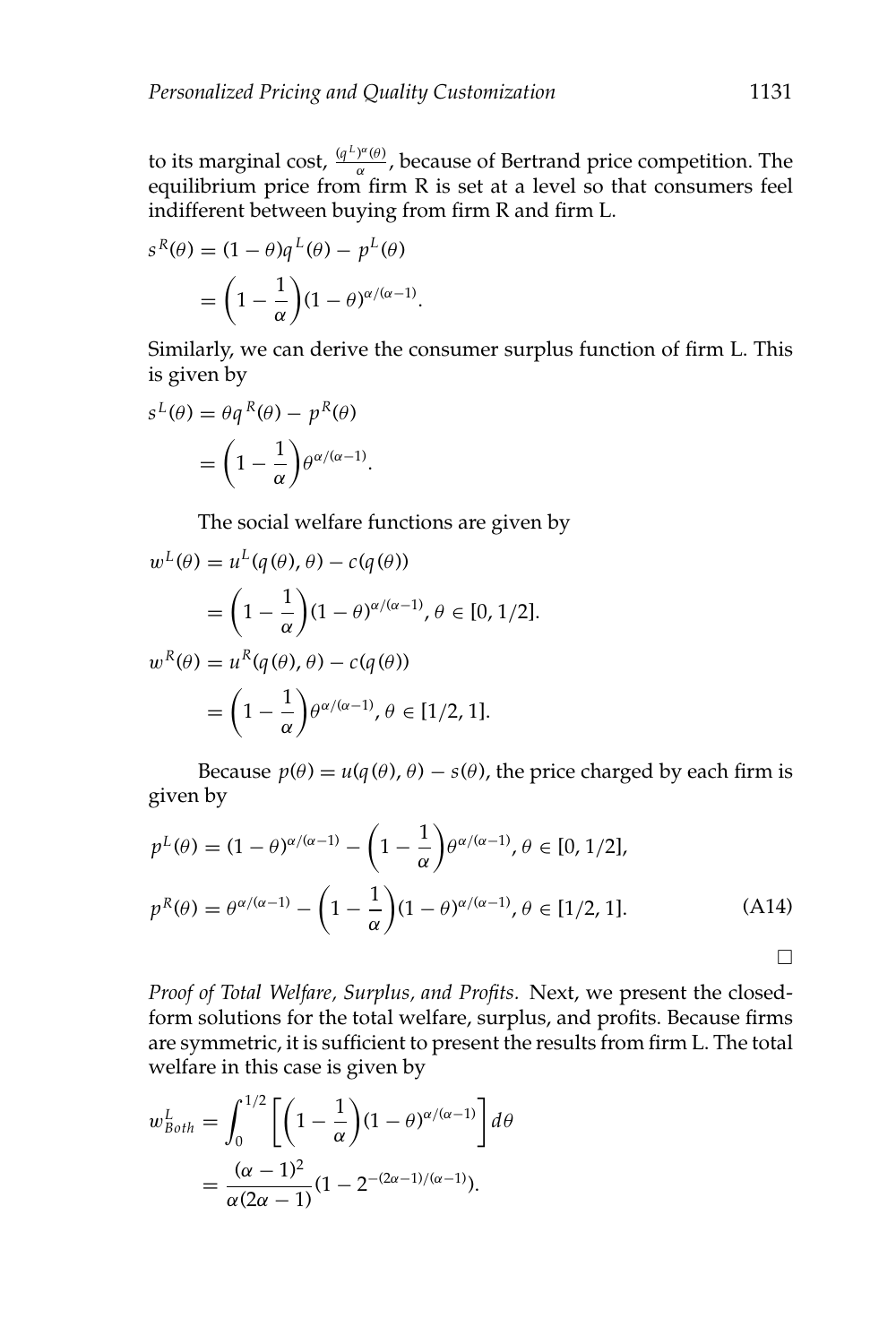The total consumer surplus is given by

$$
s_{Both}^L = \int_0^{1/2} \left[ \left( 1 - \frac{1}{\alpha} \right) \theta^{\alpha/(\alpha - 1)} \right] d\theta
$$
  
= 
$$
\frac{(\alpha - 1)^2}{\alpha(2\alpha - 1)} \cdot 2^{-(2\alpha - 1)/(\alpha - 1)}.
$$

The total profit is given by

$$
\pi_{Both}^{L} = w_{Both}^{L} - s_{Both}^{L}
$$
\n
$$
= \frac{(\alpha - 1)^{2}}{2\alpha(2\alpha - 1)} (2 - 2^{1/(1 - \alpha)}).
$$
\n(A15)

 $\Box$ 

#### A.4 Comparisons

*Proof of Corollary 1.* First, by comparing the prices of firm L in the No-PPQ and Both-PPQ cases from equations (A11) and (A14), we can show the difference when  $\alpha = 2$  is given by the following equation:

$$
(1-2\theta)\left(\frac{-2\theta+3}{4}\right) - \left[(1-\theta)^2 - \frac{1}{2}\theta^2\right] = \frac{1}{4}\left(2\theta^2 - 1\right) < 0, \ \forall \theta \in \left[0, \frac{1}{2}\right].
$$

Similarly, we can show that the price of firm R in the Both-PPQ case is higher than that in the No-PPQ case.

For the case when  $\alpha = 2$ , and firm R has PPQ, the price function of firm L is given by

$$
p_R^L(\theta) = \theta^2 - 2\theta - \sqrt{3} + \frac{5}{2}, \ \theta \in [0, 2 - \sqrt{3}].
$$

.

The price of firm L in the No-PPQ case is given by

$$
(1-2\theta)\left(\frac{-2\theta+3}{4}\right)
$$

Comparing these two expressions, we have

$$
\left(\theta^2 - 2\theta - \sqrt{3} + \frac{5}{2}\right) - (1 - 2\theta)\left(\frac{-2\theta + 3}{4}\right) = \frac{7}{4} - \sqrt{3} = 0.0179.
$$

The last part of this corollary states that in the case when only firm R has PPQ, some consumers in L's market segment may receive lower prices from R. We can verify this by looking at the price of the marginal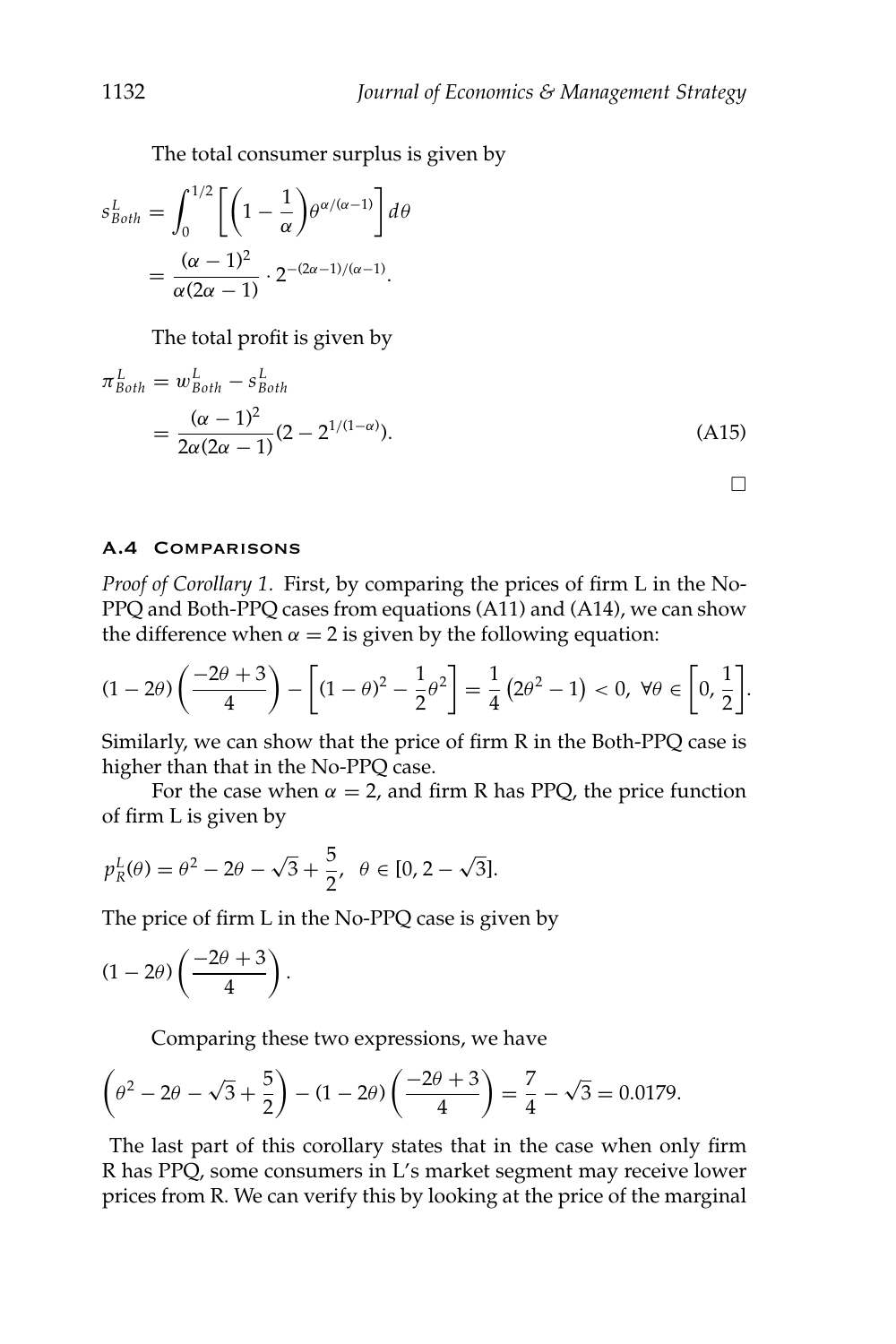consumer located very close to  $\theta = 2 - \sqrt{3}$ . This is given by

$$
p_R^R(\theta) = \theta^2 - \max\left(0, 3\theta + 5\sqrt{3} - 2\theta\sqrt{3} - \frac{17}{2}\right),
$$
  

$$
\implies p_R^R(2 - \sqrt{3}) = 0.0359 < p_N^L(2 - \sqrt{3}) = 0.286.
$$

*Proof of Proposition 4.* We first show that the surplus is lowest at  $\theta = 1/2$ in the No-PPQ case.

$$
\frac{ds^L(\theta)}{d\theta} = \frac{d}{d\theta} \left[ \frac{\alpha - 1}{2\alpha} (1 - 2\theta)^{\alpha/(\alpha - 1)} \right] = -(1 - 2\theta)^{1/(\alpha - 1)} < 0, \forall \theta \in \left[ 0, \frac{1}{2} \right).
$$

$$
\frac{ds^R(\theta)}{d\theta} = \frac{d}{d\theta} \left[ \frac{\alpha - 1}{2\alpha} (2\theta - 1)^{\alpha/(\alpha - 1)} \right] = (2\theta - 1)^{1/(\alpha - 1)} > 0, \forall \theta \in \left( \frac{1}{2}, 1 \right].
$$

Next, we show that the surplus is highest at  $\theta = 1/2$  in the Both-PPQ case.

$$
\frac{ds^L(\theta)}{d\theta} = \frac{d}{d\theta} \left[ \left( 1 - \frac{1}{\alpha} \right) \theta^{\alpha/(\alpha - 1)} \right] = \theta^{1/(\alpha - 1)} > 0, \forall \theta \in \left[ 0, \frac{1}{2} \right).
$$
\n
$$
\frac{ds^R(\theta)}{d\theta} = \frac{d}{d\theta} \left[ \left( 1 - \frac{1}{\alpha} \right) (1 - \theta)^{\alpha/(\alpha - 1)} \right] = -(1 - \theta)^{1/(\alpha - 1)} < 0.
$$

*Proof of Corollary 2.* The proof of (i) is immediate because the quality is the first-best solution and each consumer buys from the firm situated closer to him.

As to the proof of (ii), first note that when only one firm has PPQ, there are three regions in the market which we need to consider in order to derive the stated result. In the first region where  $\theta \in [0, B]$ , the welfare generated from firm L is the same as that in the No-PPQ case. This is because the quality schedule of the firm L (the No-PPQ firm) remains the same in each case. The second region under consideration extends from  $\theta \in [B, \frac{1}{2}]$ . We analyze the welfare in this region at the end. In the third region where  $\theta \in [\frac{1}{2}, 1]$ , the welfare generated by firm R is higher in this case compared to the No-PPQ case. This is because these consumers are located closer to R and get the socially optimal quality from firm R. Given these results, it is sufficient for us to compare the welfare in the second region. When  $\alpha = 2$ , the corresponding expressions for firm L and for firm R, respectively, are given by

$$
w_N^L(\theta) = (1 - \theta)(1 - 2\theta) - \frac{1}{2}(1 - 2\theta)^2, \theta \in \left[B, \frac{1}{2}\right],
$$
  

$$
w_R^R(\theta) = \theta \cdot \theta - \frac{1}{2}\theta^2, \theta \in \left[B, \frac{1}{2}\right].
$$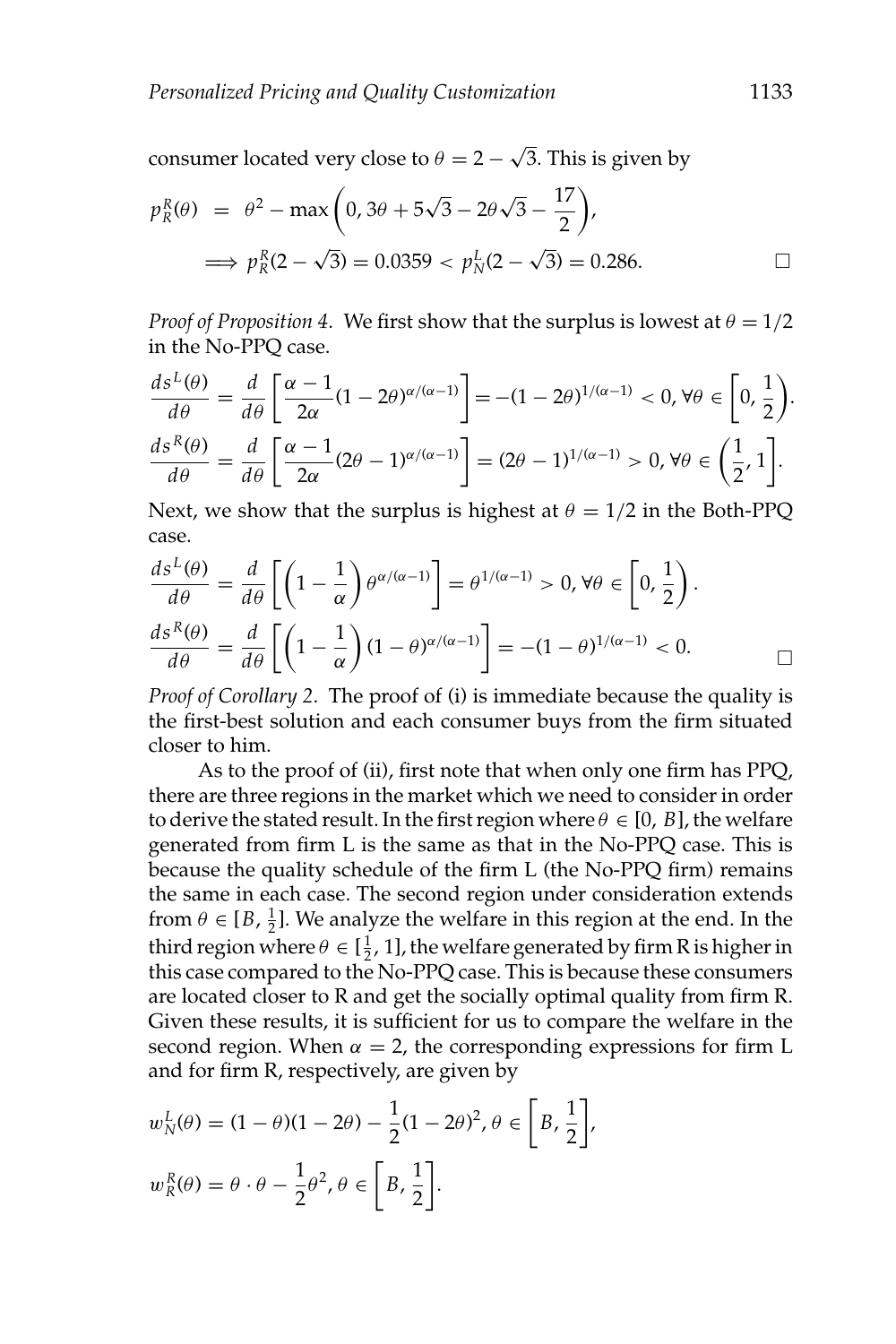Recall that  $B = 2 - \sqrt{3}$ . If we compare the welfare of the marginal consumer in the case when only R has PPQ, we can find that the welfare of this consumer is lower than what (s)he gets in the No-PPQ case as given by the following equation:

$$
\left[w_N^L(\theta) - w_R^R(\theta)\right]\big|_{\theta = B} = \left(-\frac{1}{2}\right) \left(2\theta + \theta^2 - 1\right)\big|_{\theta = 2 - \sqrt{3}} = 0.196.
$$

This establishes this corollary.  $\Box$ 

*Proof of Proposition 5.* It is sufficient to compare the profits in the case in which both firms adopt PPQ with that when neither firm adopts PPQ. The expressions are given in (A12) and (A15), respectively.

$$
\frac{(\alpha - 1)^2}{2\alpha(2\alpha - 1)} : \text{No-PPQ}
$$

$$
(2 - 2^{\frac{1}{1-\alpha}})\frac{(\alpha - 1)^2}{2\alpha(2\alpha - 1)} : \text{Both-PPQ}
$$

Because  $2 - 2^{\frac{1}{1-\alpha}}$  is greater than 1 for all  $\alpha > 1$ , we find that (A15) is always greater than (A12). Thus, the profit of the Both-PPQ case is always higher.  $\Box$ 

#### **REFERENCES**

- Alptekinoglu, A. and C. Corbett, 2004, "Mass Customization versus Mass Production: Variety and Price Competition," *Manufacturing and Service Operations Management*, 6(1), 98–103.
- Armstrong, M., 1996, "Multiproduct Nonlinear Pricing," *Econometrica*, 64(1), 51–75.
- —— and J. Vickers, 2001, "Competitive Price Discrimination," *RAND Journal of Economics*, 32(4), 579–605.
- Arora, N., X. Dreze, A. Ghose, J. Hess, R. Iyengar, B. Jing, Y. Joshi, V. Kumar, N. Lurie, S. Neslin, S. Sajeesh, M. Su, N. Syam, J. Thomas, and Z.J. Zhang, 2008, "Putting One-to-One Marketing to Work: Personalization, Customization and Choice," forthcoming in *Marketing Letters*.
- Bernhardt D., Q. Liu, and K. Serfes, 2007, "Product Customization," *European Economic Review*, 51(6), 1396–1422.
- Berry, S., J. Levinsohn, and A. Pakes, 1995, "Automobile Prices in Market Equilibrium," *Econometrica*, 63(4), 841–890.
- Bester, H. and E. Petrakis, 1996, "Coupons and Oligopolistic Price Discrimination," *International Journal of Industrial Organization*, 14(2), 227–242.
- Bhaskar, V. and T. To, 2004, "Is Perfect Price Discrimination Really Efficient? An Analysis of Free Entry," *RAND Journal of Economics*, 35(4), 762–776.
- Chen, Y. and G. Iyer, 2002, "Consumer Addressability and Customized Pricing,"*Marketing Science*, 21(2), 197–208.
- Choudhary, V., A. Ghose, T. Mukhopadhyay, and U. Rajan, 2005, "Personalized Pricing and Quality Differentiation," *Management Science*, 51(7), 1120–1130.